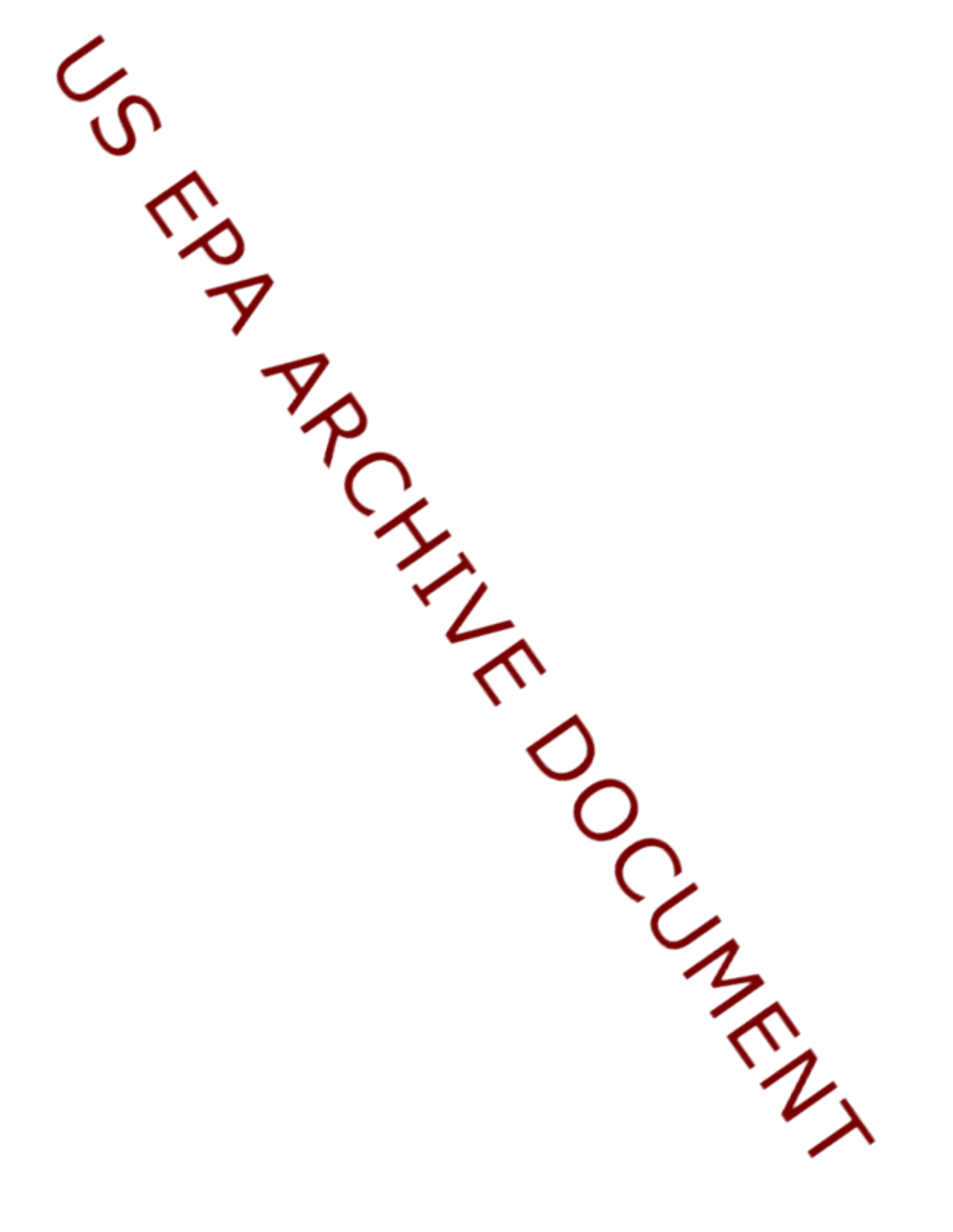# **Environmental Technology Verification Program**  Advanced Monitoring Systems Center

Generic Verification Protocol for Ambient Hydrogen Sulfide Analyzers at an Animal Feeding Operation



EPA ARCHIVE DOCUMENT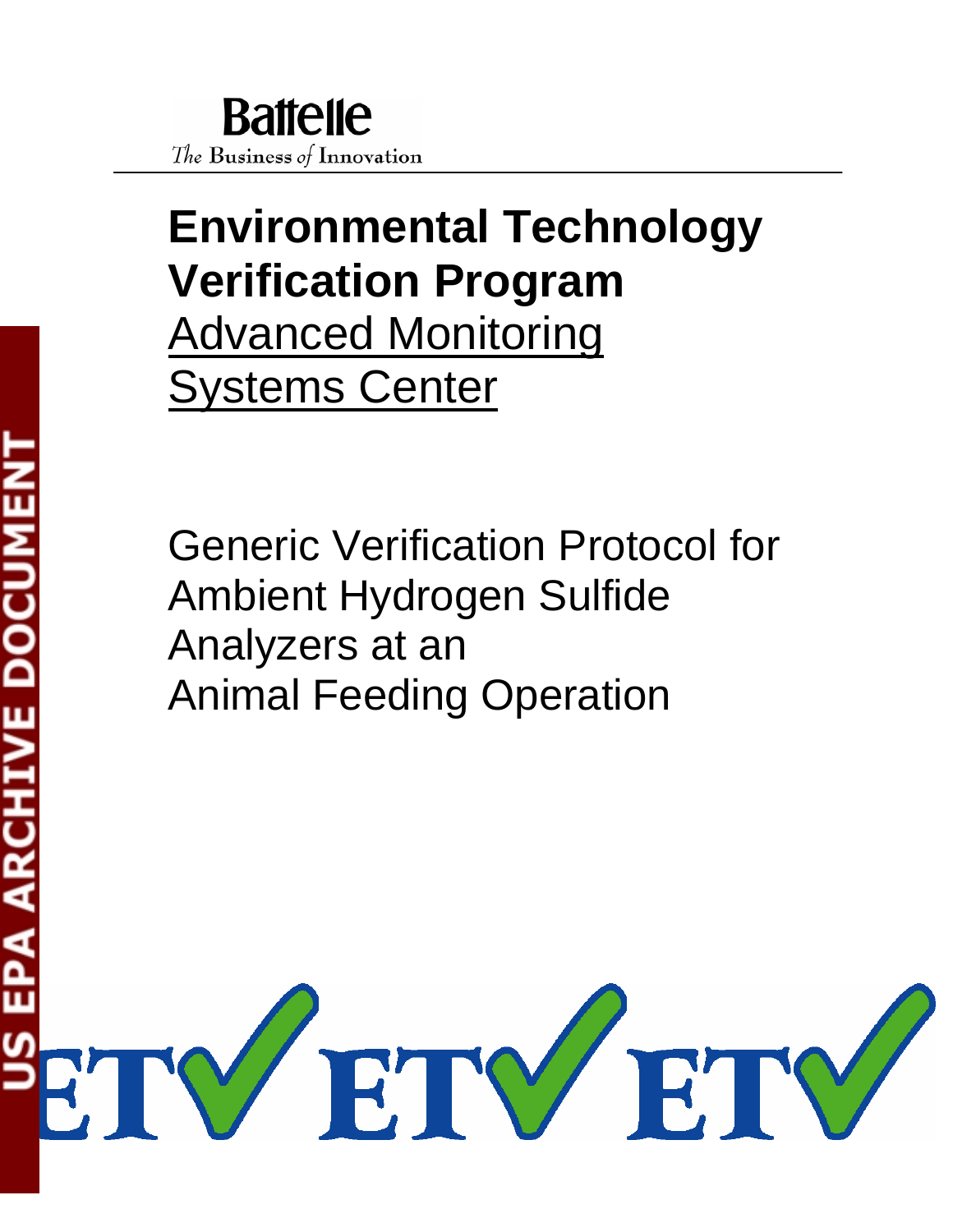## **GENERIC VERIFICATION PROTOCOL**

for

# Verification of Ambient Hydrogen Sulfide Analyzers at an Animal Feeding Operation

**September 2005** 

**Prepared by** 

**Battelle 505 King Avenue Columbus, OH 43201-2693**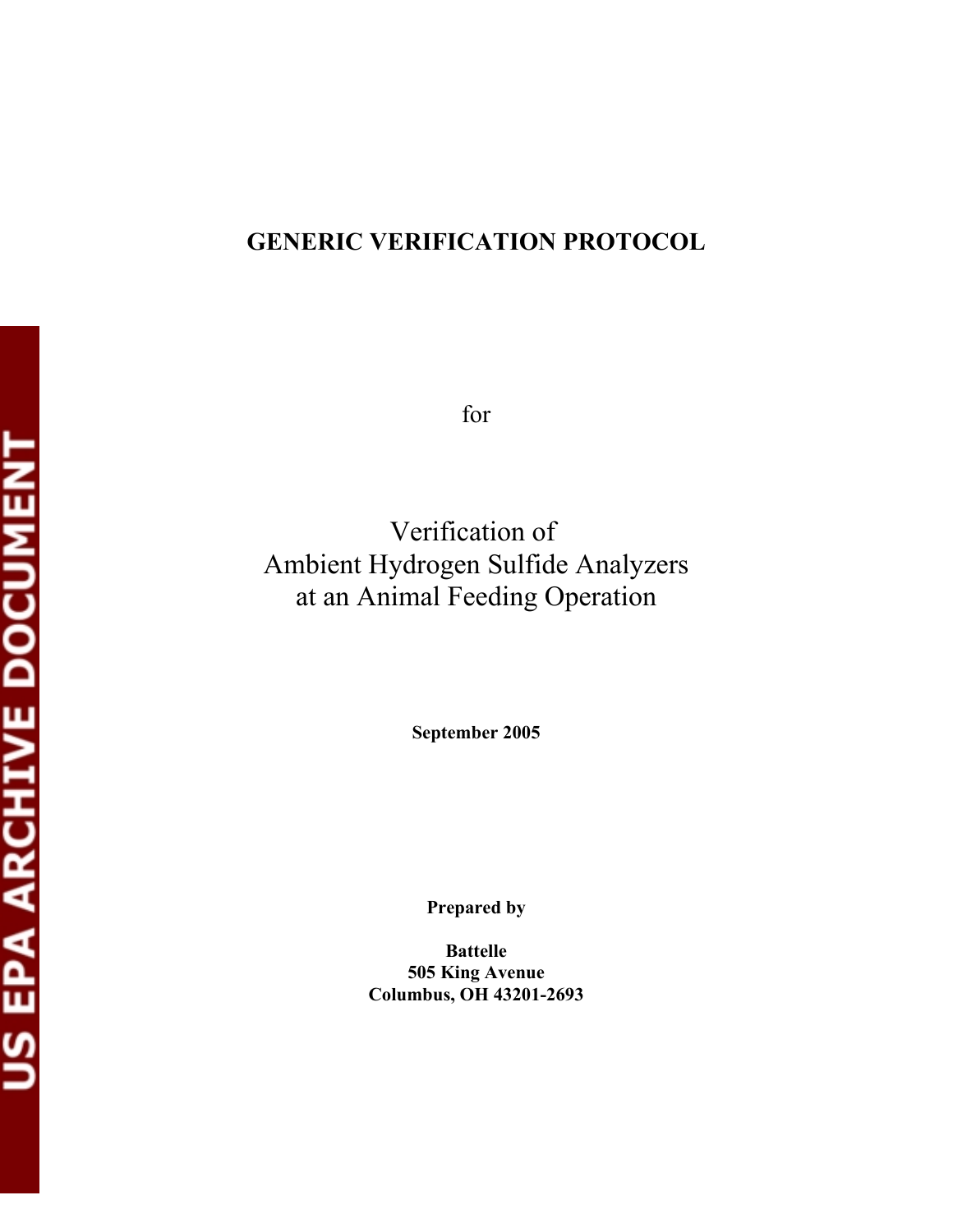#### **A1.1 Foreword**

This generic verification protocol is based upon a peer-reviewed specific test/quality assurance (QA) plan entitled "Test/QA Plan for Verification of Ambient Hydrogen Sulfide Analyzers at a Swine Finishing Farm."<sup>(1)</sup> The test/QA plan was developed with vendor and stakeholder input by the ETV Advanced Monitoring Systems (AMS) Center. Peer reviewers for the test/QA plan were AMS Center stakeholder Will Ollison, American Petroleum Institute; Raul Dominguez, South Coast Air Quality Management District; and Bruce Harris, U.S. Environmental Protection Agency's National Risk Management Research Laboratory. In preparing this generic verification protocol, specific names of individuals involved, technology vendors and technologies, test dates, and similar details in the test/QA plan were revised to be generic. The experimental design in this protocol is the same as that in the peer-reviewed test/QA plan.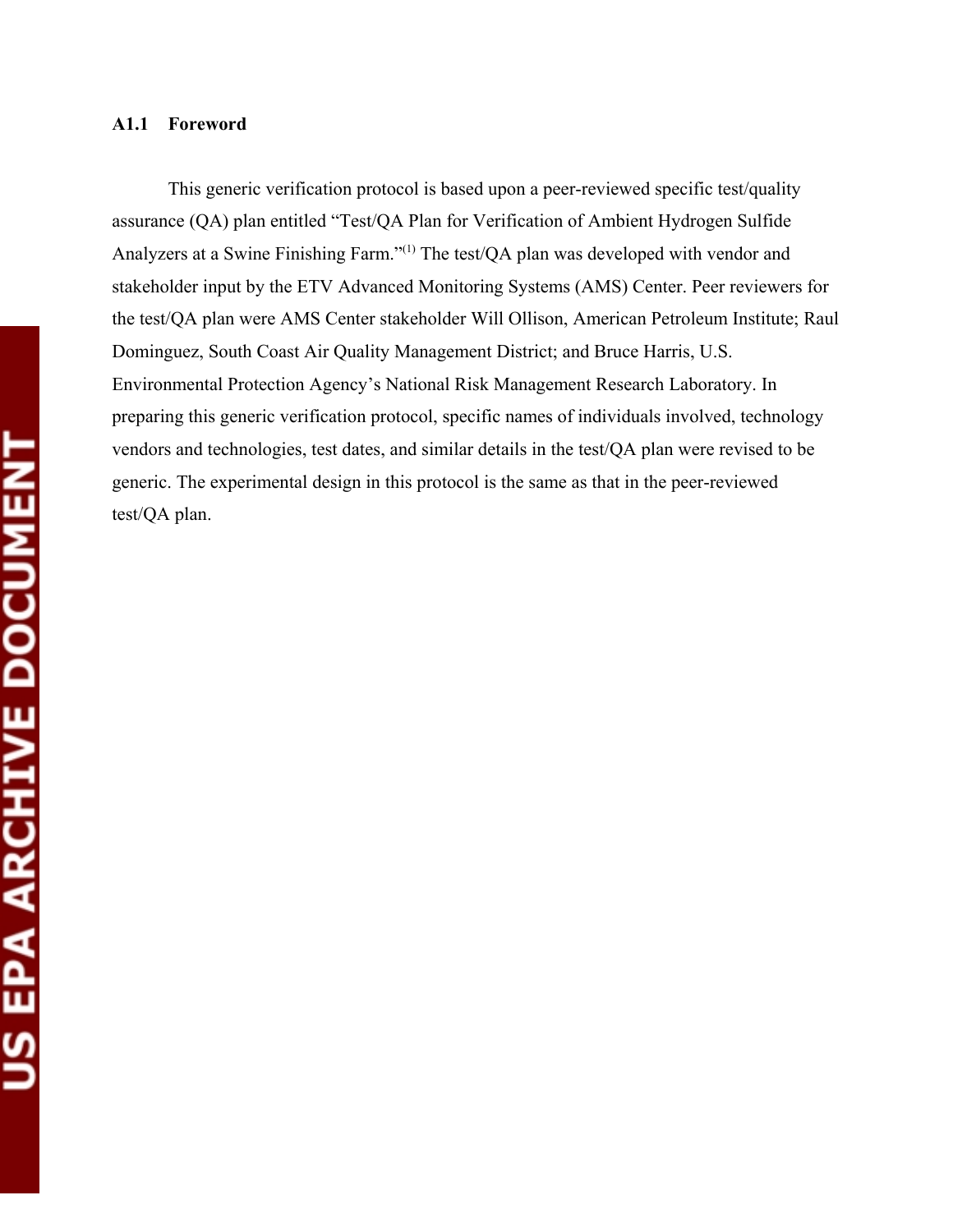Ambient Hydrogen Sulfide Analyzers Generic Verification Protocol Page 3 of 45 September 2005

#### **A2 TABLE OF CONTENTS**

#### Section Page

| $\mathbf{A}$  |                | PROJECT MANAGEMENT               |
|---------------|----------------|----------------------------------|
|               | A <sub>1</sub> |                                  |
|               | A2             |                                  |
|               | A <sub>3</sub> |                                  |
|               | A <sub>4</sub> |                                  |
|               | A <sub>5</sub> |                                  |
|               | A <sub>6</sub> |                                  |
|               | A7             |                                  |
|               | A8             |                                  |
|               | A <sup>9</sup> |                                  |
| B             |                | MEASUREMENT AND DATA ACQUISITION |
|               | B1             |                                  |
|               | B2             |                                  |
|               | B <sub>3</sub> |                                  |
|               | B <sub>4</sub> |                                  |
|               | B <sub>5</sub> |                                  |
|               | <b>B6</b>      |                                  |
|               | B7             |                                  |
|               | <b>B8</b>      |                                  |
|               | <b>B9</b>      |                                  |
|               | <b>B10</b>     |                                  |
| $\mathcal{C}$ |                | ASSESSMENT AND OVERSIGHT         |
|               | C <sub>1</sub> |                                  |
|               | C2             |                                  |
| D             |                | DATA VALIDATION AND USABILITY    |
|               | D1             |                                  |
|               | D2             |                                  |
|               | D <sub>3</sub> |                                  |
| E             |                |                                  |
|               |                |                                  |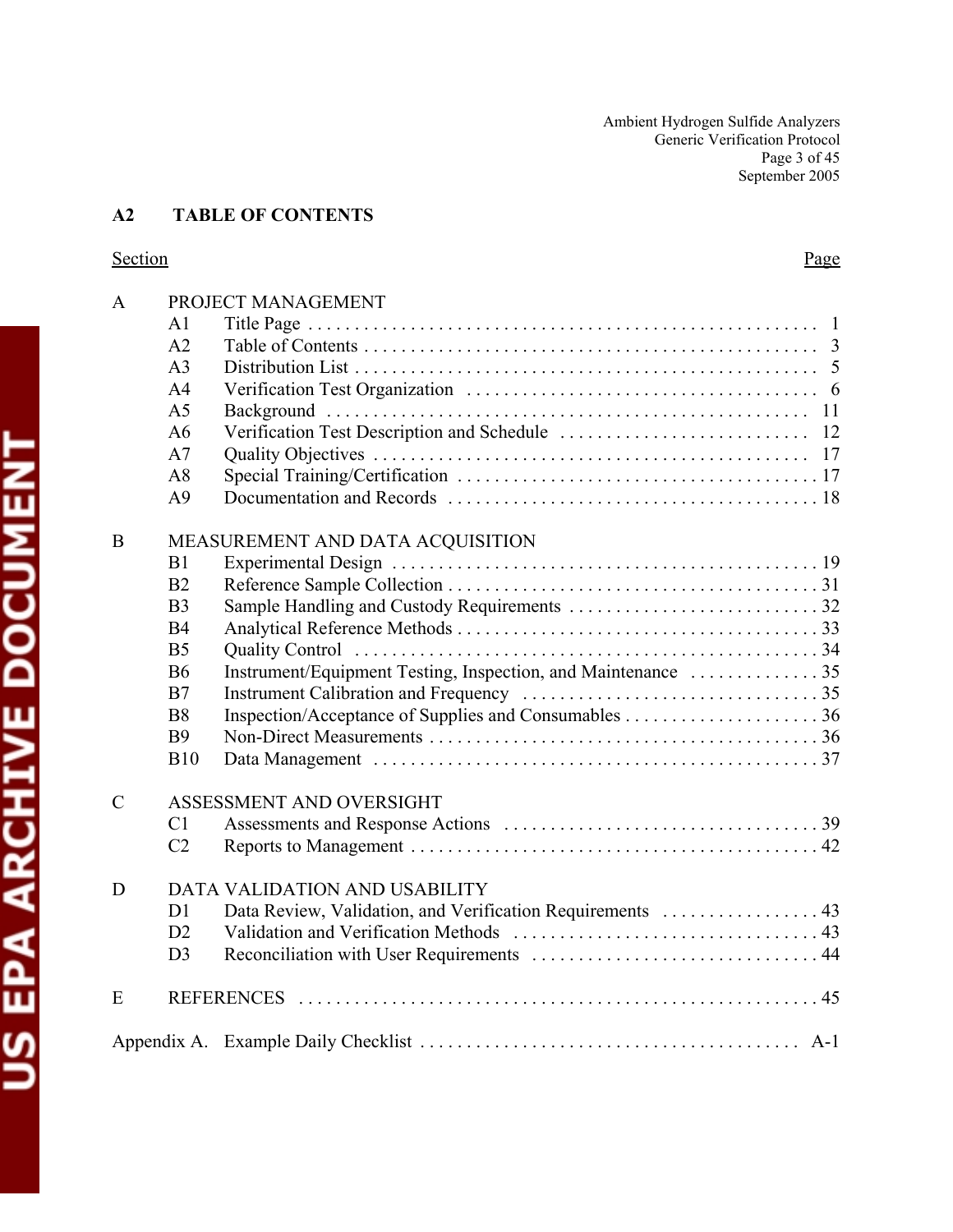Ambient Hydrogen Sulfide Analyzers Generic Verification Protocol Page 4 of 45 September 2005

#### **List of Figures** Page

### List of Tables

| Table 1                                                                                        |  |
|------------------------------------------------------------------------------------------------|--|
| Table 2                                                                                        |  |
| Table 3                                                                                        |  |
| Table 4<br>Approximate H <sub>2</sub> S Concentrations and Order for Multi-point Challenges 22 |  |
| Table 5<br>Interferants and Approximate Concentrations for Interference Checks  24             |  |
| Table 6<br>Reference Method Quality Control Requirements and Target Acceptance                 |  |
|                                                                                                |  |
| Table 7                                                                                        |  |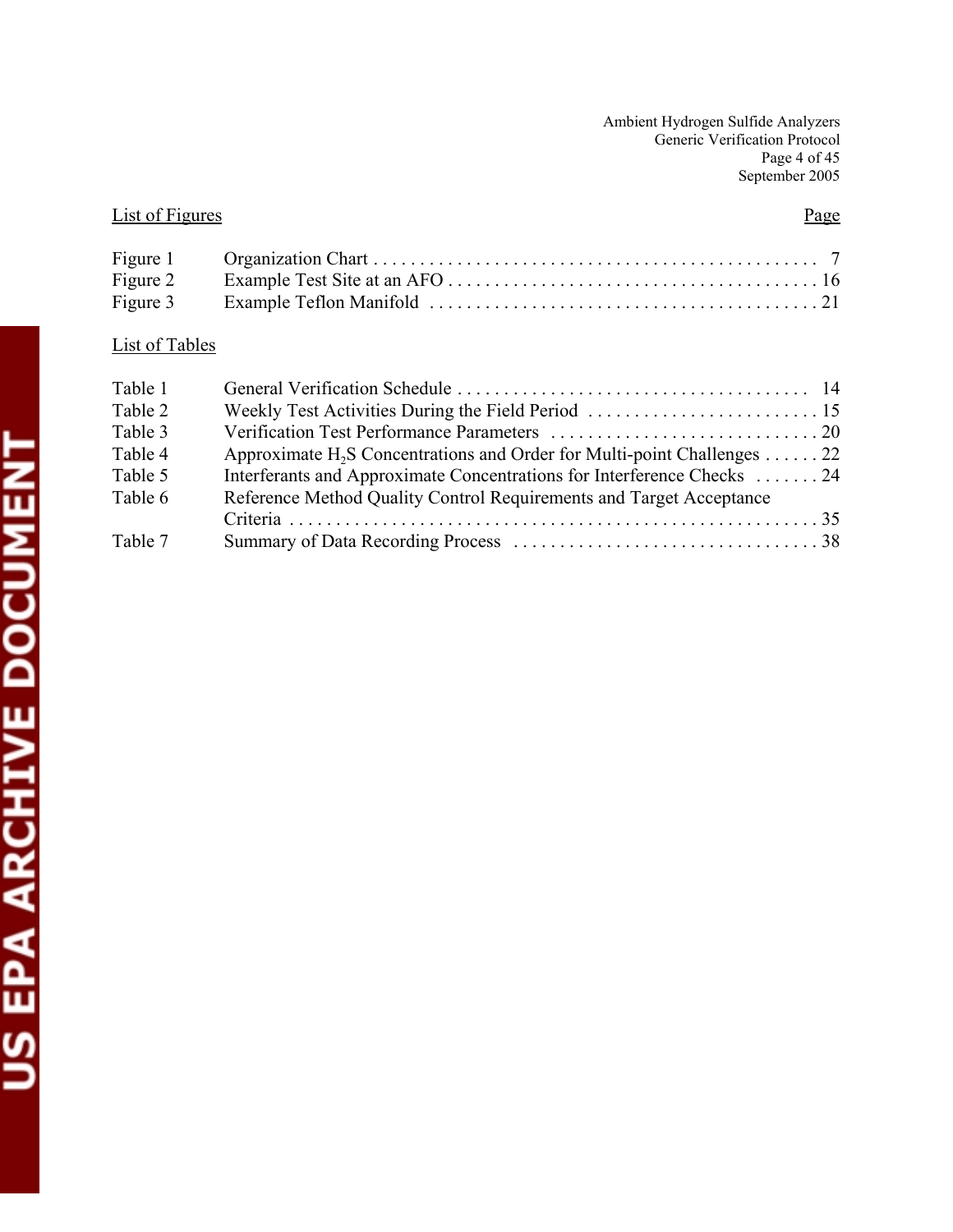Ambient Hydrogen Sulfide Analyzers Generic Verification Protocol Page 5 of 45 September 2005

#### **A3 DISTRIBUTION LIST**

U.S. Environmental Protection Agency Advanced Monitoring Systems (AMS) Center Manager AMS Quality Manager

Battelle AMS Center AMS Center Manager Verification Testing Leader Verification Test Coordinator Quality Manager Technical Staff

Peer Reviewers

Hydrogen Sulfide Analyzer Vendors

Reference Laboratory

Test Facility, if applicable

Test Collaborators, if applicable

Subcontractors, if applicable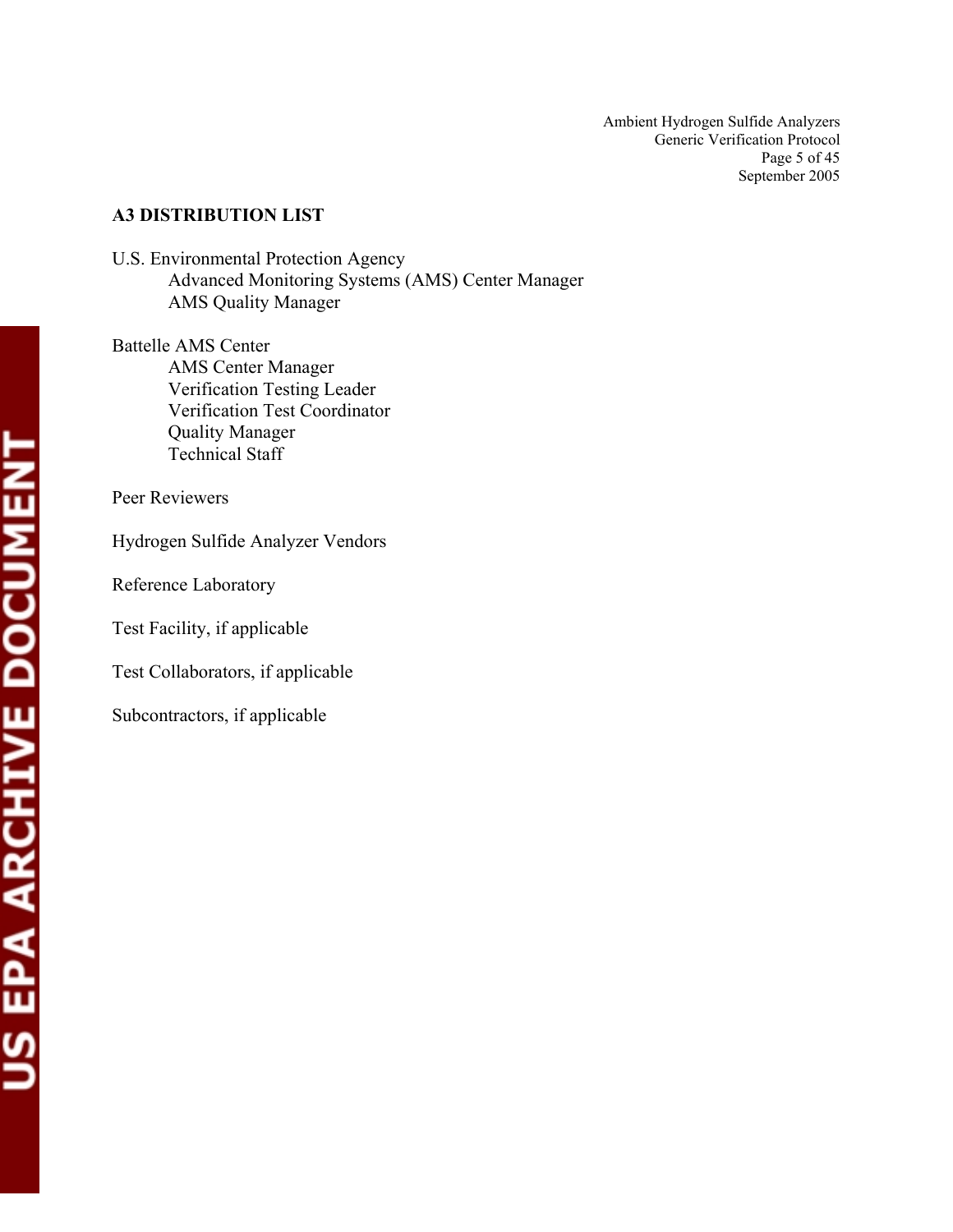#### **SECTION A**

#### **PROJECT MANAGEMENT**

#### **A4 VERIFICATION TEST ORGANIZATION**

This protocol provides generic procedures for implementing a verification test for ambient hydrogen sulfide  $(H_2S)$  analyzers used to measure  $H_2S$  concentrations in ambient air at animal feeding operations (AFO). Verification tests are conducted under the auspices of the U.S. Environmental Protection Agency (EPA) through the Environmental Technology Verification (ETV) Program. Verification tests of monitoring technologies are coordinated by Battelle, which manages the ETV Advanced Monitoring Systems (AMS) Center through a cooperative agreement with EPA. The scope of the AMS Center covers verification of monitoring technologies for contaminants and natural species in air, water, and soil. In performing verification tests, Battelle follows the procedures specified in this protocol and compiles quality requirements in the "Quality Management Plan for the ETV Advanced Monitoring Systems Center"  $(QMP)$ .<sup>(2)</sup>

Verification tests are performed by Battelle in cooperation with EPA and the vendors whose H<sub>2</sub>S analyzers are being verified. The test procedures may be performed by Battelle, test facility staff, a qualified collaborator, and/or a qualified subcontractor; the specific staff members who will perform the test procedures are referred to as "technical staff" in this protocol. Each analyzer vendor is expected to install their respective analyzer, operate the analyzer through portions of the test (unless they give written consent for technical staff to operate it), and repair or maintain their analyzer during the test. Quality assurance (QA) oversight will be provided by the Battelle Quality Manager and also by the EPA AMS Center Quality Manager, at his or her discretion. The organization chart in Figure 1 identifies the responsibilities of the organizations and individuals associated with the verification test. Roles and responsibilities are defined further below.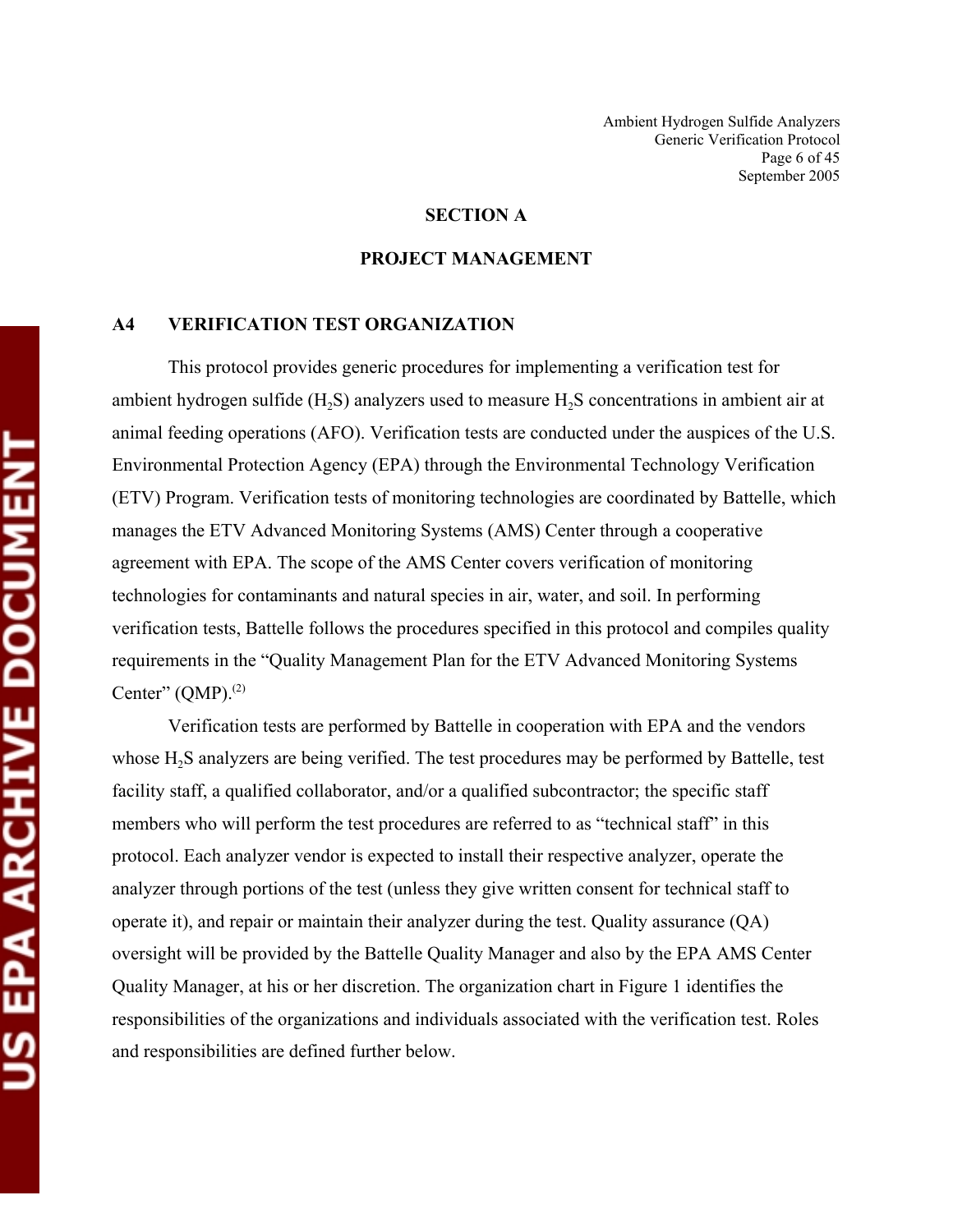Ambient Hydrogen Sulfide Analyzers Generic Verification Protocol Page 7 of 45 September 2005



**Figure 1. Organization Chart** 

#### **A4.1 Battelle**

The AMS Center's Verification Test Coordinator has overall responsibility for ensuring that the technical, schedule, and cost goals established for the verification test are met. More specifically, the Verification Test Coordinator will:

- C Assemble a team of qualified technical staff to conduct the verification test.
- Serve as the primary point of contact for vendor representatives and technical staff.
- C Direct the technical staff in performing the verification test in accordance with this protocol.
- C Ensure that all quality procedures specified in this protocol and in the AMS Center QMP are followed.
- Prepare draft verification reports and verification statements, and revise according to reviewer comments.
- Coordinate distribution of the final verification reports and verification statements.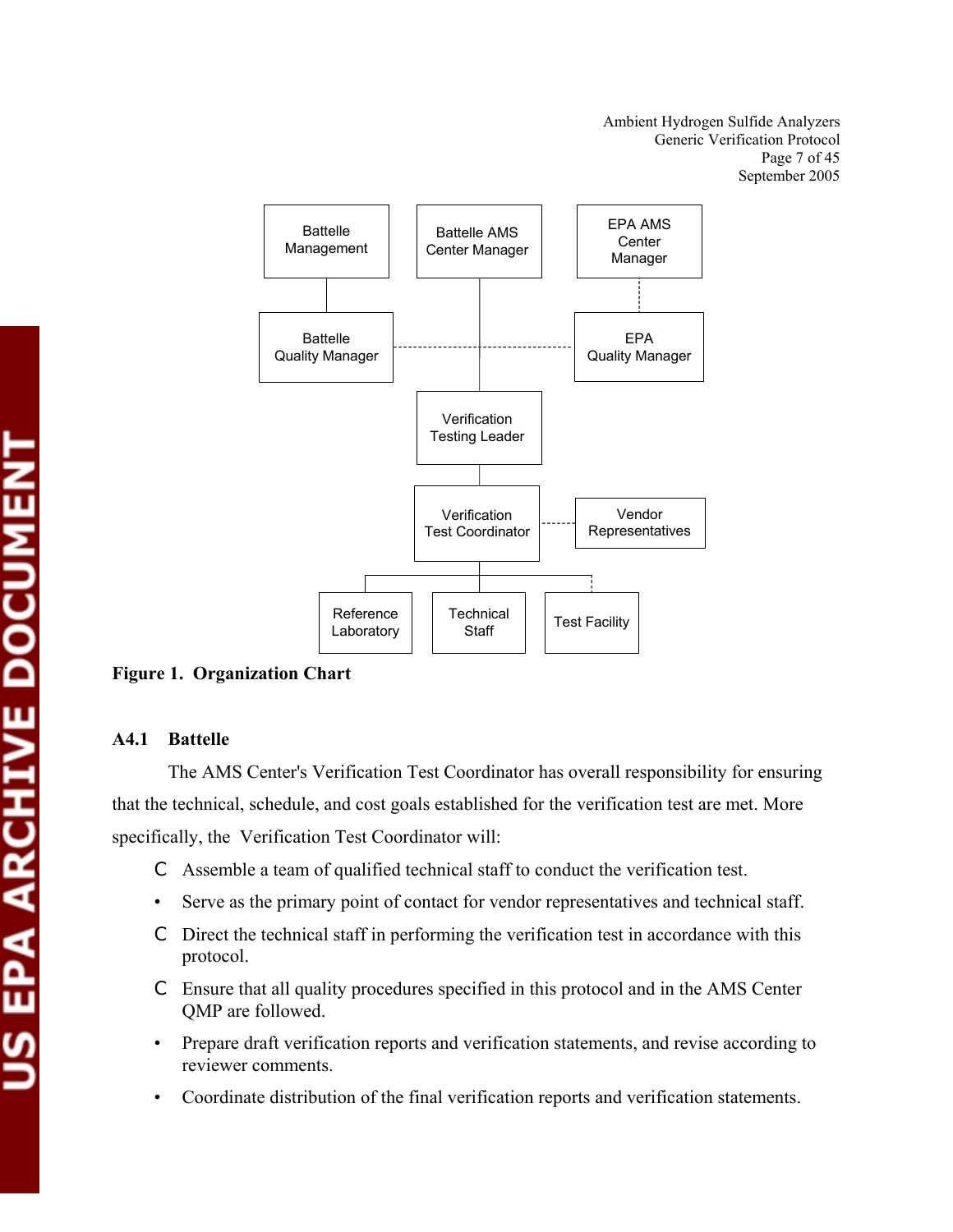- Respond to any issues raised in assessment reports and audits, including instituting corrective action as necessary.
- C Ensure that confidentiality of sensitive vendor information is maintained.

The Verification Testing Leader for the AMS Center provides technical guidance and oversees the various stages of verification testing. The Verification Testing Leader will:

- Support the Verification Test Coordinator in organizing the test.
- Review the draft and final verification reports and verification statements.

The Battelle AMS Center Manager will:

- C Review the draft and final verification reports and verification statements.
- C Ensure that necessary Battelle resources, including staff and facilities, are committed to the verification test.
- C Ensure that confidentiality of sensitive vendor information is maintained.
- C Support the Verification Test Coordinator in responding to any issues raised in assessment reports and audits.
- C Maintain communication with EPA's technical and quality managers.
- C Issue a stop work order if Battelle or EPA QA staff discovers adverse findings that will compromise test results.

Battelle's Quality Manager for the AMS Center will:

- C Conduct a technical systems audit once during the verification test, or designate other QA staff to conduct the audit.
- C Audit at least 10% of the verification data.
- C Prepare and distribute an assessment report for each audit.
- C Verify implementation of any necessary corrective action.
- C Request that Battelle's AMS Center Manager issue a stop work order if audits indicate that data quality is being compromised.
- C Provide a summary of the QA/QC activities and results for the verification reports.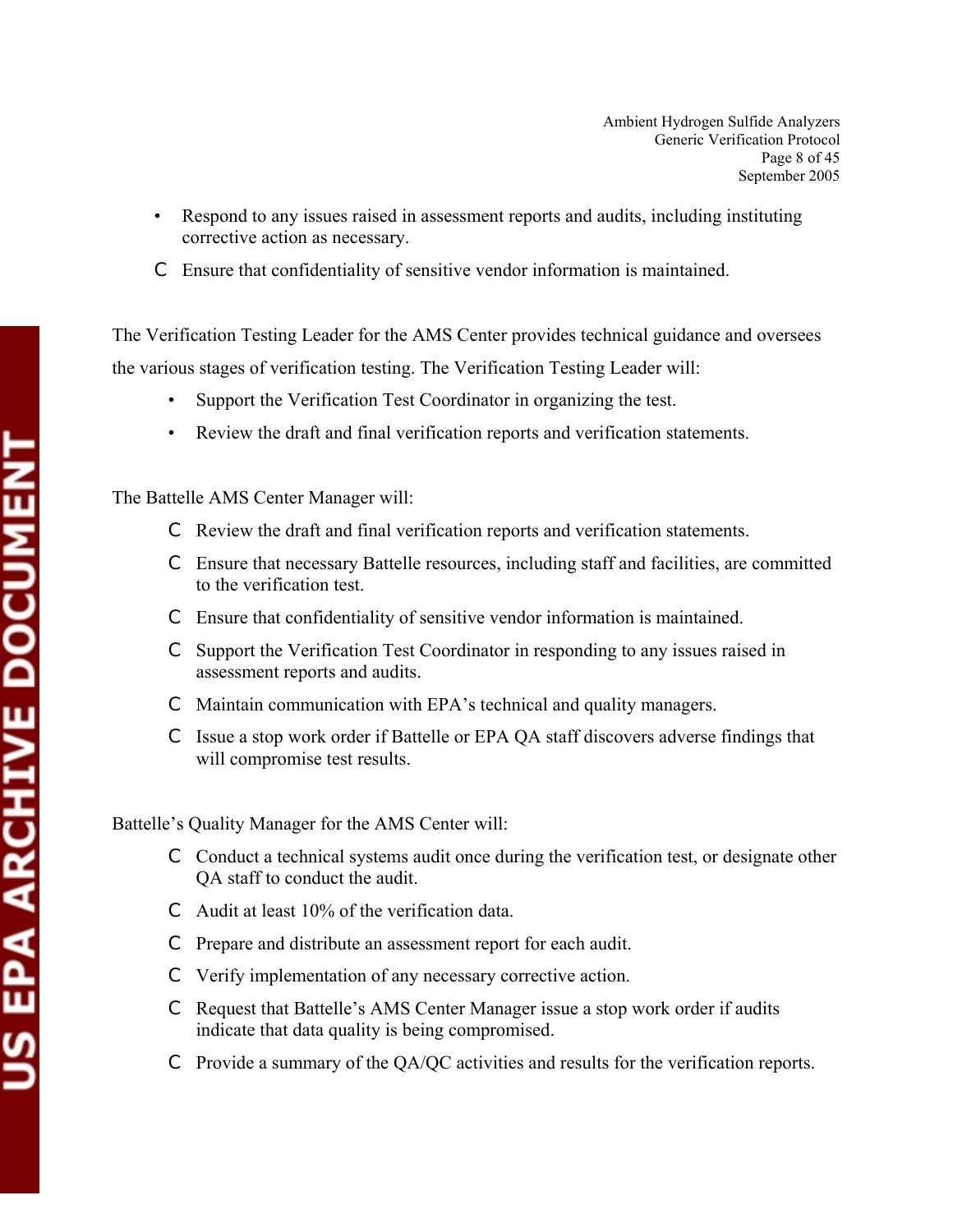- C Review the draft and final verification reports and verification statements.
- C Assume overall responsibility for ensuring that this protocol is followed.

#### **A4.2 Hydrogen Sulfide Analyzer Vendors**

The responsibilities of the H<sub>2</sub>S analyzer vendors are as follows:

- C Provide an  $H_2S$  analyzer for evaluation during the verification test.
- C Provide all other equipment/supplies/reagents/consumables needed to operate their analyzer for the duration of the verification test.
- C Supply a representative to install and maintain their technology, and to operate it in portions of the test specified in this protocol, or provide written consent and instructions for technical staff to carry out these activities.
- C Provide written instructions for routine operation of their analyzers, including a daily checklist of diagnostic and/or maintenance activities.
- C Provide maintenance and repair support for their analyzers, on-site if necessary, throughout the duration of the verification test.
- C Review and provide comments on the draft verification report and statement for their respective analyzers.

#### **A4.3 EPA**

EPA's responsibilities in the AMS Center are based on the requirements stated in the "Environmental Technology Verification Program Quality Management Plan".(3) The roles of specific EPA staff follow.

The EPA AMS Center Quality Manager will:

- C Perform at his or her option one external technical systems audit during the verification test.
- C Notify the EPA AMS Center Manager of the need for a stop work order if the external audit indicates that data quality is being compromised.
- C Prepare and distribute an assessment report summarizing results of the external audit.
- C Review draft verification reports and verification statements.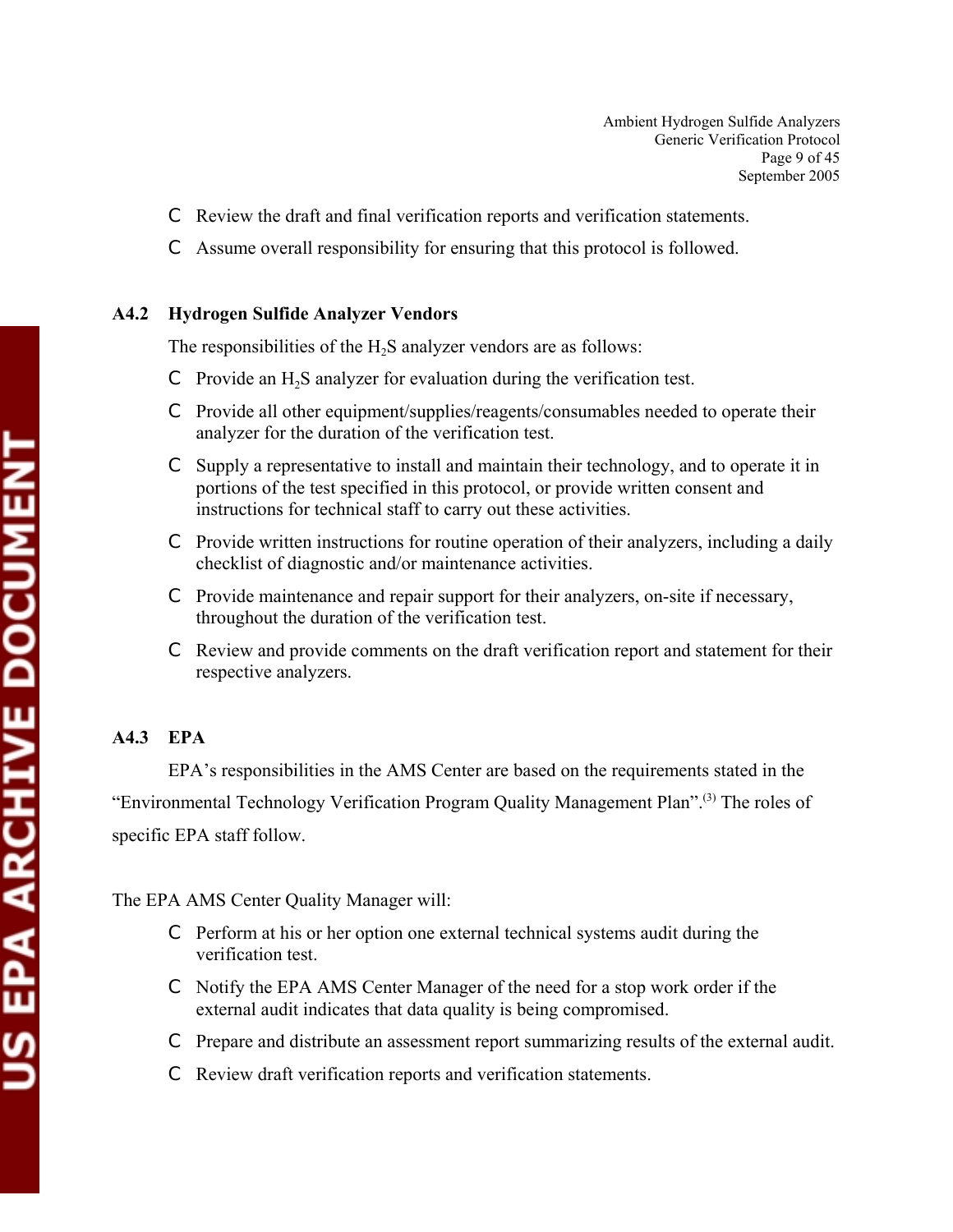EPA's manager for the AMS Center will:

- C Review the draft verification reports and verification statements.
- C Oversee the EPA review process for verification reports, and verification statements.
- C Coordinate the submission of verification reports and verification statements for final EPA approval.

#### **A4.4 Technical Staff**

Technical staff from Battelle, a subcontractor, and/or a collaborating organization will conduct sample collection and test the H<sub>2</sub>S analyzers during the verification test. The responsibilities of technical staff may include:

- C Assist vendor staff in the installation, operation, testing, and removal of the  $H_2S$ analyzers at the test site.
- C Perform experimental procedures specified in this protocol and acquire data from the H<sub>2</sub>S analyzers.
- C Provide daily oversight of the  $H<sub>2</sub>S$  analyzers during periods of routine operation, checking diagnostic indicators according to vendor directions and contacting the Verification Test Coordinator if faults in analyzer operation are observed.
- C Record observations about the maintenance and operation of the  $H_2S$  analyzers during the field period.
- C Assist in the collection of ambient air samples, as needed, and ship or transport them to the reference laboratory.
- C Collect basic meteorological data (e.g., wind speed, wind direction, temperature, and relative humidity) at the test site during the field period and supply the data to Battelle.
- C Perform statistical calculations specified in this protocol on the  $H<sub>2</sub>S$  analyzer data and provide results of statistical calculations and associated discussion for the verification reports, as needed.
- C Support the Verification Test Coordinator in responding to any issues raised in assessment reports and audits related to statistics and data reduction as needed.
- C Review the draft verification reports, and verification statements, as needed.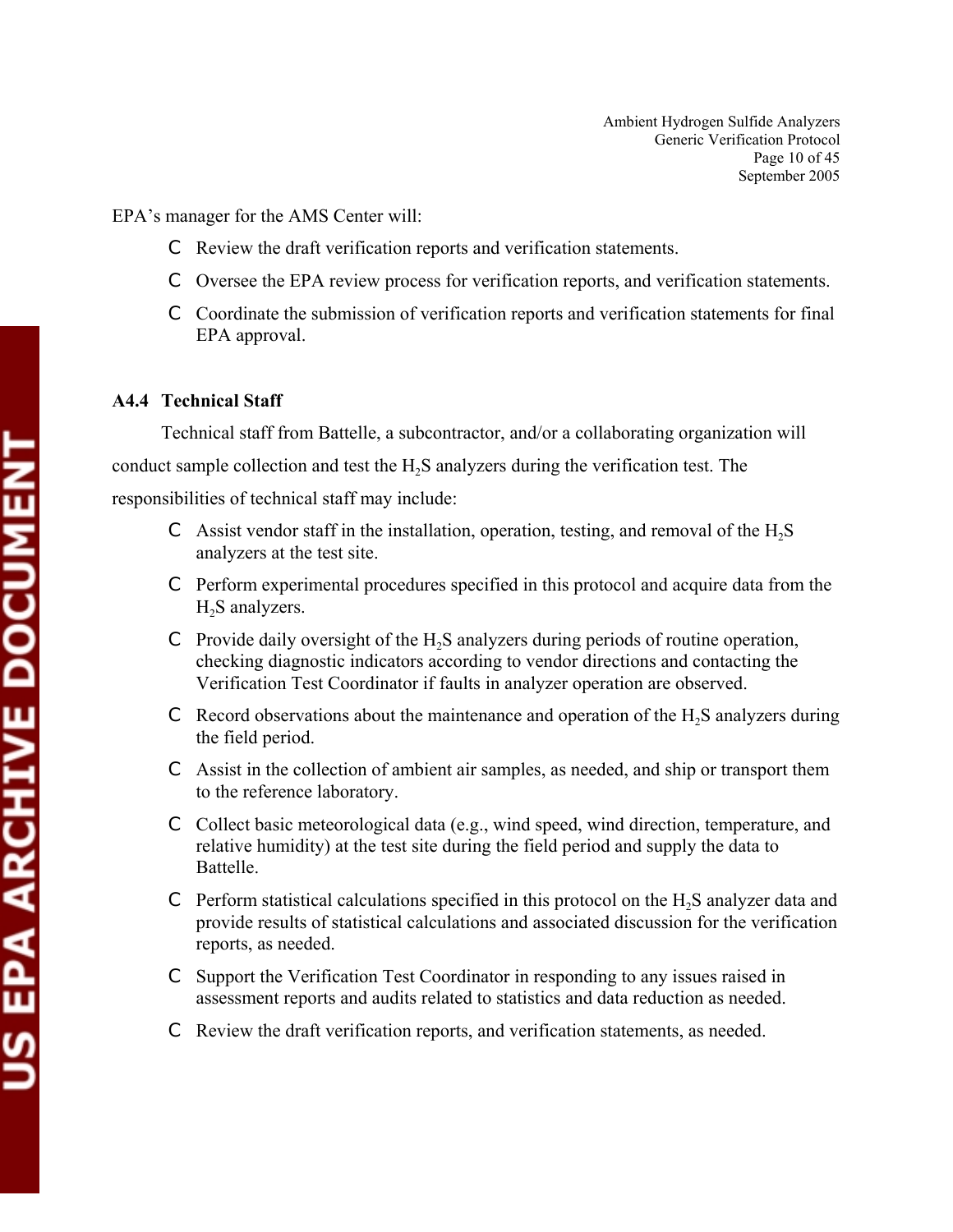#### **A4.5 Reference Laboratory**

One or more analytical laboratories at Battelle, a subcontractor, and/or a collaborating organization will serve as a reference laboratory to:

- C Perform reference analyses of all test and QC samples described in this protocol.
- C Submit the results of the reference analyses in an agreed-upon format to the Verification Test Coordinator.

#### **A4.6 Test Facility**

The test facility for this verification test will be an animal feeding operation (AFO). The test facility personnel are expected to:

- C Identify a point of contact for the test who will serve as the primary interface with the Verification Test Coordinator.
- C Coordinate test facility involvement in the verification test in accordance with this protocol.
- C Ensure that necessary test facility resources (e.g., space and power) are committed to the verification test.

#### **A5 BACKGROUND**

The ETV Program's AMS Center conducts third-party performance testing of commercially available technologies that detect or monitor natural species or contaminants in air, water, and soil. Stakeholder committees of buyers and users of such technologies recommend technology categories, and technologies within those categories, as priorities for testing. Hydrogen sulfide analyzers were identified as a priority technology category through the AMS Center stakeholder process. The purpose of a verification test generated from this protocol is to provide quantitative verification of the performance of  $H<sub>2</sub>S$  analyzers in a field setting while monitoring ambient air containing emissions from AFOs.

Hydrogen sulfide is formed at AFOs during the bacterial decomposition of sulfurcontaining organic compounds present in manure produced by livestock. Also known as a component of sewer gas, H2S has the characteristic odor of rotten eggs and, at high levels, can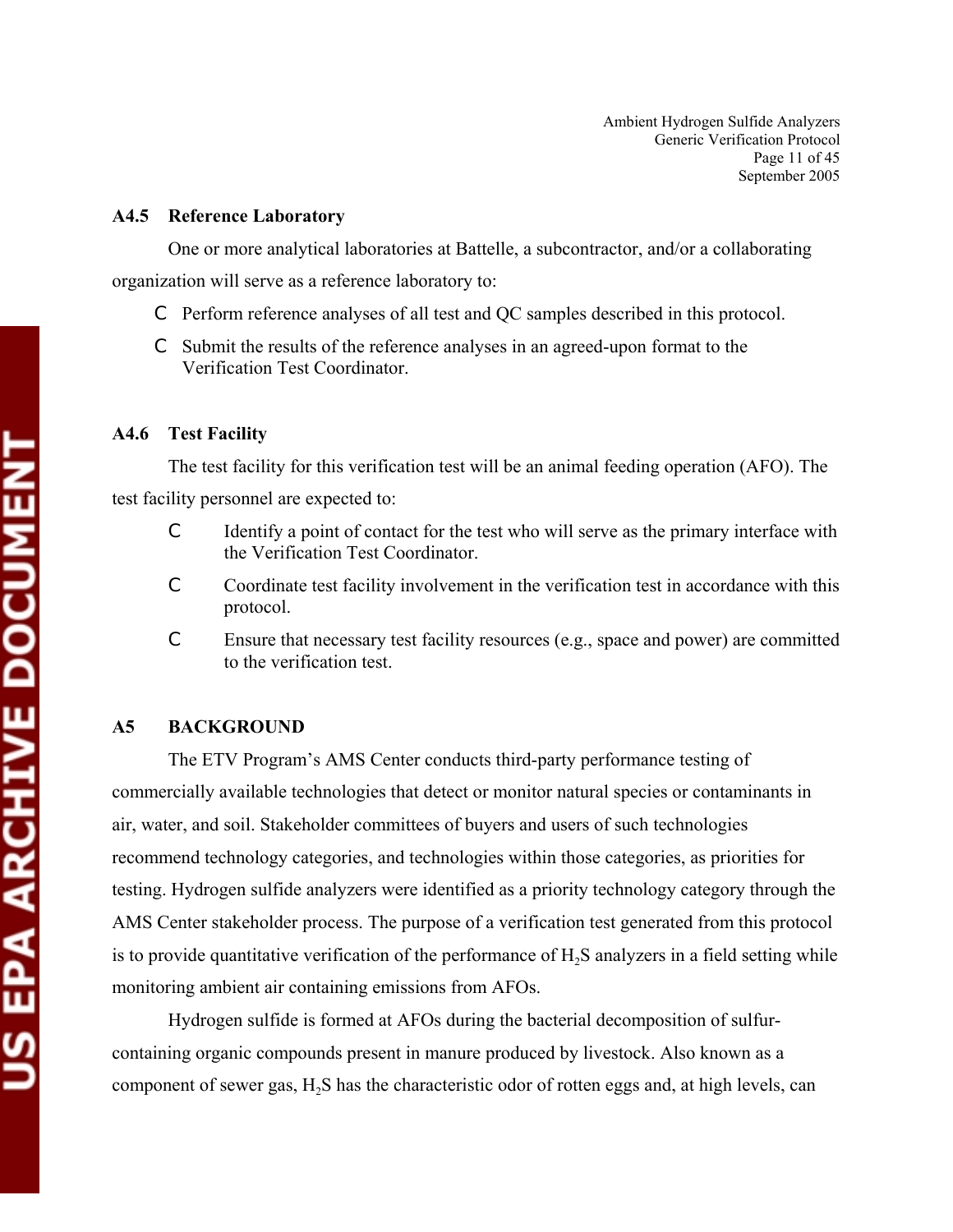Ambient Hydrogen Sulfide Analyzers Generic Verification Protocol Page 12 of 45 September 2005

cause death from even brief exposure. Ambient H<sub>2</sub>S concentrations at swine farms, for example, are expected to range from sub-part per billion (ppb) concentrations to 100 ppb or more.<sup>(4)</sup> Ammonia and volatile organic compounds (VOCs) are also produced from bacterial processing of livestock waste and are likely to be present in significant concentrations at AFOs;<sup>(5, 6)</sup> the ambient air matrix at AFOs can be very challenging analytically. The potential for measurement artifacts resulting from contact of  $H_2S$  and other gases with non-passivated surfaces in air sampling equipment should be considered when conducting measurements at AFOs.

The National Academy of Sciences 2003 report, "Air Emissions from Animal Feeding Operations,"(6) identified the need for improved methods for measuring and estimating air emissions from AFOs, including emissions of H<sub>2</sub>S. The National Air Emissions Monitoring Study Protocol that will be used to conduct measurements of emissions from AFOs as directed by the U.S. EPA Animal Feeding Operations Consent Agreement<sup>(7)</sup> will include measurements of H2S at several types of AFOs. The data collected as a result of the monitoring study will be used to ensure compliance of AFOs with applicable provisions of the Clean Air Act, Comprehensive Environmental Response, Compensation and Liability Act (CERCLA), and Environmental Planning and Community Right-to-Know Act (EPCRA) and to promote a national consensus on methods for estimating AFO emissions. In addition to this federal effort, several states, including Iowa, California, and North Carolina, have developed or are developing standards for ambient  $H_2S$ .

#### **A6 VERIFICATION TEST DESCRIPTION AND SCHEDULE**

#### **A6.1 Summary of Technology Category**

The analyzers for which this protocol was developed are designed for quantifying gas phase  $H_2S$  in ambient air. The analyzers will be tested across a range of  $H_2S$  mixing ratios expected at a large AFO, and should be capable of  $H<sub>2</sub>S$  quantification at least between 5 and 100 ppb H2S. This protocol is intended for testing stand-alone, automated instruments that continuously determine H<sub>2</sub>S concentrations in ambient air and report results in units of ppb. The H2S analyzers may utilize analytical techniques including, but not limited to, electrochemical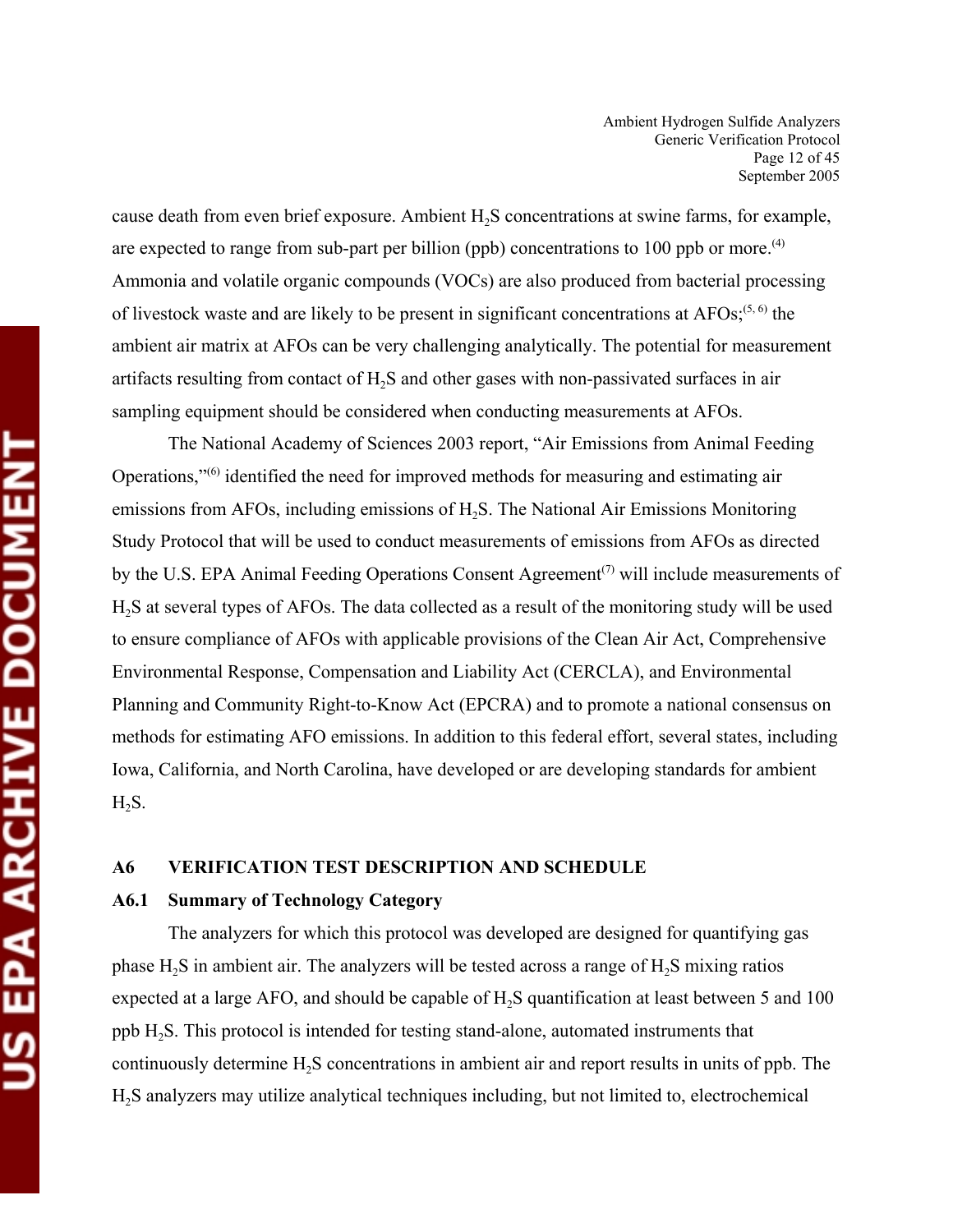detection, chromatography with sulfur chemiluminescence detection (SCD), oxidation of H<sub>2</sub>S followed by ultra-violet sulfur dioxide  $(SO<sub>2</sub>)$  fluorescence, and others.

#### **A6.2 Verification Schedule**

An  $H<sub>2</sub>S$  verification test from this protocol should take between six and nine months to complete after the start of testing, as shown by the general schedule in Table 1. Test planning and site preparation may take place over a period of three to four months. The period of operation of the analyzers at the facility should be approximately 5 weeks, during which time the analyzers will monitor and record  $H_2S$  in the ambient air at the test site. Periodically over the duration of the field period, the analyzers will be challenged with  $H<sub>2</sub>S$  and other compressed gas standards. Measurements will also be conducted using a minimum of one independent  $H_2S$ reference method during the field period. Subsequent to the field testing, a separate verification report will be drafted for each analyzer, reviewed, revised, and submitted to EPA for final signature.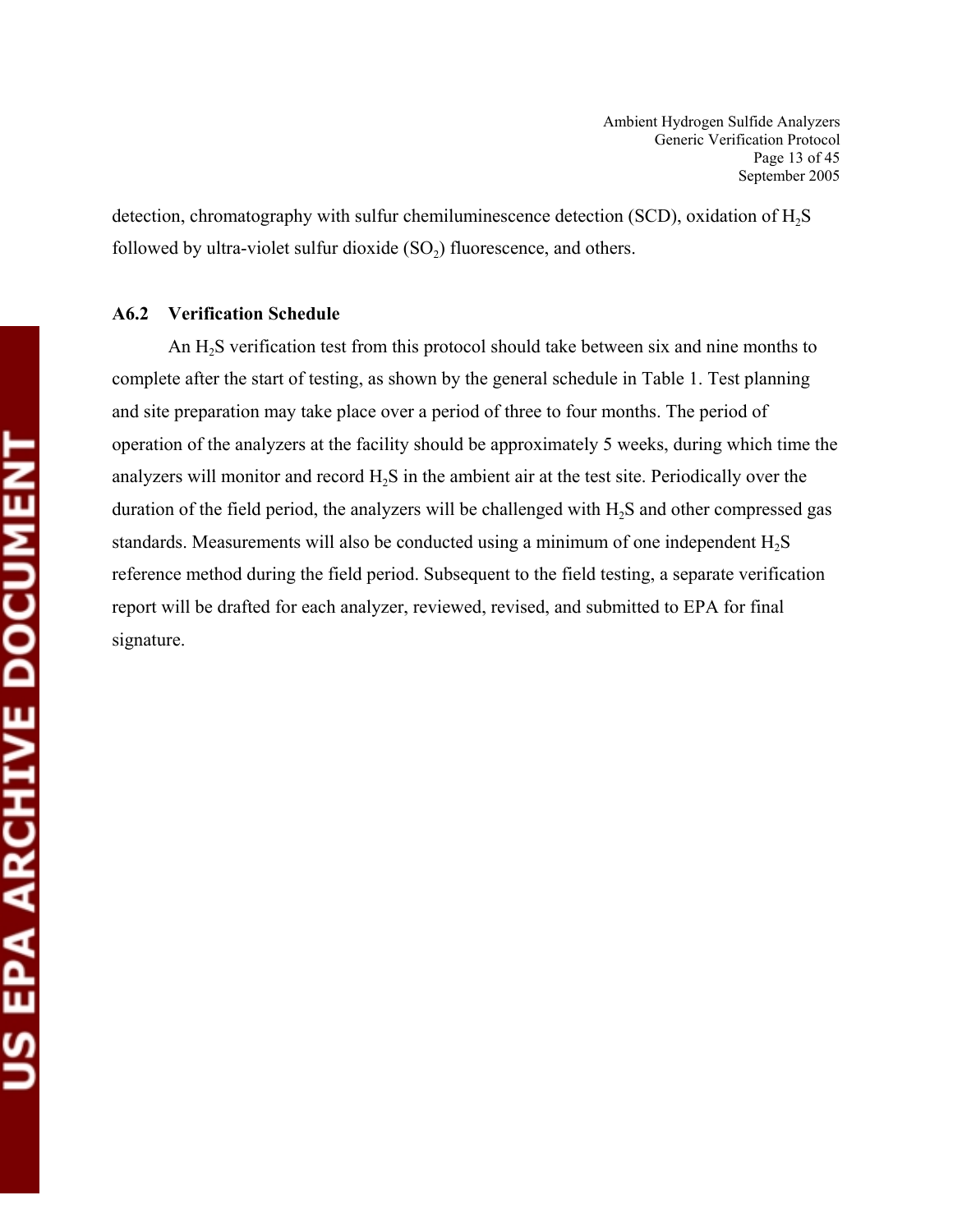#### **Table 1. General Verification Schedule**

|                | <b>Verification Test Activity</b>                                                                                                                                                                                                                                                                                                                                              |                                                                                                                                                                                                                                                                  |  |  |
|----------------|--------------------------------------------------------------------------------------------------------------------------------------------------------------------------------------------------------------------------------------------------------------------------------------------------------------------------------------------------------------------------------|------------------------------------------------------------------------------------------------------------------------------------------------------------------------------------------------------------------------------------------------------------------|--|--|
| <b>Month</b>   | <b>Test Planning and Site Preparation</b>                                                                                                                                                                                                                                                                                                                                      |                                                                                                                                                                                                                                                                  |  |  |
| NA             | Identify test collaborators/subcontractors and test site<br>Recruit vendors<br>Procure H <sub>2</sub> S calibration and interferant gases<br>Arrange for necessary logistical infrastructure and supplies at the test site (e.g., trailer<br>to house testing equipment, gas standard dilution system, zero air)                                                               |                                                                                                                                                                                                                                                                  |  |  |
|                | <b>Field Activities</b>                                                                                                                                                                                                                                                                                                                                                        | <b>Data Analysis and Reporting</b>                                                                                                                                                                                                                               |  |  |
| 1              | Set up/install $H_2S$ analyzers<br>Analyzer training by vendors<br>$H2S$ standard gas challenges<br>$H_2S$ reference sampling<br>Routine operation                                                                                                                                                                                                                             | Begin preparation of report template<br>Analyze $H_2S$ reference samples<br>Compile data from $H_2S$ gas challenges                                                                                                                                              |  |  |
| $\overline{2}$ | Review and summarize operator observations<br>$H2S$ standard gas challenges<br>Interferant challenges<br>Compile data from $H_2S$ gas challenges<br>$H_2S$ reference sampling<br>Compile data from interferant challenges<br>Routine operation<br>Analyze H <sub>2</sub> S reference samples<br>Remove analyzers from test site<br>Compile data packages for reference methods |                                                                                                                                                                                                                                                                  |  |  |
| 3              | NA                                                                                                                                                                                                                                                                                                                                                                             | Complete summary of operator observations<br>Finalize data from all gas challenges<br>Finalize results for reference analyses<br>Complete common sections of reports<br>Complete report sections on $H_2S$ and other gas<br>challenges and operator observations |  |  |
| $\overline{4}$ | Complete report sections on comparisons to<br><b>NA</b><br>reference method                                                                                                                                                                                                                                                                                                    |                                                                                                                                                                                                                                                                  |  |  |
| $5 - 6$        | NA<br>Prepare draft reports and verification statements<br>Peer review of draft reports                                                                                                                                                                                                                                                                                        |                                                                                                                                                                                                                                                                  |  |  |
| $7 - 8$        | <b>NA</b>                                                                                                                                                                                                                                                                                                                                                                      | Distribute verification reports and statements                                                                                                                                                                                                                   |  |  |
| 9              | <b>NA</b>                                                                                                                                                                                                                                                                                                                                                                      | Finalize and post ETV reports and verification<br>statements                                                                                                                                                                                                     |  |  |

NA=Not applicable.

Table 2 shows the approximate weekly schedule for testing activities for a five-week verification test. The test procedures are described in Section B of this protocol. Repeated challenges with zero air and H<sub>2</sub>S gas standards will be conducted early in the field period to obtain the analyzer "baseline" responses and the analyzer response time. The same challenges with zero air and H<sub>2</sub>S gas standards will be conducted twice each week to address analyzer span and zero drift. Multi-point challenges with  $H_2S$  gas standards will be conducted once early in the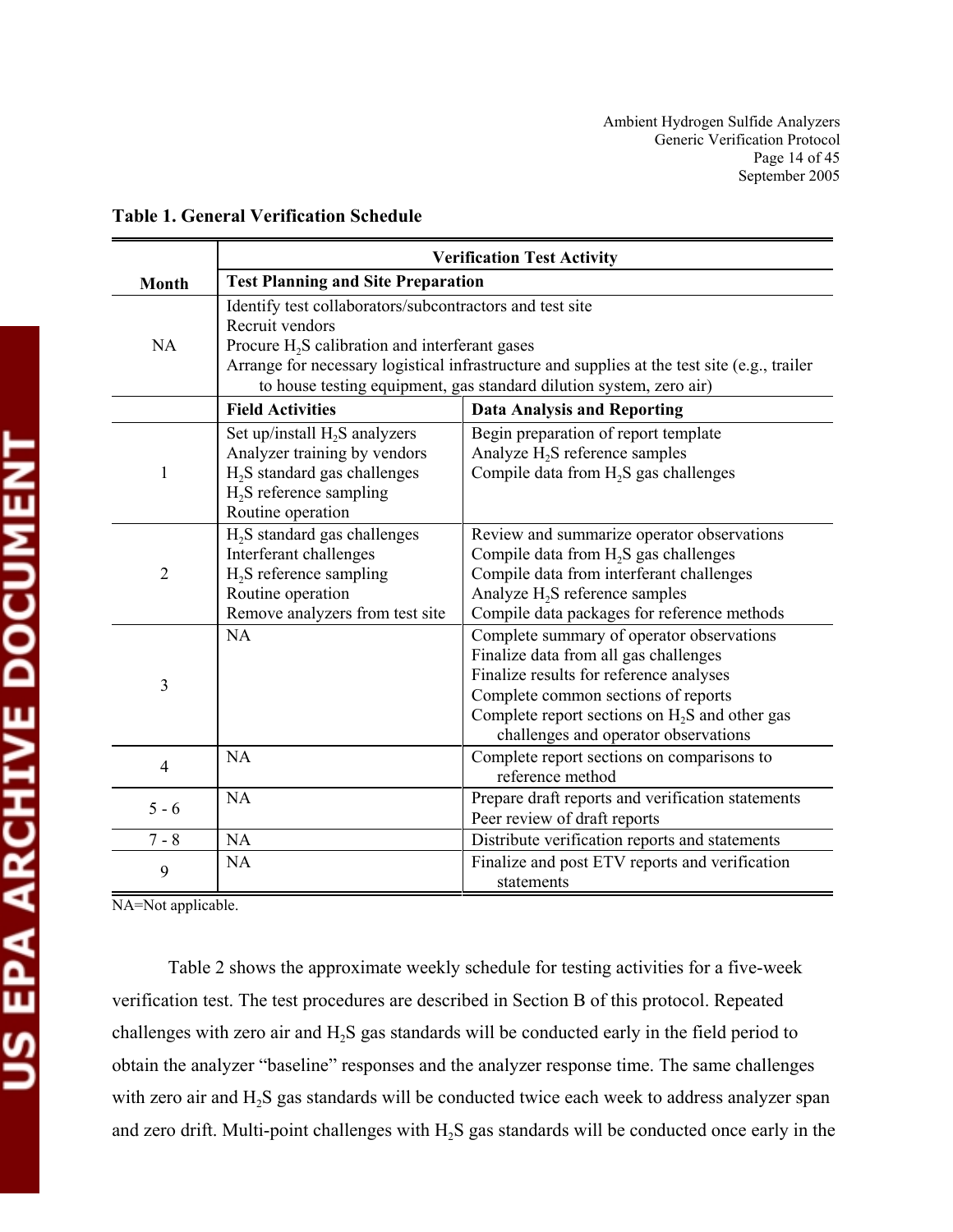field period and again late in the field period to address analyzer measurement accuracy, bias, precision, and linearity. Once during the field period, the analyzers will be challenged with gas standards of sulfur-containing and other potentially interfering gases to evaluate analyzer interference effects. Reference method sampling will be conducted throughout the field period for comparison to the analyzer response to ambient air. In substantial portions of the field period, the analyzers will routinely monitor ambient H<sub>2</sub>S to allow assessment of operational factors and data completeness under continuous operation.

| Week | <b>Test Activities</b>                                                                                                                                                                                                                                              |  |  |  |
|------|---------------------------------------------------------------------------------------------------------------------------------------------------------------------------------------------------------------------------------------------------------------------|--|--|--|
| 1    | Zero air/H <sub>2</sub> S standard challenge for baseline response and analyzer response time<br>H <sub>2</sub> S standard challenges for linearity, accuracy, bias, precision<br>One zero/span check<br>Collect and analyze reference samples<br>Routine operation |  |  |  |
| 2    | Two zero/span checks<br>Collect and analyzer reference samples<br>Routine operation                                                                                                                                                                                 |  |  |  |
| 3    | Two zero/span checks<br>Collect and analyze reference samples<br>Routine operation                                                                                                                                                                                  |  |  |  |
| 4    | Two zero/span checks<br>Collect and analyze reference samples<br>Gas standard challenges for interference check<br>Routine operation                                                                                                                                |  |  |  |
| 5    | Two zero/span checks<br>Collect and analyze reference samples<br>H <sub>2</sub> S standard challenges for linearity, accuracy, bias, precision<br>Routine operation                                                                                                 |  |  |  |

**Table 2. Weekly Test Activities During the Field Period** 

=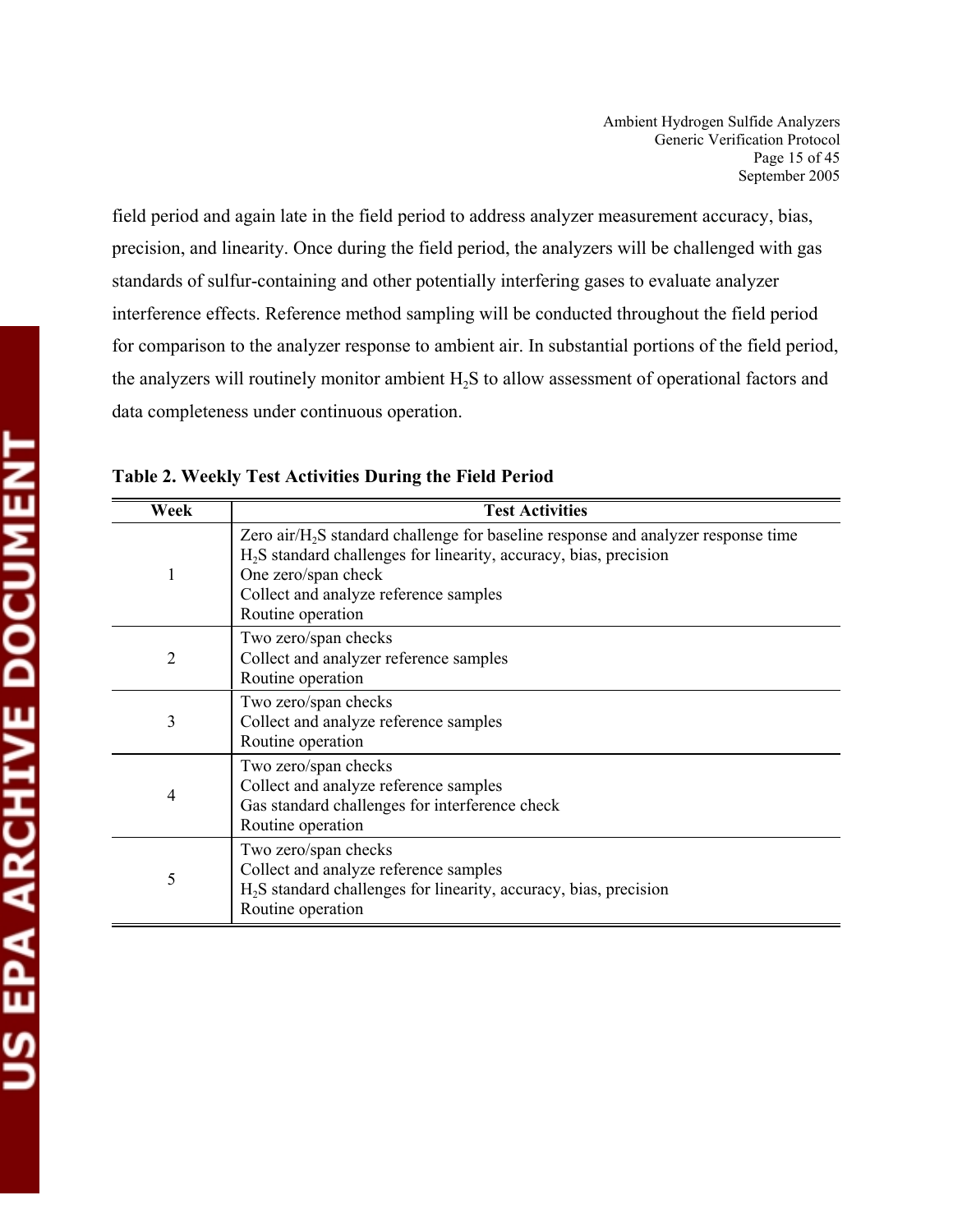Ambient Hydrogen Sulfide Analyzers Generic Verification Protocol Page 16 of 45 September 2005

#### **A6.3 Test Site**

The test site should be an AFO, such as a large swine finishing farm. The layout of a farm as an example test site is shown in Figure 2. The farm has ten animal barns arranged in two parallel rows of five, with each barn housing up to 2,000 swine. The overall test schedule shown in Table 1 (Section A6.2) should begin at least six weeks after the farm is populated by feeder pigs. At this farm, urine and feces from the swine leave the barns through wood slats in the floor and are flushed through underground piping into

a nutrient lagoon located on the southern end of the farm; supernatant liquid from the primary<br>
lagoon is pumped into a secondary storage<br>
lagoon and used to fertilize nearby fields. The<br>
perimeter of the farm is lined with trees and<br>
agricultural fields surround the pe lagoon is pumped into a secondary storage lagoon and used to fertilize nearby fields. The perimeter of the farm is lined with trees and agricultural fields surround the perimeter. The primary  $H_2S$  source is expected to be the lagoons, so a temperature-regulated instrument trailer  $N$ should be placed on-site during the test to house  $\uparrow$   $\frac{1}{N}$  Trailer the monitoring equipment and to provide a sheltered work space near the lagoons. The  $H_2S$  Primary analyzers will be installed inside the instrument trailer and a Teflon inlet line or manifold will be used to sample ambient air. Sample tubing lengths will be minimized both for ambient air sampling and for delivery of gas standards.



**Figure 2. Example Test Site at an AFO**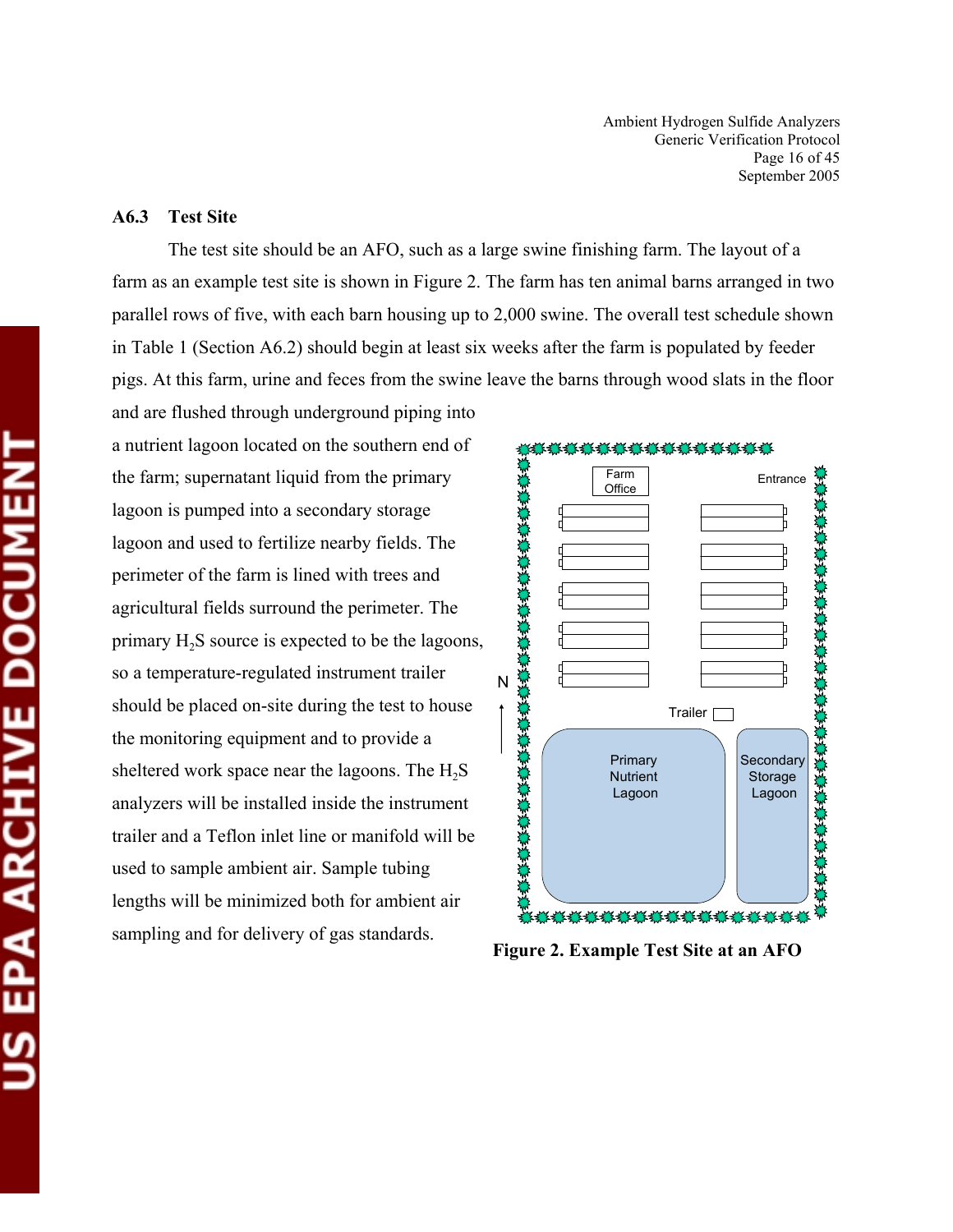#### **A7 QUALITY OBJECTIVES**

In performing the verification test, Battelle will follow the technical and QA procedures specified in this protocol and will comply with the data quality requirements in the AMS Center  $QMP<sup>(2)</sup>$  This verification test will evaluate the performance of analyzers for determining H<sub>2</sub>S in ambient air at an AFO. This evaluation will include a comparison of the analyzer results to the results of one or more reference methods for H<sub>2</sub>S. The quality of the reference measurements will be monitored by inclusion of blank samples, performance evaluation (PE) audit samples, and duplicate samples, when applicable. The PE audit samples will be prepared independent of those used for reference method calibration. These samples are meant to independently confirm that the reference measurements are being performed correctly and are producing accurate results. Control limits on the duplicate and PE samples are given in Section C1. All H<sub>2</sub>S standards to be used to challenge the H<sub>2</sub>S analyzers and to prepare PE audit samples must meet National Institute of Standards and Technology (NIST) traceability. Commercially available compressed gas standards or permeation devices may be used in this test.

The Battelle Quality Manager or designate will perform a technical systems audit (TSA) at least once during this verification test to ensure that the quality objectives of the test are being met. The EPA Quality Manager also may conduct an independent TSA, at his or her discretion.

#### **A8 SPECIAL TRAINING/CERTIFICATION**

Documentation of training related to technology testing, field testing, data analysis, and reporting is maintained for all Battelle technical staff in training files. Battelle technical staff will have a minimum of a bachelor's degree in science/engineering or have equivalent work experience. Documentation of the expertise and experience of collaborators and/or subcontractors in H<sub>2</sub>S reference method sampling and analysis must similarly be available. The Battelle Quality Manager may verify the presence of appropriate training records prior to the start of testing. If technical staff operate and/or maintain an analyzer during the verification test, the analyzer vendor will be required to train those staff prior to the start of testing. Battelle will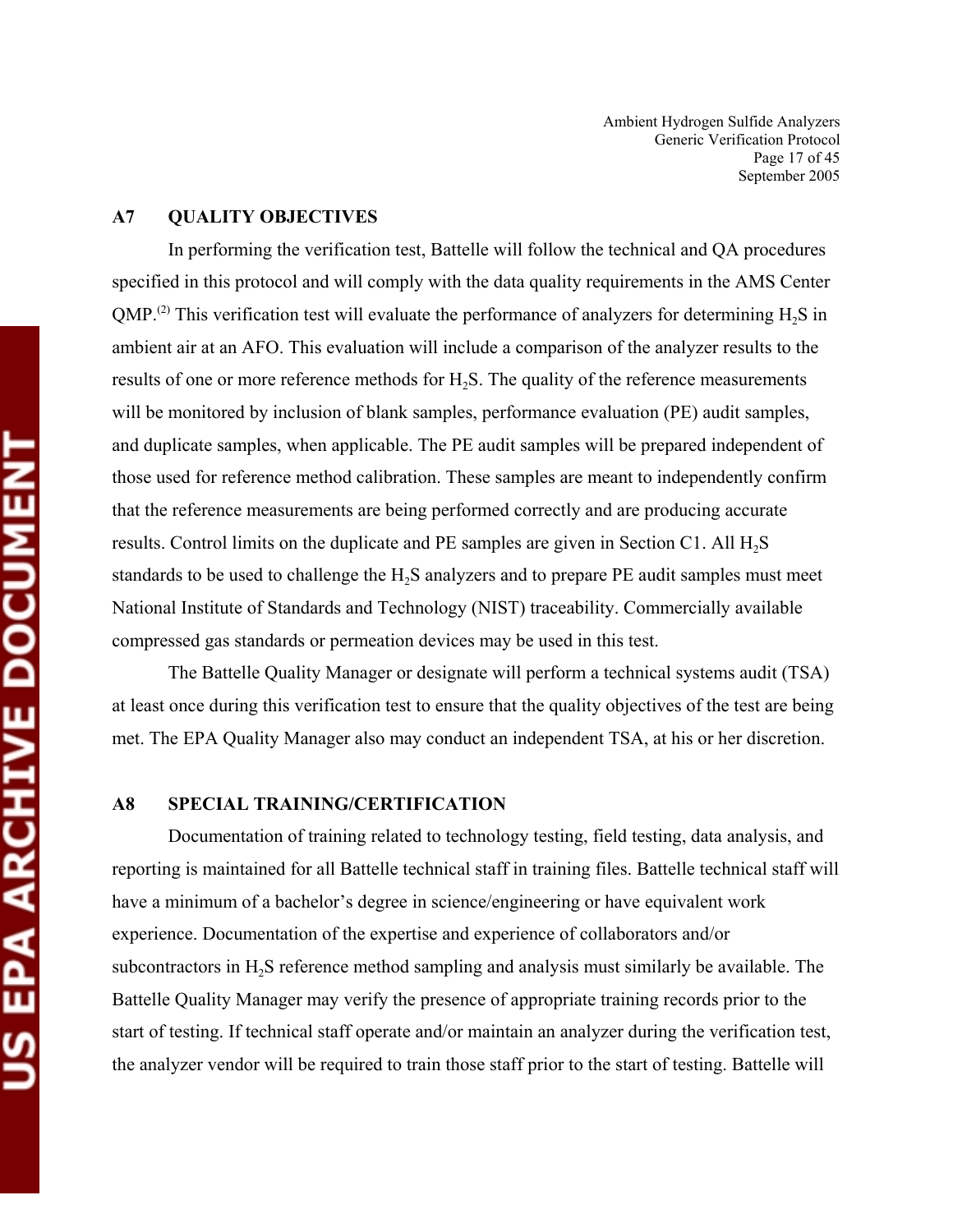document this training with a consent form, signed by the vendor, that states which specific technical staff have been trained on their analyzer.

#### **A9 DOCUMENTATION AND RECORDS**

The records for this verification test will include this protocol, chain-of-custody (COC) forms, laboratory record books (LRB), data collection forms, electronic files (both raw data and spreadsheets), and the final verification report and verification statement for each  $H_2S$  analyzer. All of these records will be maintained in the Verification Test Coordinator's office or the test site during the test and will be transferred to permanent storage at Battelle's Records Management Office at the conclusion of the verification test. The location (e.g., specific personal computer, server, or media type and storage location) of final versions of the electronic files will be noted in the test records. All Battelle LRBs are stored indefinitely, either by the Verification Test Coordinator or Battelle's Records Management Office. EPA will be notified before disposal of any files. The documentation and results of the  $H<sub>2</sub>S$  reference measurements made by the reference laboratory will be submitted to Battelle immediately upon completion of all sample analyses, review of the  $H_2S$  data, and calculation of ambient  $H_2S$  concentrations, preferably on a daily basis. Section B10 further details the data recording practices and responsibilities.

All written records must be in ink. Any corrections to notebook entries, or changes in recorded data, must be made with a single line through the original entry. The correction is then to be entered, initialed, and dated by the person making the correction. In all cases, strict confidentiality of data from each vendor's analyzer, and strict separation of data from different analyzers, will be maintained. Separate files (including manual records, printouts, and/or electronic data files) will be kept for each analyzer.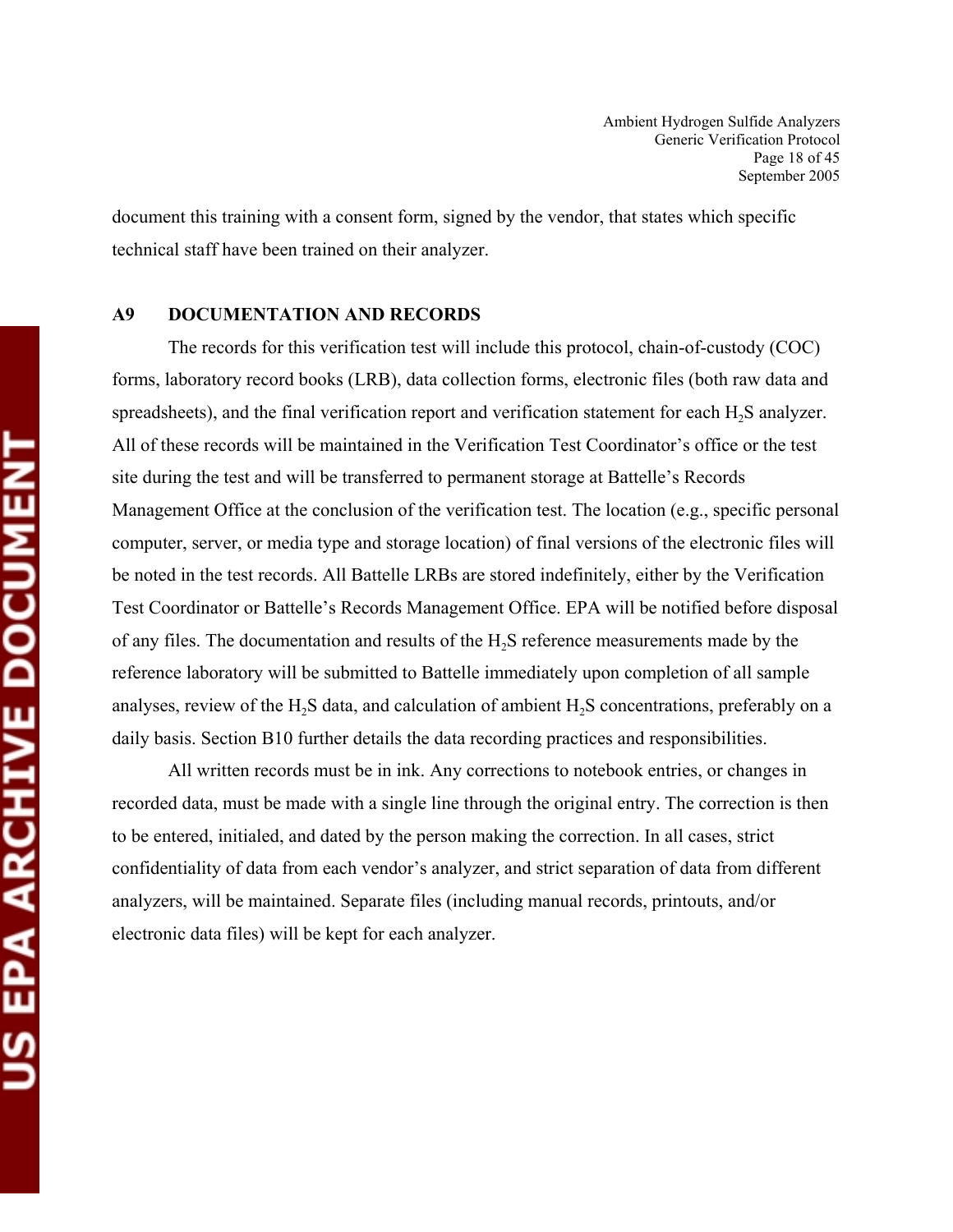#### **SECTION B**

#### **MEASUREMENT AND DATA ACQUISITION**

#### **B1 EXPERIMENTAL DESIGN**

This test will specifically address verification of analyzers for ambient  $H_2S$  under the conditions of an AFO (e.g., a swine finishing farm) by evaluating the accuracy, bias, linearity, and selectivity of H<sub>2</sub>S measurements made by each analyzer in ambient air and/or synthetic gas mixtures, their response to rapid changes in H<sub>2</sub>S concentration, the extent of baseline and calibration drift, and the ability of the analyzers to perform continuous monitoring with minimal intervention. The precision of the analyzer measurement data while sampling synthetic  $H_2S$  gas mixtures will also be determined. Specifically, the  $H_2S$  analyzers will be evaluated for the performance parameters summarized in Table 3 and discussed in detail in the following section.

In addition to the testing activities specified in this protocol, technical staff will perform regular maintenance and other routine procedures requested by the vendor for their analyzer. This information will be summarized by the vendor in a "daily checklist" that will include specific instructions and frequency for each regular maintenance activity or routine procedure, any diagnostic values that should be recorded and typical or acceptable ranges for those values, vendor contact information, and a space for technical staff to sign and date the form daily upon completion of the items on the checklist.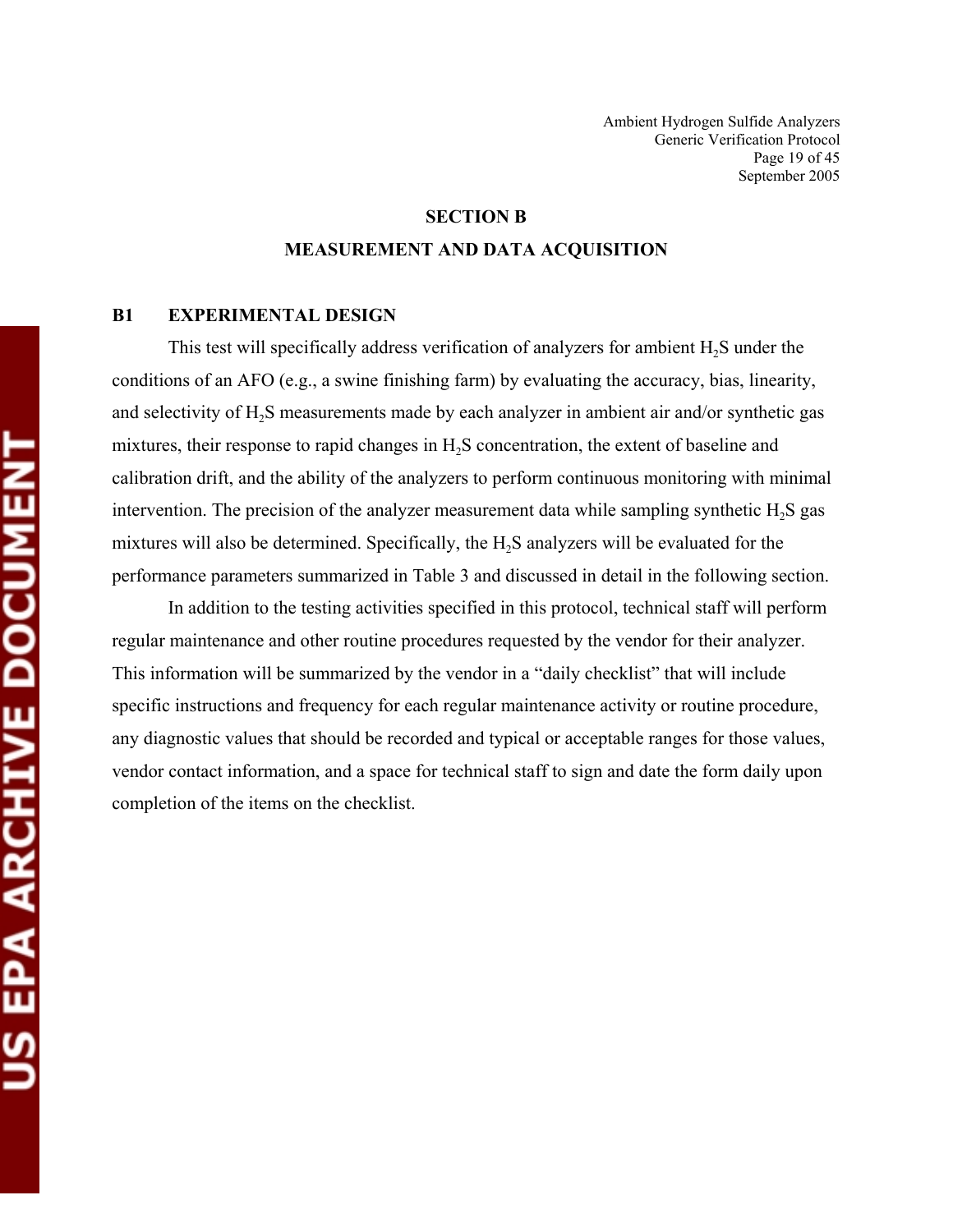| Performance<br><b>Parameter</b> | <b>Method of Evaluation</b>                                                                                               |  |  |  |
|---------------------------------|---------------------------------------------------------------------------------------------------------------------------|--|--|--|
| Accuracy                        | Analyzer response to H <sub>2</sub> S standards compared to nominal concentrations                                        |  |  |  |
| <b>Bias</b>                     | Analyzer response to H <sub>2</sub> S standards compared to nominal concentrations                                        |  |  |  |
| Precision                       | Percent relative standard deviation (%RSD) of repeated analysis H <sub>2</sub> S standards<br>with the same concentration |  |  |  |
| Linearity                       | Analyzer response to H <sub>2</sub> S standards compared to nominal concentrations                                        |  |  |  |
| Span and Zero Drift             | Stability of analyzer response to zero air and H <sub>2</sub> S gas standard over time                                    |  |  |  |
| Response Time                   | Time required to reach 95% of response to $H_2S$ gas standards                                                            |  |  |  |
| Interference Effects            | Analyzer response to potential interferants compared to nominal concentrations                                            |  |  |  |
| Comparability                   | Analyzer response to ambient air compared to results of one or more reference<br>methods                                  |  |  |  |
| Data Completeness               | Percentage of maximum data return over field period                                                                       |  |  |  |
| <b>Operational Factors</b>      | Operator observations, records of needed and performed maintenance, vendor<br>activities, use of expendable supplies      |  |  |  |

**Table 3. Verification Test Performance Parameters** 

#### **B1.1 Test Procedures**

The following sections describe the test procedures that will be used to evaluate each of the H2S analyzer performance parameters listed in Table 3. Procedures will be conducted on each analyzer separately unless a common manifold, such as the Teflon manifold shown in Figure 3, is used to deliver challenge gases and sample ambient air. If a manifold is used, testing activities will be performed on the  $H_2S$  analyzers simultaneously. A pump should be installed at the outlet port and configured to draw a flow through the manifold that is in excess of that required by the  $H_2S$  analyzers.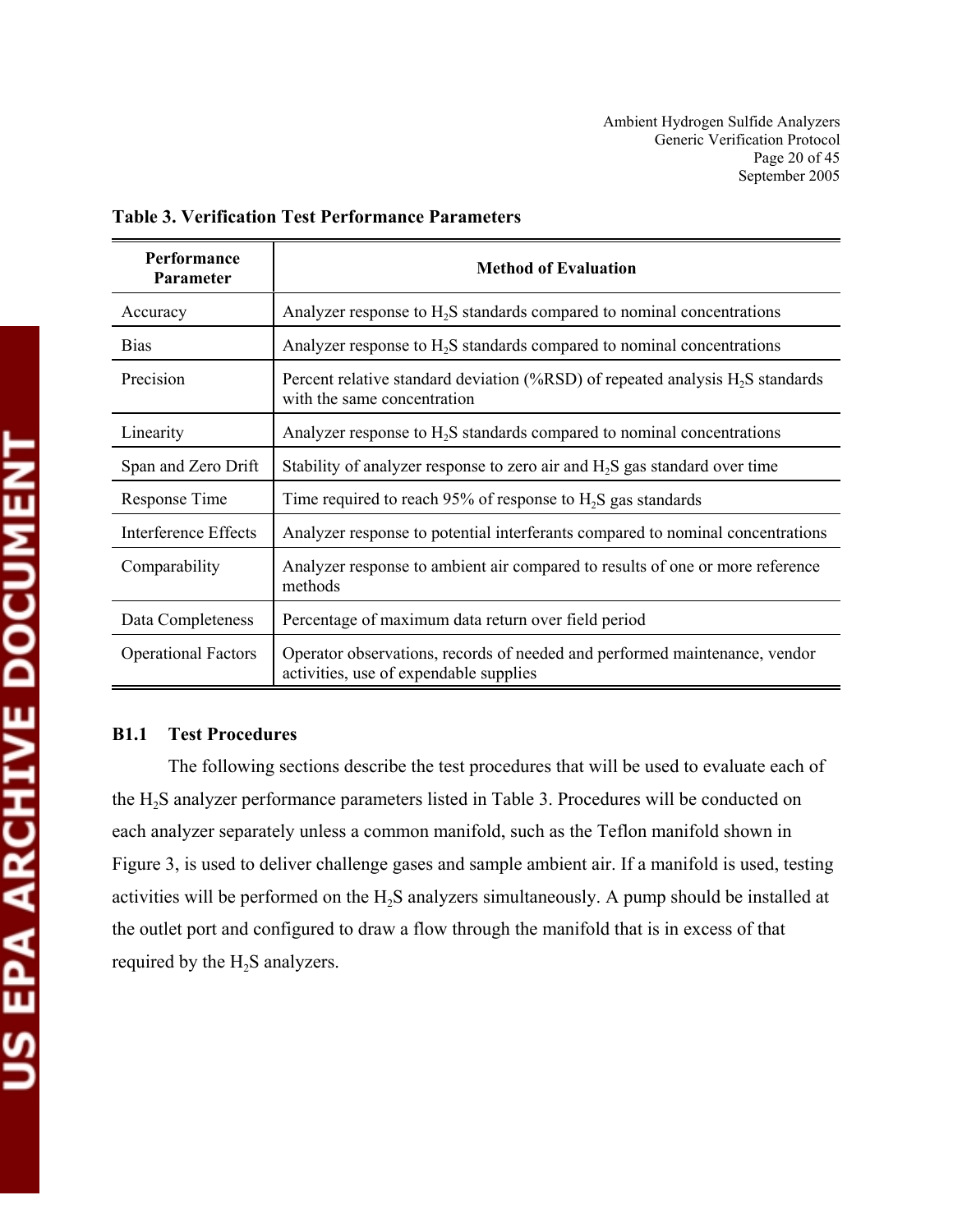Ambient Hydrogen Sulfide Analyzers Generic Verification Protocol Page 21 of 45 September 2005

The electronic analyzer responses will be recorded continuously throughout the verification test at a specified frequency (e.g., every minute). Each gas standard will be delivered for a minimum of 20 minutes to allow for stabilization of the analyzer response. Gas standards will be prepared from the dilution of higher concentration (i.e., 2-500 part per million) standard cylinders in zero air using a calibrated dilution system, preferably with heated, silanized internal components. Gas standards will be supplied in excess of the analyzer sample flow rate; the excess flow will be vented outside the trailer to ambient





for at least 5 minutes at a higher  $H<sub>2</sub>S$  concentration to ensure that the tubing and internal components of the dilution system have been thoroughly flushed before supplying gas standards to the analyzers. The H2S analyzers should be calibrated prior to the start of the verification test using a dilution from the same gas standard and dilution system used for testing to avoid the potential for bias due to differences in the actual  $H_2S$  concentration of gas standards.

#### *B1.1.1 Accuracy, Bias, Precision, and Linearity*

At least twice during the verification test, the analyzers will be challenged with compressed H2S gas standards diluted in zero air to achieve measurements over a range of concentrations from approximately 0 to 100 ppb (or the upper range of measurement of the analyzer being tested, whichever is lower). If the ambient  $H<sub>2</sub>S$  concentrations are found to be significantly higher than 100 ppb, additional  $H_2S$  gas dilutions may be tested to reflect the actual range, if possible.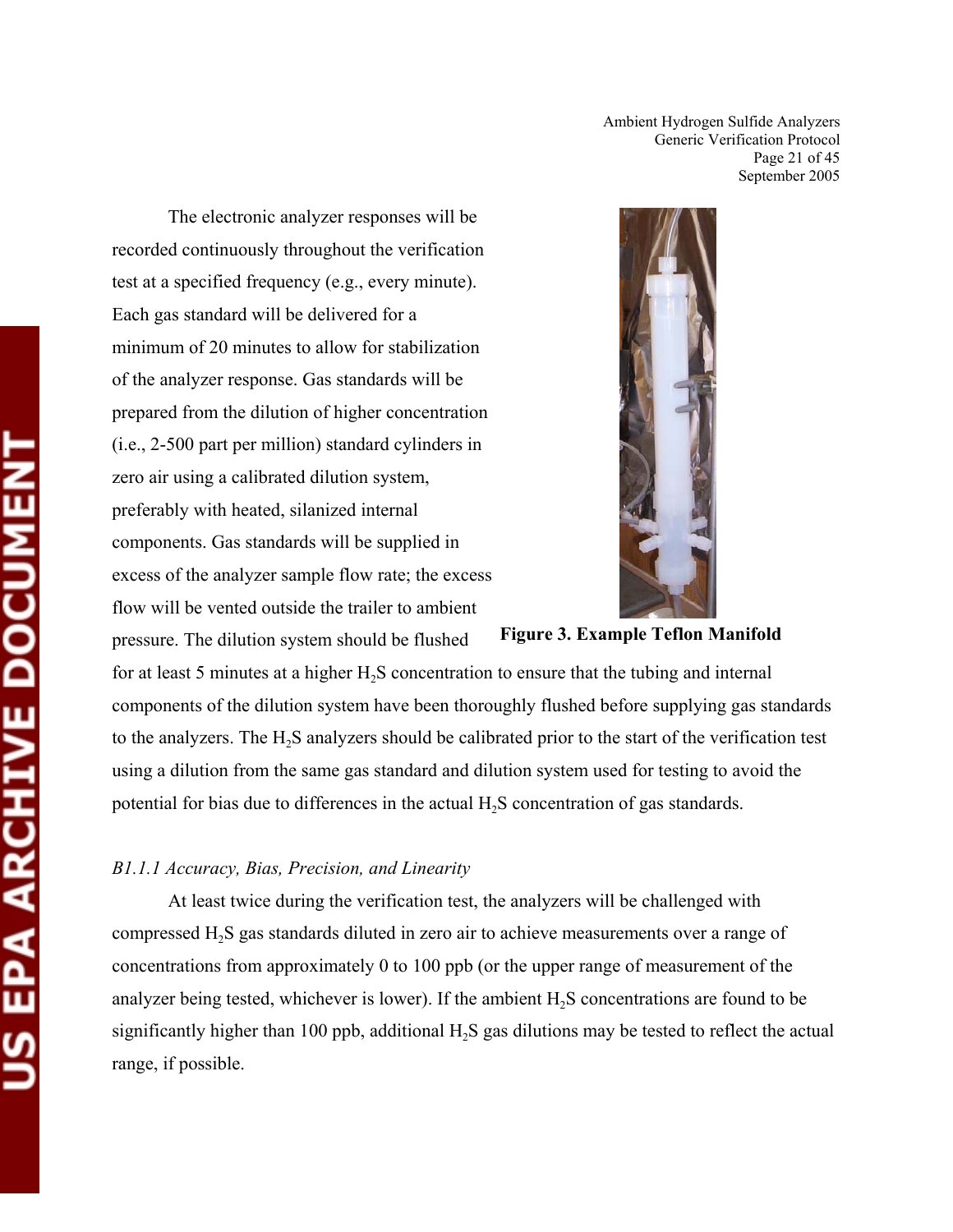Ambient Hydrogen Sulfide Analyzers Generic Verification Protocol Page 22 of 45 September 2005

At least three non-consecutive measurements will be recorded at each of a minimum of five different nominal concentration levels. Each concentration will be supplied to the analyzer(s) for at least twenty minutes. A programmable dilution system may be used to automatically supply the diluted gas standards to the  $H_2S$  analyzer(s) at fixed time intervals. Table 4 shows the nominal  $H_2S$  concentration values to be supplied to the analyzers being tested, and the order in which the concentrations will be supplied, for conditions where the maximum H<sub>2</sub>S level encountered at the site is  $\sim$ 100 ppb. If H<sub>2</sub>S concentrations greater than 200 ppb are encountered, the H<sub>2</sub>S challenge gas concentrations may be modified upwards (e.g., to  $0, 20, 60,$ ) 100, and 200 ppb) to more accurately reflect the range of ambient  $H_2S$  levels. As Table 4 indicates, the  $H_2S$  concentrations will first be supplied to the analyzers in increasing order, then in random order, and finally in decreasing order. After the last measurement has been recorded, the analyzer will be returned to sampling of ambient air.

| Concentration                       | $0$ ppb | $10$ ppb | 30 ppb | $50$ ppb | $100$ ppb |
|-------------------------------------|---------|----------|--------|----------|-----------|
|                                     |         |          |        |          |           |
| <b>Measurement</b><br><b>Number</b> |         | ιU       |        |          |           |
|                                     |         | 14       |        |          |           |

Table 4. Approximate H<sub>2</sub>S Concentrations and Order for Multi-point Challenges

The analyzer response to the series of  $H<sub>2</sub>S$  gas standards will be used to evaluate accuracy, bias, precision, and linearity. Section B1.2 presents the statistical procedures that will be used to evaluate the data generated during the verification test. Accuracy will be calculated at each concentration and for each replicate relative to the nominal H<sub>2</sub>S concentration. Bias will be calculated for each series of multi-point H2S challenges. The analyzer precision will be demonstrated by the reproducibility of the analyzer response at each nominal  $H_2S$  concentration after a stable reading is achieved. Linearity will be assessed by establishing a multi-point calibration curve from the analyzer response.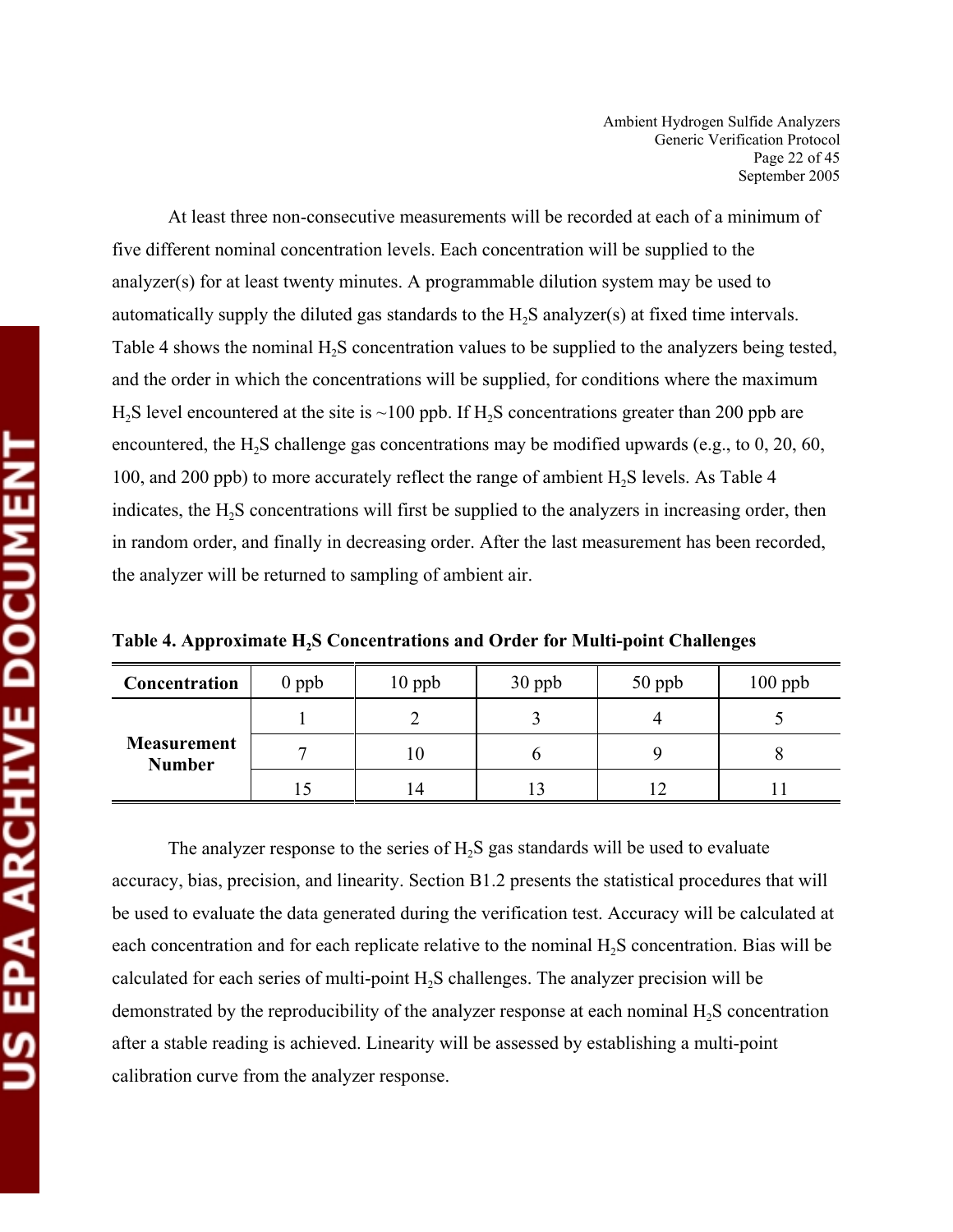#### *B1.1.2 Span and Zero Drift*

The "baseline" response of each analyzer to zero air and a mid-level (e.g., 30 ppb) dilution of a compressed H<sub>2</sub>S gas standard will be determined during the first week of testing. Each analyzer will be alternately challenged with the diluted  $H_2S$  gas standard and zero air, for a total of five replicates of both the gas standard and zero air. Each gas will be supplied sequentially to the analyzer for at least twenty minutes. The switch between zero air and the  $H_2S$ standard will be made as quickly as possible if conducted manually; a programmable dilution system will be used if available. The mean and standard deviation of the analyzer response to zero air and to the 30 ppb H<sub>2</sub>S standard will be calculated from the five replicates.

Twice each week (preferably Monday and Friday) during the verification test, zero air and a 30 ppb H<sub>2</sub>S standard will again be supplied to each of the analyzers being tested for twenty minutes each for a total of nine zero/span checks. Each response will be compared to baseline response to determine whether or not drift has occurred in the analyzer response to zero air or the 30 ppb  $H_2S$  standard.

#### *B1.1.3 Response Time*

The data collected for the zero/span check (Section B1.1.2) will also be used to determine the analyzer response time. The 95% rise time will be calculated for changes from zero air to a mid-level (e.g., 30 ppb)  $H<sub>2</sub>S$  standard and the 95% fall time will be calculated for changes from the mid-level standard to zero air. A minimum of three individual measurements will be used to determine the average rise and fall times.

#### *B1.1.4 Interference effects*

The analyzers being tested will be challenged with a series of gases, such as the potential interferants listed in Table 5, that may be present at an AFO and could interfere with the analyzer response to H<sub>2</sub>S. Each interferant should be supplied at approximately its ambient concentration, in the presence and absence of 100 ppb H<sub>2</sub>S. Example concentrations are also shown in Table 5. Zero air will be supplied to the analyzers for at least twenty minutes and the responses will be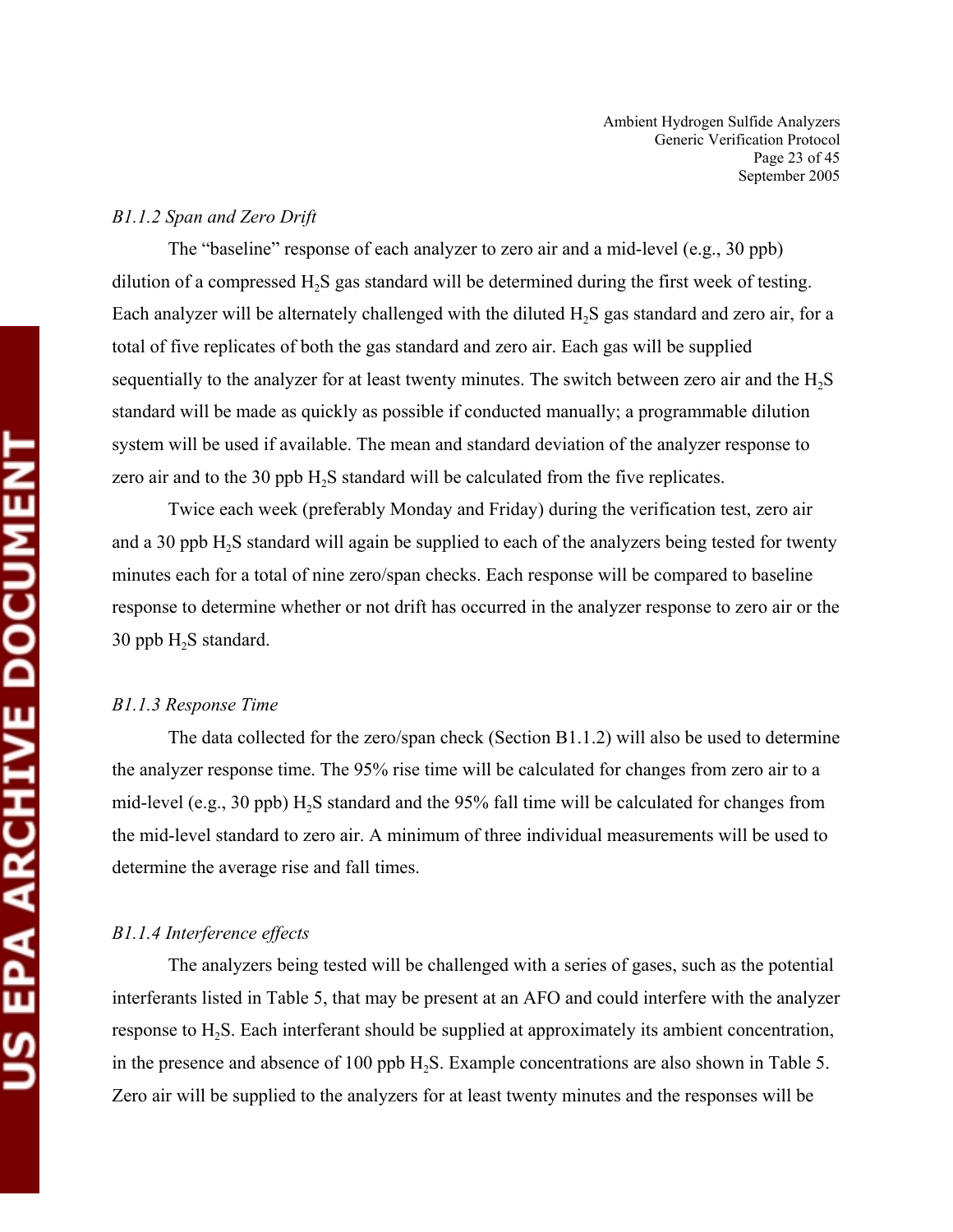recorded. A 100 ppb H<sub>2</sub>S standard will be supplied to the analyzers for at least twenty minutes and the responses will be recorded. The analyzer will then be flushed with zero air for at least two minutes. The first interferant  $(e.g., SO<sub>2</sub>)$  will be diluted with zero air to the appropriate concentration (e.g., 100 ppb) and delivered to the analyzers for at least twenty minutes. The analyzer responses will be recorded and each analyzer flushed for at least two minutes with zero air. A mixture of the first interferant (100 ppb  $SO<sub>2</sub>$ ) with 100 ppb  $H<sub>2</sub>S$  in zero air will then be supplied to each analyzer for at least twenty minutes. The analyzer responses will be recorded, and zero air will be supplied to each analyzer for approximately two minutes. This process will be repeated for each of the interferants at the concentrations chosen. The interferant challenges need not all be completed in a single day.

| <b>Example Interferant</b>       | <b>Approximate Concentration</b><br>(ppb) |
|----------------------------------|-------------------------------------------|
| Sulfur dioxide                   | 100                                       |
| Carbonyl sulfide                 | 100                                       |
| Carbon disulfide                 | 100                                       |
| Methyl mercaptan                 | 100                                       |
| Dimethyl sulfide                 | 100                                       |
| Hydrocarbon blend <sup>(a)</sup> | $500$ (total)                             |
| mmonia                           | 500                                       |

**Table 5. Interferants and Approximate Concentrations for Interference Checks** 

(a) Equal mixture of methane, ethane, propane, butane, pentane, and hexane

#### *B1.1.5 Comparability*

The comparability of the  $H_2S$  analyzer response to ambient air will be evaluated by comparing the analyzer response to an H<sub>2</sub>S reference method, which will be carried out by the reference laboratory. The reference method should follow ASTM International Method D5504  $01^{(8)}$  for the determination of sulfur compounds using GC, and may use pulsed flame photometric detection (PFPD) instead of SCD. As discussed in Section B2, reference samples may be collected as time-integrated air samples in silanized canisters and/or air samples may be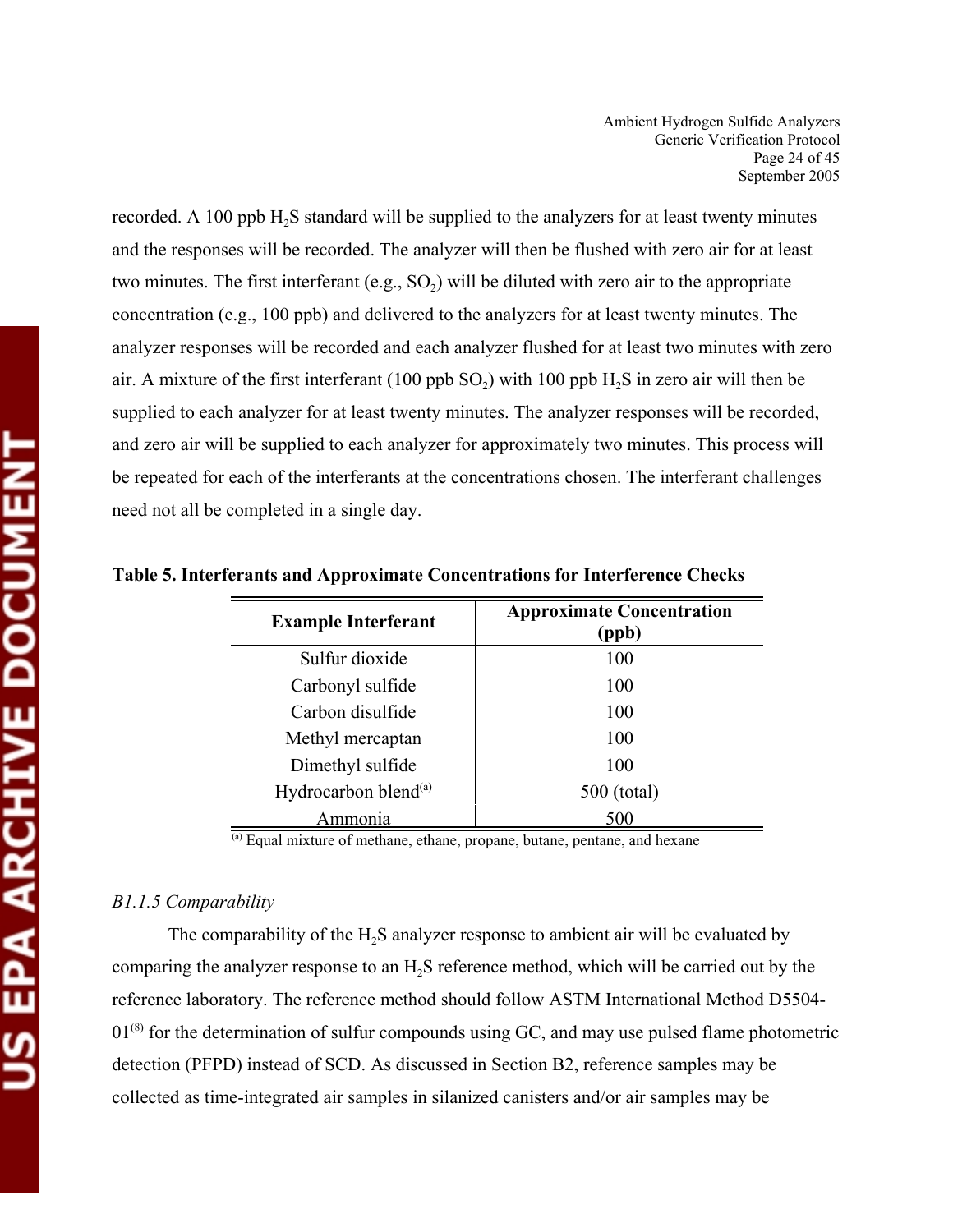cryotrapped *in situ* and analyzed immediately at the field site. If two sample collection method are used, results from the two methods will be compared to one another by calculating the relative percent difference (RPD) (the difference between the two reference method values divided by the average). This comparison will assess whether the different sample collection techniques produced differences in the measured H<sub>2</sub>S concentrations. Reference results from each sample collection method will be compared separately to the H<sub>2</sub>S analyzer measurements. Details of the reference sample collection procedure and analytical methods are provided in sections B2 and B4, respectively. The QC procedures for the reference methods are described in section B5.

#### B1.1.1.5a Time-integrated Comparability

Time-integrated air samples may be collected in silanized canisters and transported to the reference laboratory for analysis. Sample duration and frequency should be optimized based on canister size and flow rate and the availability of the reference laboratory. Sampling in 1.4 L canisters with a fill rate of approximately 2 standard cubic centimeters per minute (sccm) will serve as an example. In this case, samples would be collected over two eight-hour intervals on each sampling day on approximately the following schedule: 10:00 p.m. to 6:00 a.m. and 6:00 a.m. to 2:00 p.m. These sampling times allow time for analysis by the reference laboratory in the afternoon following sample collection. Samples collected in canisters should be analyzed within 24 hours of sample collection.(8) Time-integrated reference measurements should be conducted on a minimum of ten days during the field period. The samples may be collected twice per week or collected at a higher frequency during shorter measurement intensives. The results of a minimum of 15 time-integrated reference method measurements that are greater than the reference method quantitation limit should be compared to the time-averaged analyzer responses over the same time periods to give the time-integrated comparability of  $H_2S$  analyzers.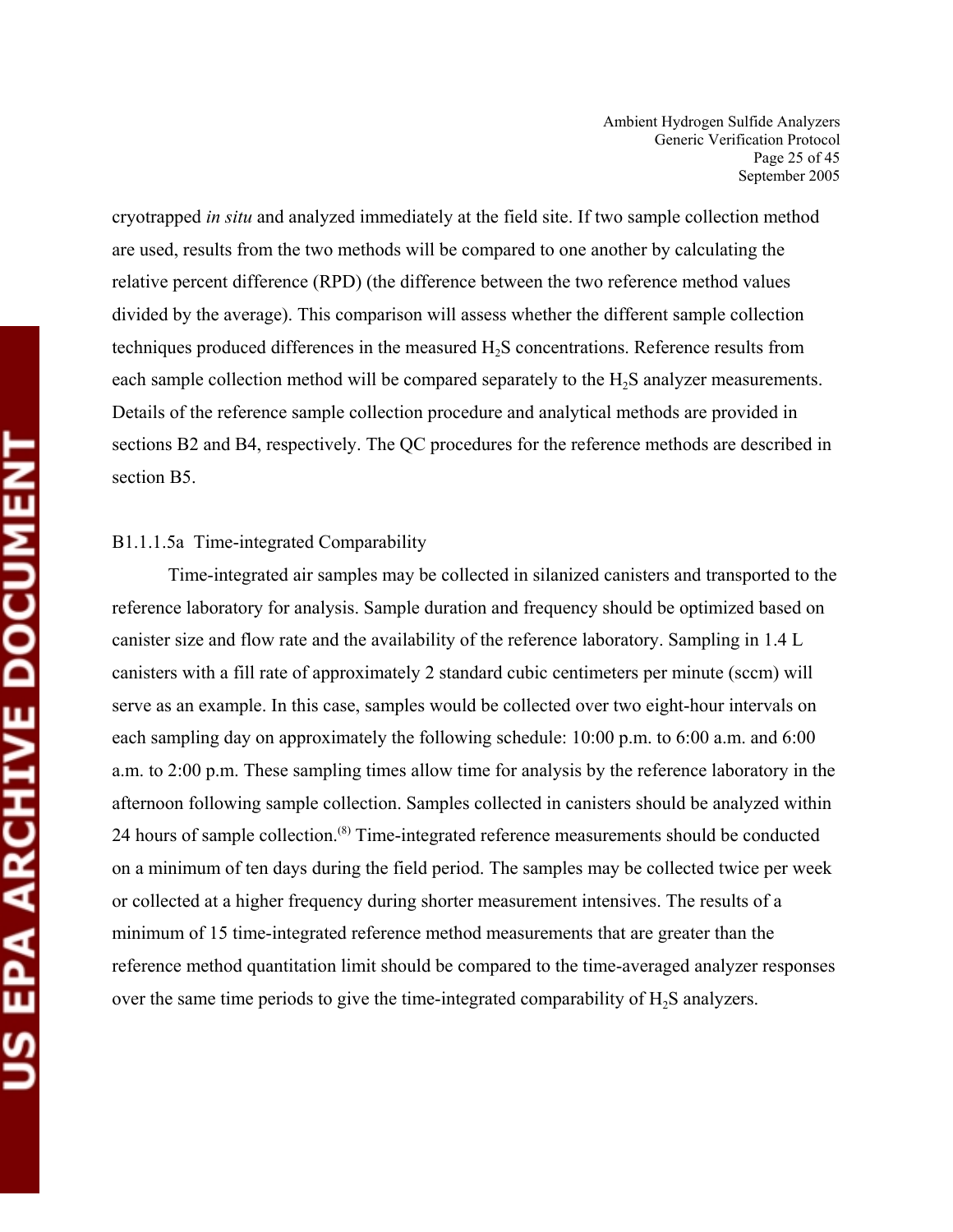#### B1.1.1.5b *In situ* Comparability

*In situ* H<sub>2</sub>S reference measurements may be conducted in addition to or instead of timeintegrated measurements. The instrumentation for the *in situ* method should be installed in the instrument trailer at the test site. Discrete air samples will be drawn from the same location outside of the trailer, or preferably from the common sampling manifold, over a relatively short time period (e.g., two to 30 minutes). Volatile compounds in the samples will be cryotrapped, thermally desorbed, and injected directly onto the GC-PFPD or GC-SCD system. To the extent possible, the duration of sample collection will be coordinated with the sampling frequency of the H2S analyzers being tested. *In situ* reference measurements should be conducted for approximately 8 hours per day for ten days during the verification test. The results of a minimum of 60 *in situ* H<sub>2</sub>S reference method measurements should be compared to the analyzer responses to ambient air recorded at the same time. If the measurement frequency of the *in situ* H<sub>2</sub>S reference method and the H<sub>2</sub>S analyzer being tested do not match in time within  $\pm$  two minutes, each data set will be averaged to common time intervals (e.g., hourly averages).

#### *B1.1.6 Data Completeness*

No additional test procedures will be carried out specifically to address data completeness. This parameter will be assessed based on the overall data return achieved by each analyzer.

#### *B1.1.7 Operational Factors*

Operational factors such as maintenance needs, data output, consumables used, ease of use, repair requirements, etc., will be evaluated based on observations recorded by technical staff. A checklist of should be prepared for each analyzer by the vendor representative and completed daily by technical staff to verify the operation of each H2S analyzer and to identify signs of malfunction. An example checklist is shown in Appendix A. A separate LRB will be maintained at the test site for each analyzer undergoing testing, and will be used to enter additional daily observations on operational factors. Examples of information to be recorded in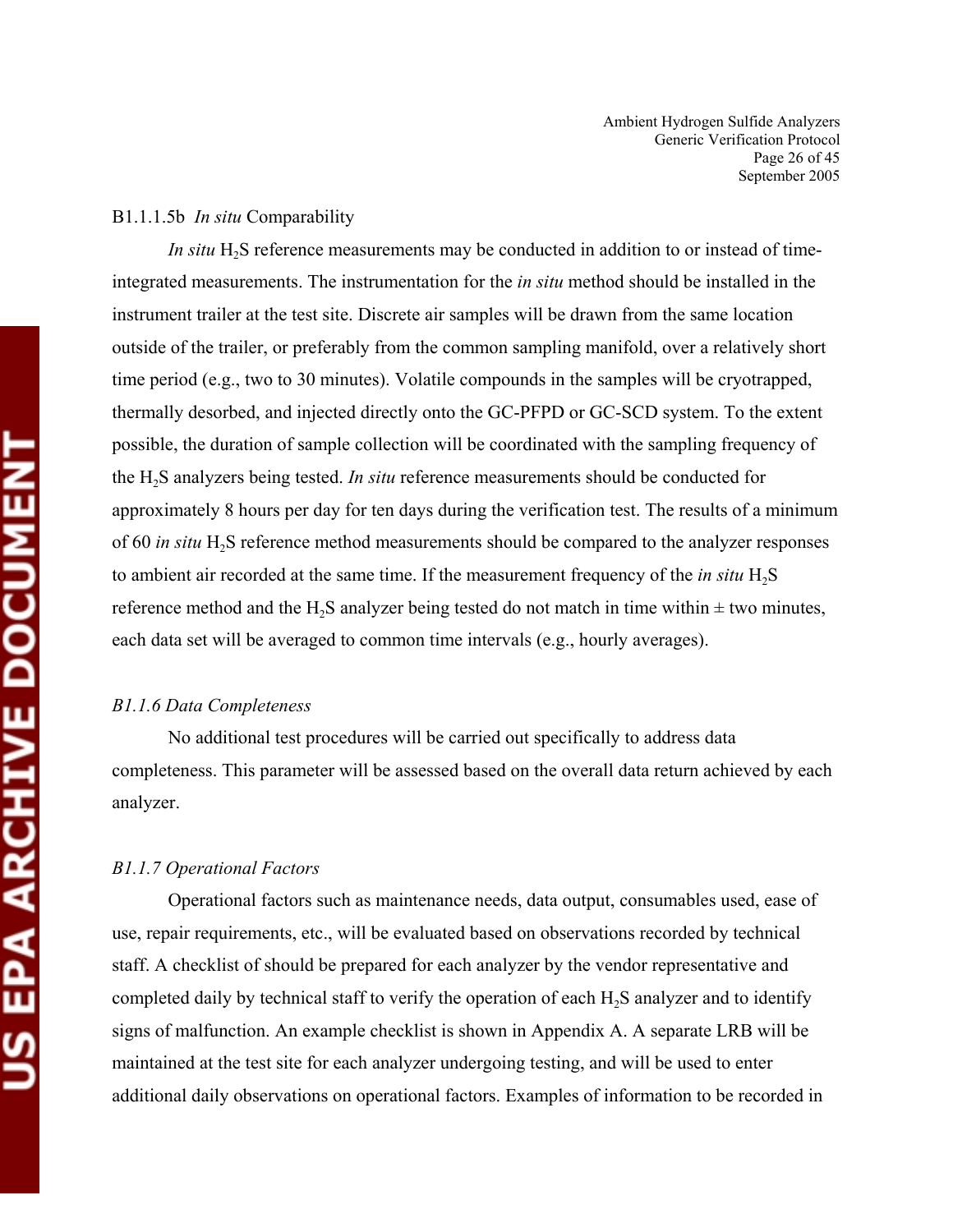the record books include the daily status of diagnostic indicators for the analyzer; use or replacement of any consumables; the effort or cost associated with maintenance or repair; vendor effort (e.g., time on site) for repair or maintenance; the duration and causes of any analyzer down time or data acquisition failure; and operator observations about ease of use of the analyzer. These observations will be summarized to aid in describing analyzer performance in the verification report on each analyzer.

#### **B1.2 Statistical Analysis**

The statistical methods and calculations used for evaluation of the quantitative performance parameters are described in the following sections.

#### *B1.2.1 Accuracy*

Accuracy of the  $H_2S$  analyzers with respect to the individual  $H_2S$  gas standards will be assessed as the percent recovery (%R), using Equation 1:

$$
\%R = \left[1 + \left(\frac{Y - X}{X}\right)\right] \times 100\tag{1}
$$

where Y is the average measured  $H_2S$  analyzer value and X is the nominal  $H_2S$  gas standard concentration. The average, minimum, and maximum %R values will be reported for each series of multi-level H<sub>2</sub>S challenges. A %R value of 100% indicates perfect agreement between the H<sub>2</sub>S analyzer value and the nominal  $H_2S$  gas standard concentration.

#### *B1.2.2 Bias*

Bias of the  $H_2S$  analyzers is defined as a systematic error in measurement that results in measured error that is consistently positive or negative compared to the true value. The bias will be calculated as the average percent difference  $(\%D)$  of the H<sub>2</sub>S analyzer compared to the nominal  $H_2S$  gas standard concentration and will be calculated for each series of multi-point  $H_2S$ challenges, using Equation 2: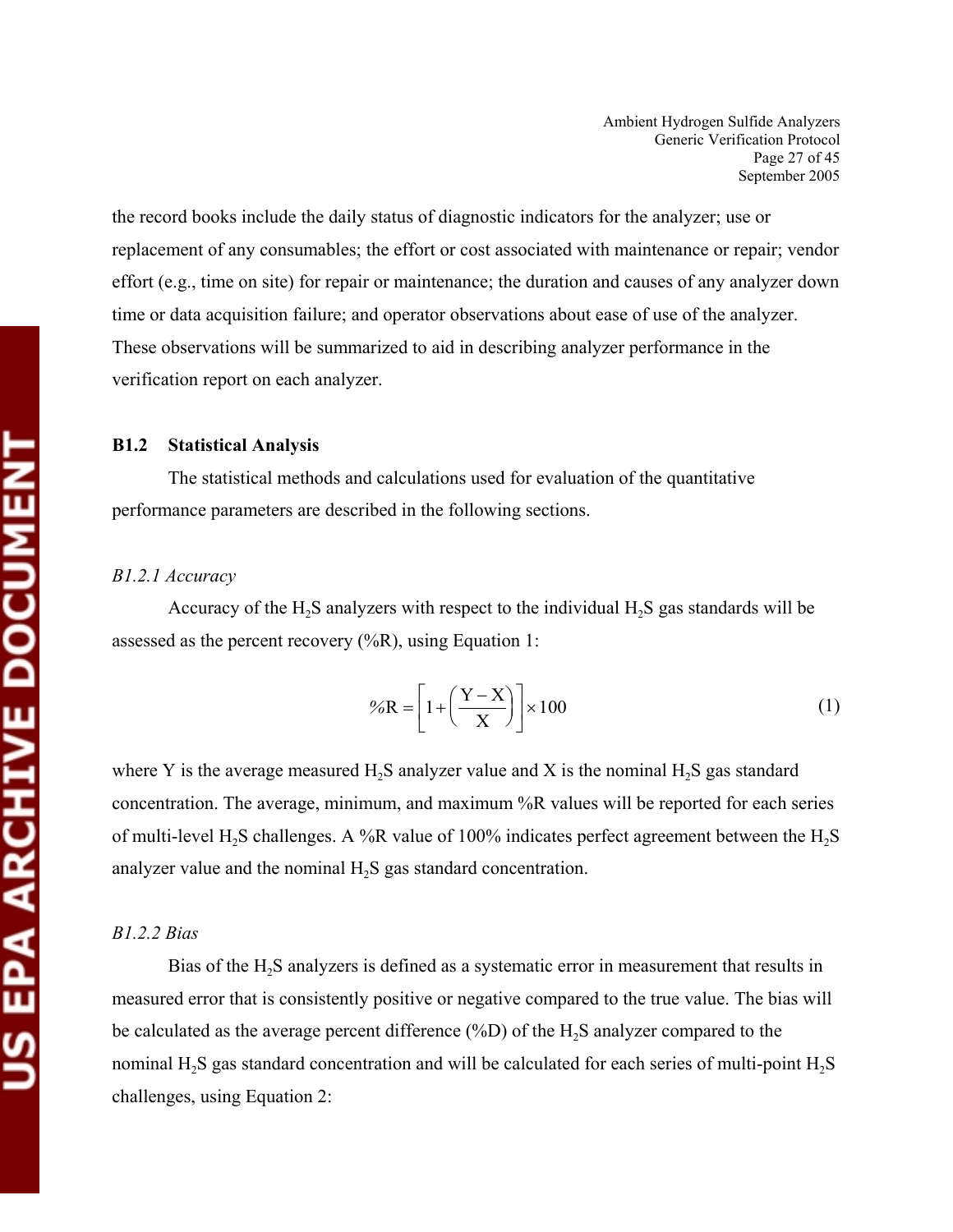Ambient Hydrogen Sulfide Analyzers Generic Verification Protocol Page 28 of 45 September 2005

$$
\% \overline{D} = \frac{1}{k} \sum_{i=1}^{k} \left( \frac{Y - X}{X} \right)_i \times 100 \tag{2}
$$

where  $k$  is the number of valid comparisons, and Y and X are the same as stated in B1.2.1.

#### *B1.2.3 Reproducibility*

The reproducibility of the H<sub>2</sub>S analyzers will be evaluated from the triplicate responses to each H<sub>2</sub>S gas standard supplied during the multi-point challenges (outlined in Table 4). The reproducibility will be defined as the percent relative standard deviation (%RSD) of the triplicate measurements and calculated for each H<sub>2</sub>S concentration listed in Table 4, using Equations 3 and 4:

$$
SD = \sqrt{\frac{\sum (Y - \overline{Y})^2}{n - 1}}
$$
\n(3)

$$
\%RSD_i = \frac{SD_i}{\overline{Y}_i} \times 100\tag{4}
$$

where Y is the individual analyzer response at each concentration,  $\overline{Y}$  is the average analyzer response from the triplicate measurements at H<sub>2</sub>S concentration  $i$  ( $i = 10, 30, 50,$  and 100 ppb), and SD the standard deviation of the analyzer responses at that concentration. The overall average %RSD will also be calculated for each series of multi-point  $H_2S$  challenges and will include the %RSD for all  $H_2S$  concentrations tested.

#### *B1.2.4 Linearity*

Linearity will be assessed by a linear regression analysis using the diluted  $H_2S$  standard gas concentrations as the independent variable and results from the H<sub>2</sub>S analyzers being tested as the dependent variable. Linearity will be expressed in terms of slope, intercept, and coefficient of determination  $(r^2)$ .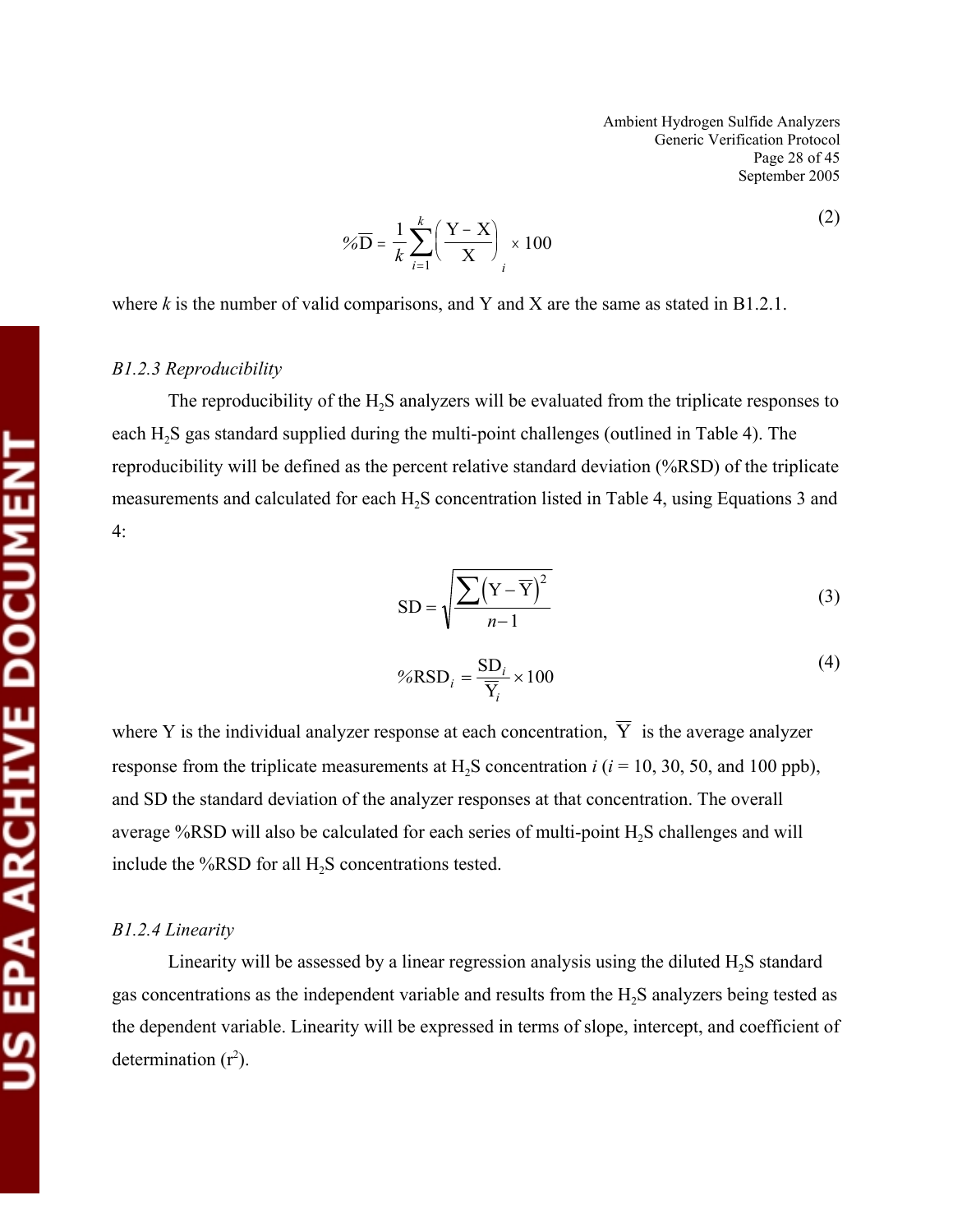#### *B1.2.5 Span and Zero Drift*

The "baseline" response of the  $H_2S$  analyzers to zero air and the 30 ppb  $H_2S$  standard will be established on the first day of testing, as outlined in Section B1.1.2. The mean  $(\overline{Y})$  and standard deviation (SD) of the analyzer response to zero air and 30 ppb H<sub>2</sub>S will each be calculated from the five replicate measurements conducted on the first day of testing. From these values, a control chart will be constructed and the  $\overline{Y} \pm 2SD$  "warning limit" and the  $\overline{Y} \pm 3SD$ "action limit" calculated. Span drift will be defined as having occurred if three consecutive span checks fall either above or below the warning limit. Zero drift will also be defined as having occurred if three consecutive zero checks fall either above or below the warning limit. However, if the mean and/or standard deviation from the baseline zero check are equal to zero, the warning limits may not be meaningful. In this case, the absolute differences to the zero air baseline mean will be reported for each zero check.

#### *B1.2.6 Response Time*

Response time will be assessed in terms of both the rise and fall times of each  $H_2S$ analyzer when sampling the 30 ppb  $H_2S$  gas standard and zero air on the first day of testing (Section B1.1.2). Rise time (i.e.,  $0\%$  - 95% response time for the change in H<sub>2</sub>S concentration) will be determined from the analyzer response to a rapid increase in the delivered  $H_2S$ concentration. Once a stable response is achieved with the  $H<sub>2</sub>S$  standard, the 95% fall time (i.e., the 100% to 5% response time) will be determined in a similar way, switching from the  $H_2S$ standard back to zero air.

#### *B1.2.7 Interference Effects*

The interference effects of the  $H_2S$  analyzers will be calculated in terms of the ratio of the response of the analyzer to the interferant relative to the actual concentration of the interfering species. For example, if 100 ppb of an interfering species results in a 1 ppb change in the response of the analyzer, the interference effect will be reported as 1% (i.e., 1 ppb/100 ppb).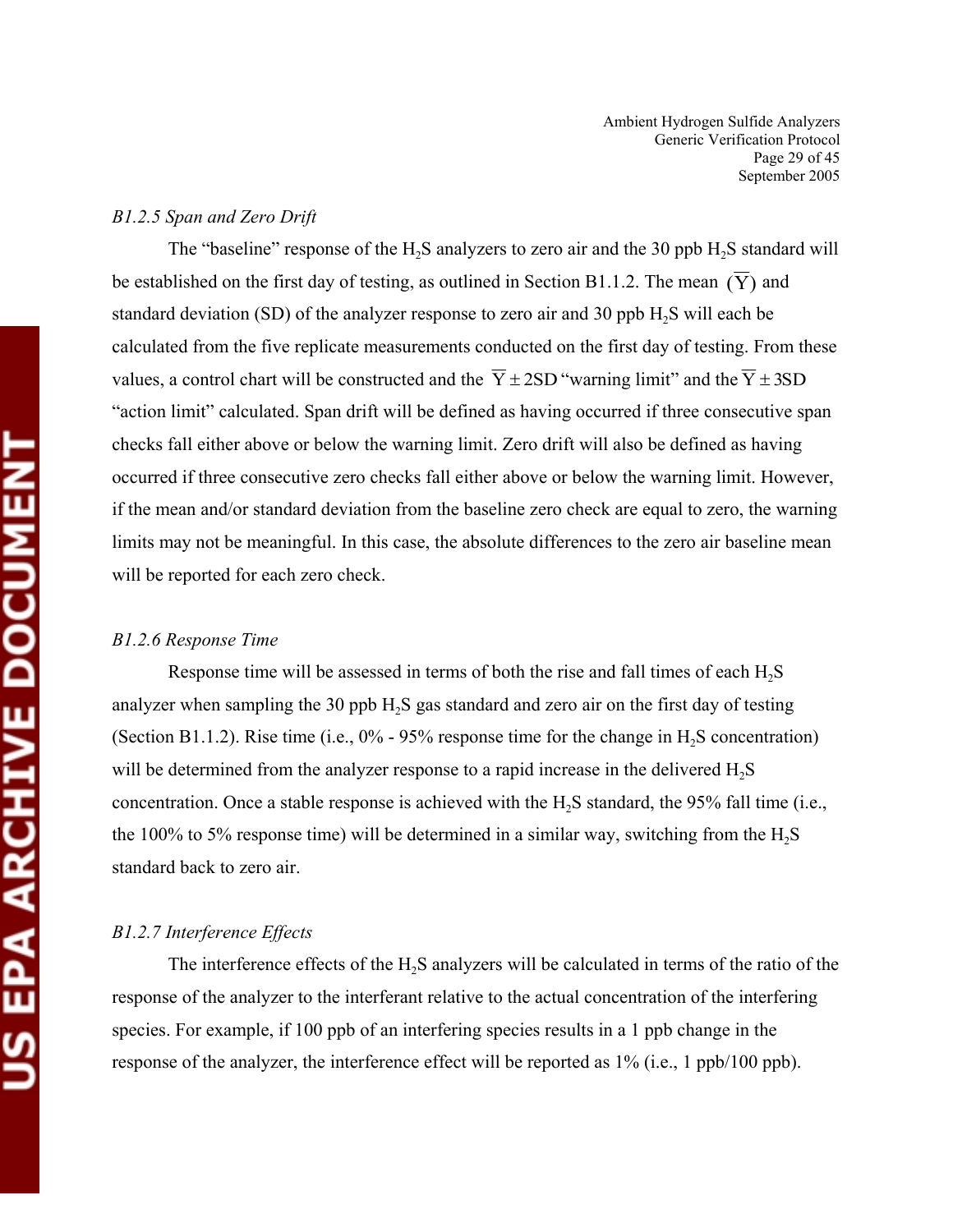Interference effects will be reported separately for each interferant both in the absence and in the presence of H<sub>2</sub>S in zero air.

#### *B1.2.8 Comparability*

Comparability between the  $H_2S$  analyzer results and the reference method results will be assessed by linear regression using the reference method H<sub>2</sub>S concentrations as the independent variable and results from the H<sub>2</sub>S analyzers being tested as the dependent variable. Linearity will be expressed in terms of slope, intercept, and  $r^2$ , and will be calculated independently for the time-integrated H<sub>2</sub>S reference method and the *in situ* H<sub>2</sub>S reference method. It is expected that the measured concentration of  $H_2S$  will vary by at least a factor of five during each phase of testing. However, if this magnitude of variation is not achieved for one or both of the reference methods, comparability for that method will be calculated using Equation 1 and Equation 2 and reported as a percent recovery and bias, rather than in terms of the linear regression results. As appropriate, tests of statistical significance may be used in addition to or in place of linear regression analysis.

#### *B1.2.9 Data Completeness*

Data completeness will be calculated as the percentage of the total possible data return over the entire field period that is achieved by each analyzer. This calculation will use the total hours of data recorded from each analyzer, divided by the total hours of data in the entire field period. The field period is defined to begin at 8:00 a.m. on the first day of testing and to end at the completion of the last testing activity or 5:00 p.m. on the final day of the field period, whichever is later. No distinction will be made in this calculation between data recorded during a specific test activity (e.g., data recorded for comparison to  $H<sub>2</sub>S$  reference method data) and that recorded during routine ambient air monitoring. The causes of any substantial incompleteness of data return will be established from operator observations or vendor records, and noted in the discussion of data completeness results.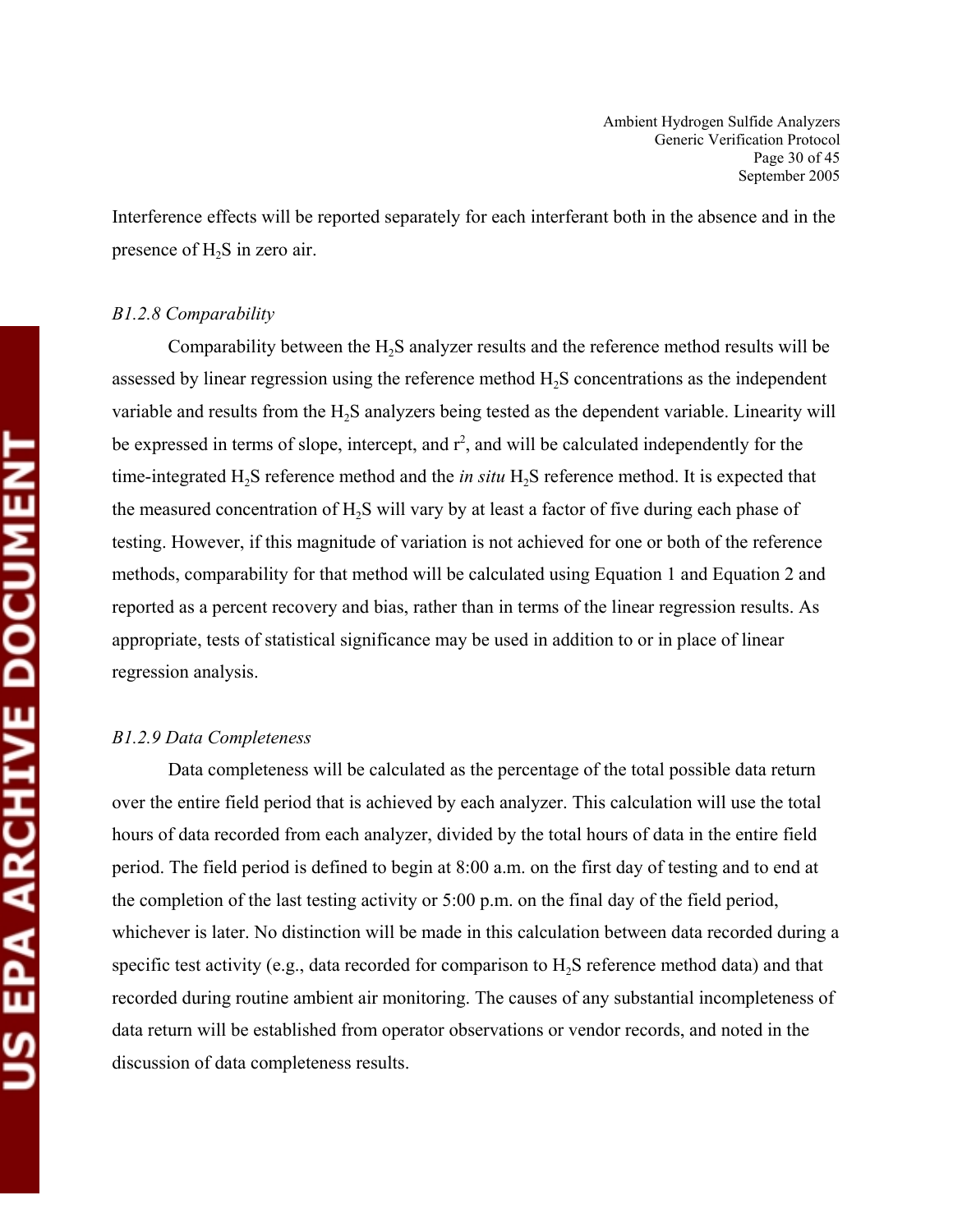#### **B1.3 Reporting**

The statistical comparisons described above will be conducted separately for each of the analyzers being tested, and information on the operational parameters will be compiled and reported. The data for each analyzer will be kept separate from data for all other analyzers, and no intercomparison of the analyzer data will be performed at any time. A separate verification report will be prepared for each analyzer tested, presenting the test procedures and test data, as well as the results of the statistical evaluation of those data.

Operational aspects of the analyzers will be recorded by technical staff at the time of observation during the field test, and summarized in the verification report. For example, descriptions of the data-acquisition procedures, use of vendor-supplied proprietary software, consumables used, repairs and maintenance needed, and the nature of any problems will be presented in the report. Each verification report will briefly describe the ETV program, the AMS Center, and the procedures used in verification testing. The results of the verification test will be stated quantitatively, without comparison to any other analyzer tested, or comment on the acceptability of the analyzer's performance. Each draft verification report will first be subjected to review by the respective analyzer vendor, then revised and subjected to a review by EPA and other peer reviewers. The peer review comments will be addressed in further revisions of the report, and the peer review comments and responses will be tabulated to document the peer review process. The reporting and review process will be conducted according to the requirements of the AMS Center QMP.(2)

#### **B2 REFERENCE SAMPLE COLLECTION**

#### **B2.1 Time-integrated H<sub>2</sub>S Reference Method**

The time-integrated reference method will utilize air samples that will be collected in evacuated silanized canisters, which will be transported from the field site to the reference laboratory for analysis. A restrictive sampler will be used to control the fill rate over the appropriate time period and maintain sub-ambient pressure in the canister at the completion of sampling (i.e., fill to  $\sim80\%$  capacity). Under sub-ambient pressure, H<sub>2</sub>S scavenging by water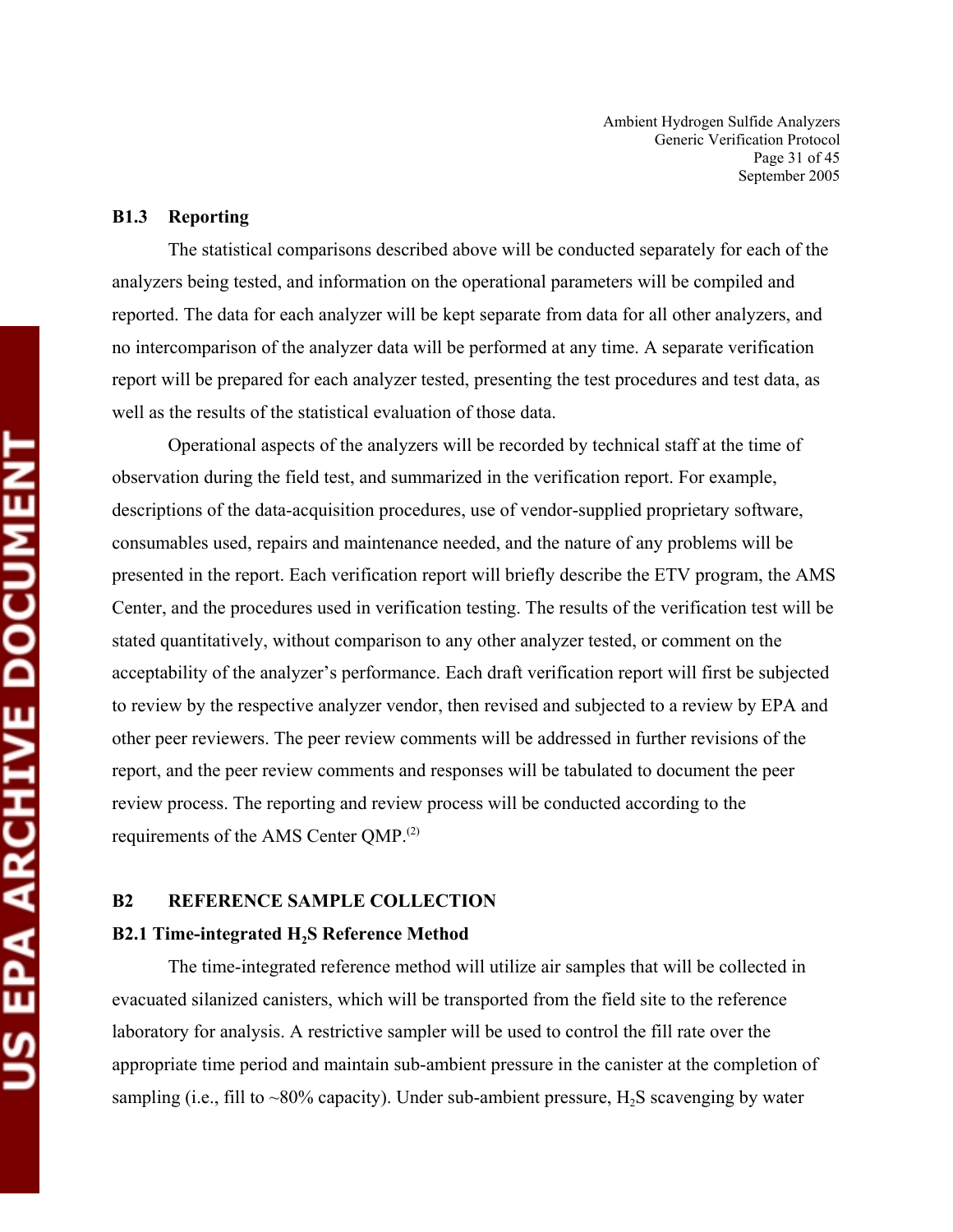vapor has been shown to be negligible in canisters with Silcosteel®-treated surfaces at 50% relative humidity for at least 48 hours.<sup>(9)</sup> All components that contact ambient air samples will be Teflon or passivated metal (e.g., Silcosteel® or Silonite) to minimize scavenging of H<sub>2</sub>S by bare metal or other surfaces. In accordance with ASTM Method D5504-01,<sup>(8)</sup> canister samples will be analyzed by GC-PFPD or GC-SCD within 24 hours.

As indicated in ASTM Method D5504-01,<sup>(8)</sup> it has been demonstrated that  $H_2S$  in passivated canisters does not degrade over 24 hours; therefore, detailed holding time tests are not necessary. However, the acceptability of this holding time will be verified by analyzing an ambient air sample several times over the period (at least 24 hours) following sample collection. The H2S concentration at 24 hours following sample collection should be within 15% of the initial measured value. Holding time verifications will be performed at least once before the start of the verification test and again mid-way through the test.

#### **B2.2 In situ H<sub>2</sub>S Reference Method**

Reference samples need not be collected for the *in situ* H<sub>2</sub>S reference method, since this approach relies on direct cryotrapping of volatile components from a small sample air flow over a relatively short time period, followed immediately by thermal desorption and GC-PFPD or GC-SCD analysis.

#### **B3 SAMPLE HANDLING AND CUSTODY REQUIREMENTS**

Custody of all reference samples will be documented from sample collection through sample recovery, transport, and analysis. Samples will be carried by technical staff or shipped to the reference laboratory for analysis. Sample custody will be documented throughout installation of the canisters at the field site, ambient air collection, recovery of the sample canisters, transport, and analysis of the reference samples, using standard forms provided by the reference laboratory for this purpose or forms provided by Battelle. Each COC form will be signed by the person relinquishing samples once that person has verified that the COC form is accurate. Upon receipt at the laboratory, COC forms will be signed by the person receiving the samples once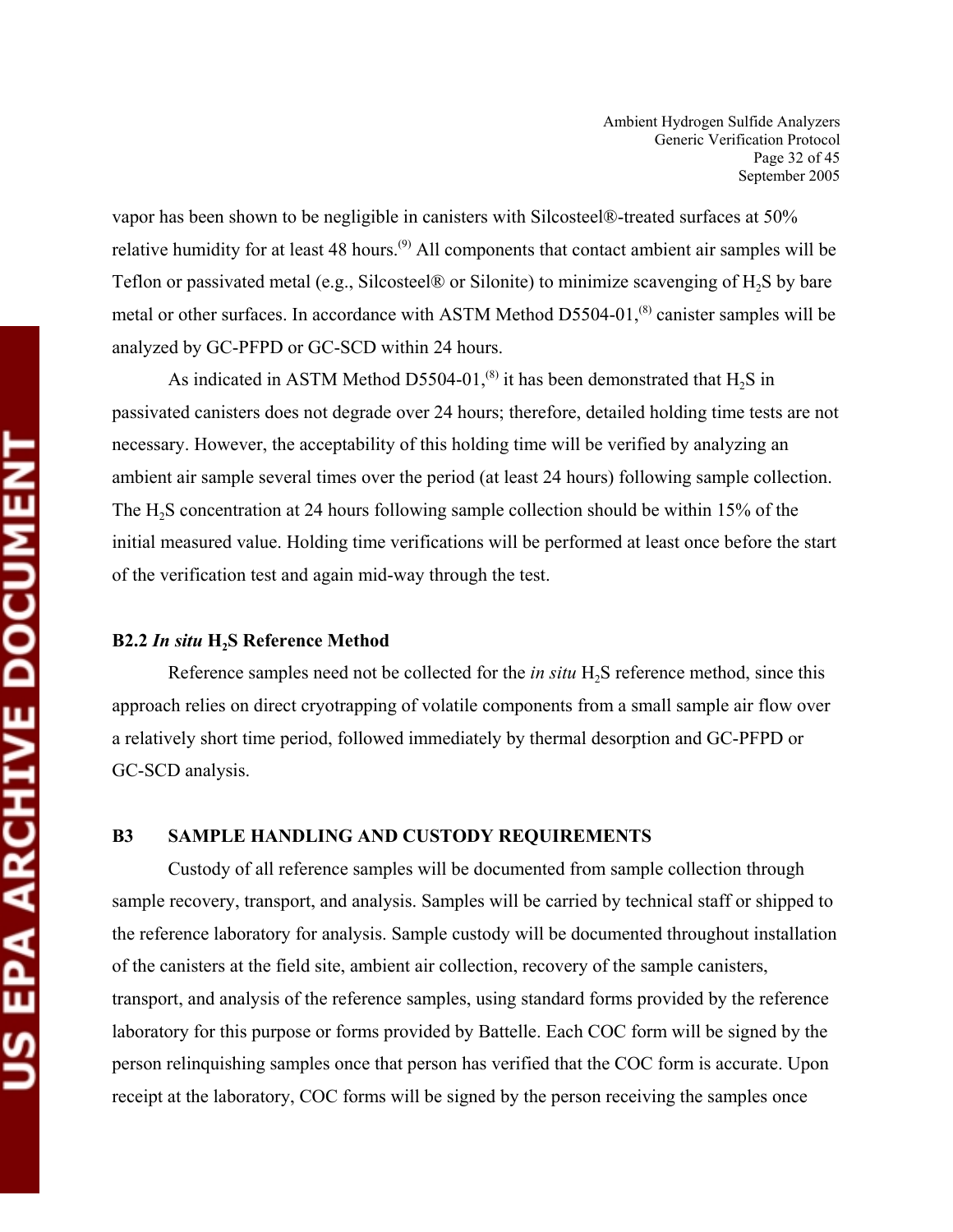that person has verified that all samples identified on the COC forms are present. Any discrepancies will be noted on the form and the sample receiver will immediately contact the Verification Test Coordinator to report missing or compromised samples. Copies of all COC forms will be delivered to the Verification Test Coordinator upon request, and maintained with the test records.

#### **B4 ANALYTICAL REFERENCE METHODS**

Although the ASTM H<sub>2</sub>S method is primarily for determination of sulfur compounds in natural gas and gaseous fuels, it has successfully been applied to  $H_2S$  detection in ambient air.<sup>(8)</sup> Both of the reference methods described in this protocol follow the ASTM method<sup>(8)</sup> and adhere to the general measurement principle of H<sub>2</sub>S determination by GC with SCD or other detection technique. A cryofocus interface and thermal desorption may be utilized to deliver the ambient air sample to the GC for separation. Instead of SCD, PFPD may be used to detect  $H_2S$ . GS-Gaspro capillary columns (J & W Scientific) may be used for separating  $H_2S$  in ambient air. QC procedures for both reference methods are described in section B5.

#### **B4.1 Time-integrated H<sub>2</sub>S Reference Method**

A multi-point calibration curve for H<sub>2</sub>S will be constructed before reference analyses are conducted using dilute standards prepared from NIST-traceable certified H<sub>2</sub>S compressed gas standards. Variable injection volumes may be used to establish the calibration curve or several gas concentrations will be prepared using a dynamic dilution system, transferred into Silonite canisters, and analyzed in the same manner as the reference samples. All analyses of reference and QA/QC samples will be conducted by the reference laboratory. The reference laboratory will be responsible for providing the analytical instrumentation, calibrating that instrumentation, performing method QA/QC (see Section B5), and maintaining calibration records for any instrumentation used. The reference laboratory will be required to provide Battelle with documentation on calibration and QC of the reference analyses.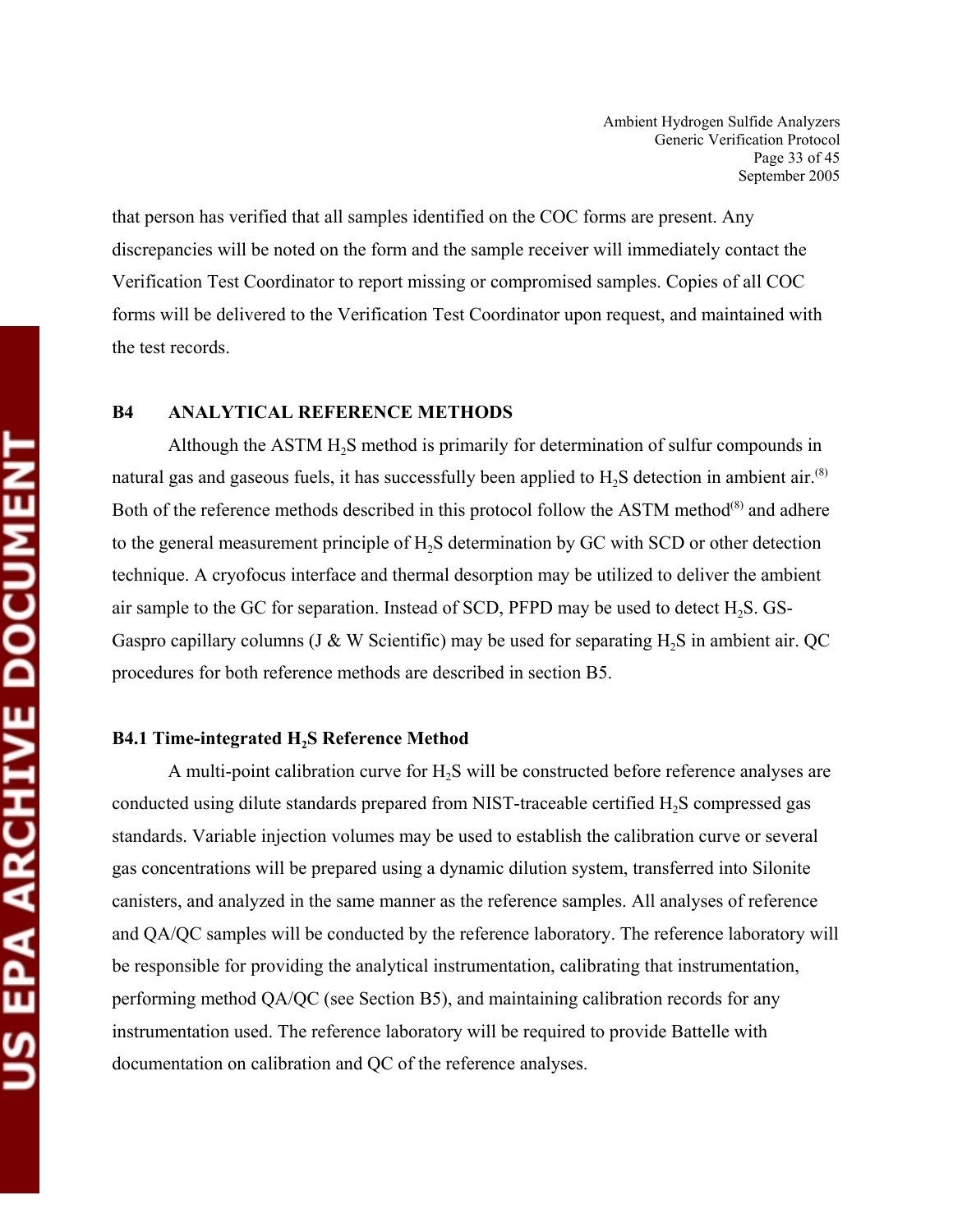#### **B4.2 In situ H<sub>2</sub>S Reference Method**

A multi-point calibration curve for H<sub>2</sub>S will be constructed at the test site before reference method measurements will be conducted, using dilute standards prepared from NISTtraceable certified H<sub>2</sub>S compressed gas standards or certified permeation tubes and sampled in the same way as ambient air. All analyses of reference and QA/QC samples for the *in situ*  reference method will be conducted by the reference laboratory. The reference laboratory will be responsible for providing the analytical instrumentation, calibrating that instrumentation, performing method QA/QC (see Section B5), and maintaining calibration records for any instrumentation used and will be required to provide Battelle with documentation on calibration and quality control of the reference analyses.

#### **B5 QUALITY CONTROL**

Steps will be taken to maintain the quality of the data collected during this verification test. Table 6 summarizes the QC requirements for the reference methods during this test**.**  Although these requirements differ from the suggested QA procedures outlined in ASTM method D5504-01,<sup> $(8)$ </sup> they are more appropriate for the detection of H<sub>2</sub>S at ppb levels (versus part per million levels) in an ambient air matrix. Reference methods will be required to analyze continuing calibration verifications (CCV), quality control samples (QCS), and field blanks. The time-integrated H<sub>2</sub>S reference method will also be required to repeat analyses of 10% of the samples to verify method precision. The reference analytical procedures will be maintained to meet these requirements. If the analytical performance is outside of the required tolerances, the relevant QC samples will be prepared again and reanalyzed. If performance problems persist, the reference instrument(s) will be recalibrated, and/or affected samples will be reanalyzed. Reference sample results not meeting these requirements will be excluded from comparison to the H2S analyzer results. If possible, matrix spike samples should also be analyzed. A minimum of 15 time-integrated reference measurements and/or 60 *in situ* reference measurements that meet these QC requirements must be collected for use in the comparability comparisons, as stated in sections B1.1.1.5a and B1.1.1.5b, respectively.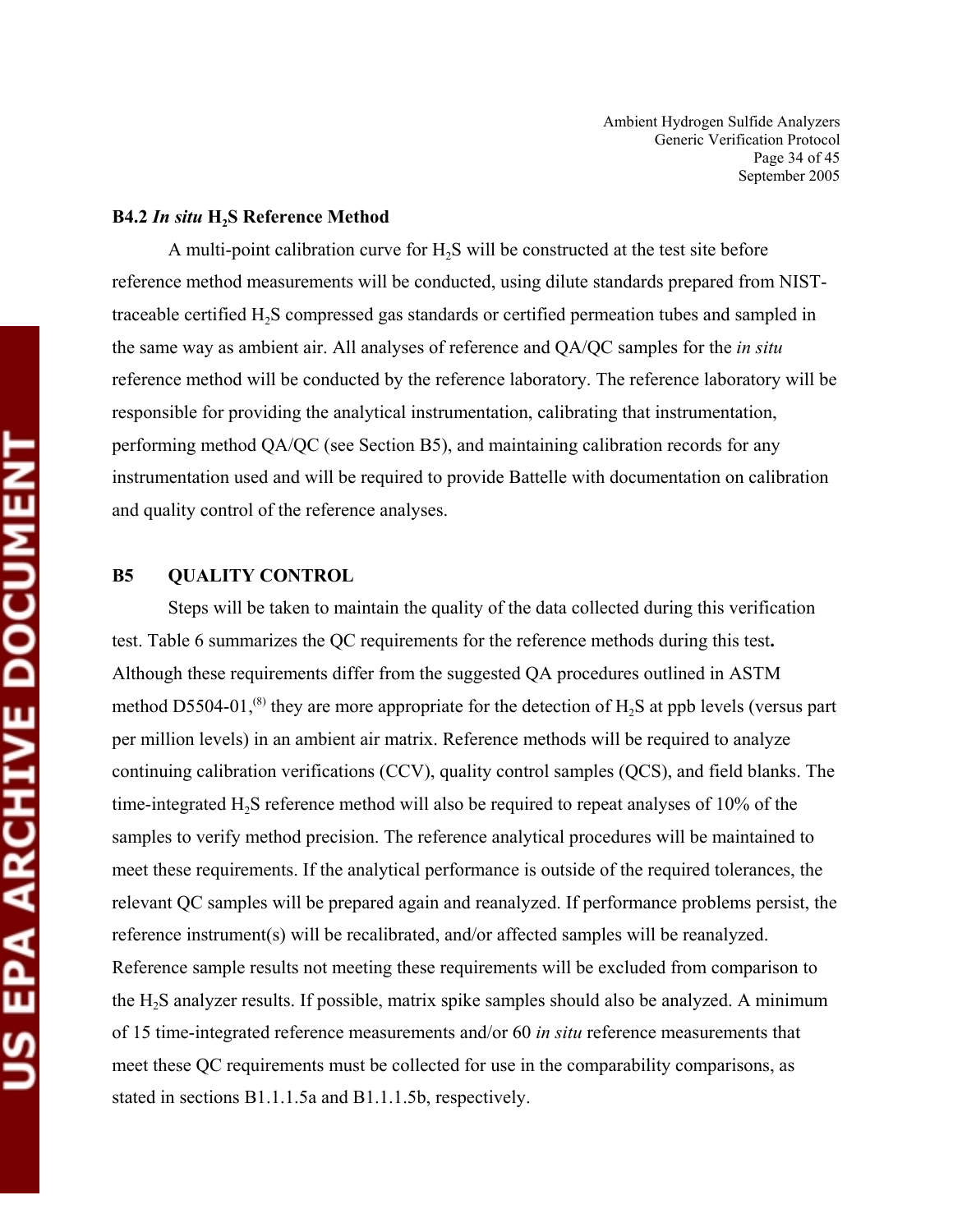| <b>QC</b> Parameter     | <b>Addressed By</b>                                                                                                                                                     | <b>Required Performance</b>                                          |
|-------------------------|-------------------------------------------------------------------------------------------------------------------------------------------------------------------------|----------------------------------------------------------------------|
| <b>CCV</b>              | $CCV$ (mid-range $H_2S$ gas standard) run<br>before analysis of reference samples each<br>day                                                                           | %D of CCV result within 30% of<br>expected value                     |
| <b>QCS</b>              | $QCS$ (mid-range $H_2S$ gas standard) run<br>every 4 hours and after analysis of<br>reference samples each day                                                          | %D of QCS result within 30%<br>compared to expected value            |
| Reproducibility         | Analyze 10% of all samples twice <sup>(a)</sup>                                                                                                                         | Results within 30% of one another                                    |
| Measurement<br>accuracy | Analyze H <sub>2</sub> S standard from independent<br>source <sup>(b)</sup>                                                                                             | Results within 30% of expected value                                 |
| Field blanks            | Analyze canisters filled with zero air<br>recovered from the field site (weekly) $^{(a)}$<br>Analyze zero air passed through sample<br>manifold (weekly) <sup>(c)</sup> | If blank $>30\%$ of sample H <sub>2</sub> S, data<br>must be flagged |

**Table 6. Reference Method Quality Control Requirements and Target Acceptance Criteria** 

(a) Time-integrated H<sub>2</sub>S reference method only.<br>
(b) This standard will be provided as part of the Performance Evaluation audit (Section C.1.1).<br>
(c) *In situ* H<sub>2</sub>S reference method only.

#### **B6 INSTRUMENT/EQUIPMENT TESTING, INSPECTION, AND MAINTENANCE**

The equipment used for the reference sampling and analysis (e.g., GC, detector, gas standard dilution equipment, flow controllers, flow meters) will be tested, inspected, and maintained as per the standard operating procedures of the reference laboratory and/or the manufacturer recommendations, so as to meet the performance requirements established in this document. When technical staff operate and maintain the H<sub>2</sub>S analyzers undergoing testing, those activities will be done as directed by the vendor. Otherwise, operation and maintenance of the analyzers will be the responsibility of the analyzer vendors.

#### **B7 INSTRUMENT CALIBRATION AND FREQUENCY**

The GC-PFPD or GC-SCD systems used for the reference H<sub>2</sub>S analyses will be calibrated before any reference samples will be analyzed and recalibrated as needed based on the results from CCV samples. The calibration of other instrumentation used in this verification test, such as dilution systems and flow readers, will be verified immediately prior to use in this verification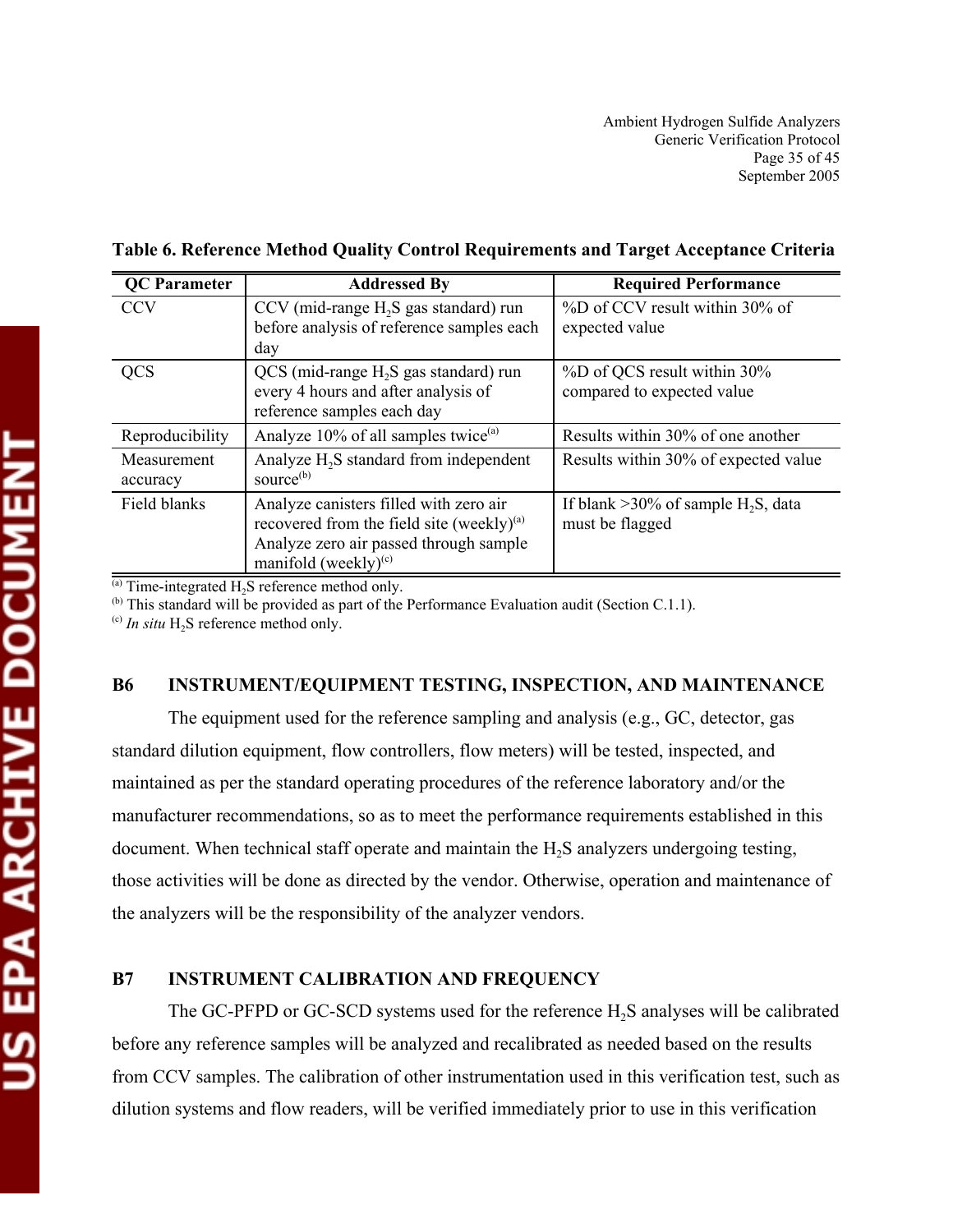test. A minimum of three flow rates for each flow controller or flow reader will be verified with an independent factory-calibrated flow meter. The H<sub>2</sub>S analyzers undergoing testing will be calibrated initially by the respective

analyzer vendors at the time of installation at the test site using H<sub>2</sub>S gas standards independent of those used for testing activities. Calibration checks will be performed upon direction by the analyzer vendor. In the event that recalibration is necessary, that recalibration will be carried out by the analyzer vendor, or by Battelle staff under the direction of the vendor. All calibrations performed will be documented by technical staff in the LRB dedicated to the respective analyzer.

#### **B8 INSPECTION/ACCEPTANCE OF SUPPLIES AND CONSUMABLES**

All materials, supplies, and consumables will be ordered by the Verification Test Coordinator or designee. Where possible, Battelle will rely on sources of materials and consumables that have been used previously as part of ETV verification testing without problems. Battelle will also rely on previous experience or recommendations from peer reviewers, EPA advisors, test collaborators, subcontractors, or analyzer vendors. H<sub>2</sub>S gas standards will have NIST-traceable certifications, when possible.

#### **B9 NON-DIRECT MEASUREMENTS**

Data published previously in the scientific literature will not be used during this verification test.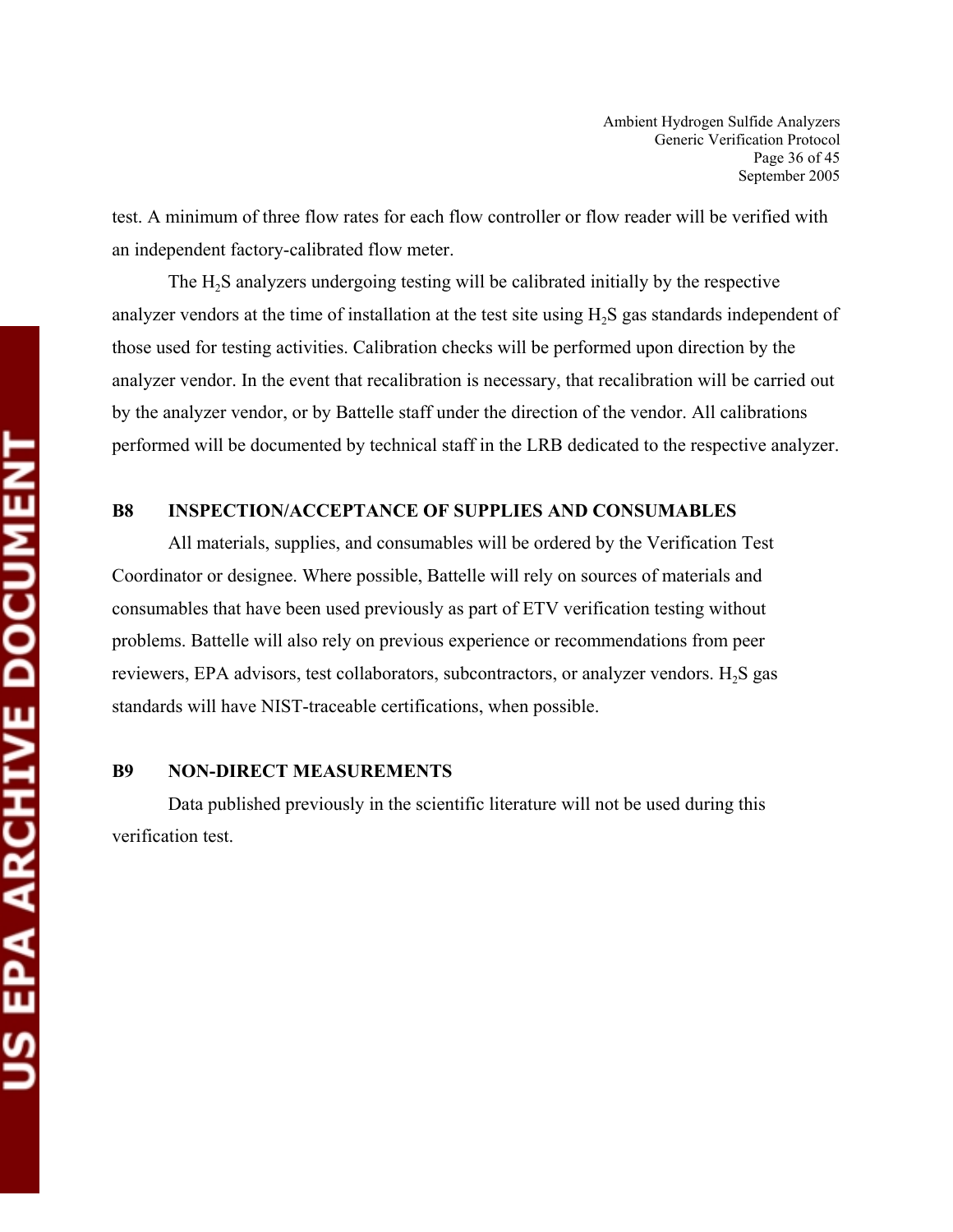#### **B10 DATA MANAGEMENT**

Various types of data will be acquired and recorded electronically or manually by Battelle, vendor, collaborator, and/or subcontractor staff during this verification test. Table 7 summarizes the types of data to be recorded. All maintenance activities, repairs, calibrations, and operator observations relevant to the operation of the H2S analyzers will be documented by technical staff in LRBs. A separate LRB will be provided for each participating analyzer. Results from the reference methods, including raw data, analysis, and final results, will be compiled by the reference laboratories in electronic format, and submitted to Battelle at the conclusion of reference  $H_2S$  analyses.

Records received by or generated by any technical staff during the verification test will be reviewed by a Battelle staff member within two weeks of generation or receipt, respectively, before the records are used to calculate, evaluate, or report verification results. If a Battelle staff member generated the record, this review will be performed by a Battelle technical staff member involved in the verification test, but not the staff member who originally generated the record. The review will be documented by the person performing the review by adding his/her initials and date to the hard copy of the record being reviewed. In addition, any calculations performed by technical staff will be spot-checked by Battelle QA and/or technical staff to ensure that calculations are performed correctly. Calculations to be checked include any statistical calculations described in this protocol. The data obtained from this verification test will be compiled and reported independently for each H<sub>2</sub>S analyzer. Results for analyzers from different vendors will not be compared with each other.

Among the QA activities conducted by Battelle QA staff will be an audit of data quality. This audit will consist of a review by the Battelle Quality Manager of at least 10% of the test data. During the course of any such audit, the Battelle Quality Manager will inform the technical staff of any findings and any immediate corrective action that will be taken. If serious data quality problems exist, the Battelle Quality Manager will request that Battelle's AMS Center Manager issue a stop work order. Once the assessment report has been prepared, the Verification Test Coordinator will ensure that a response is provided for each adverse finding or potential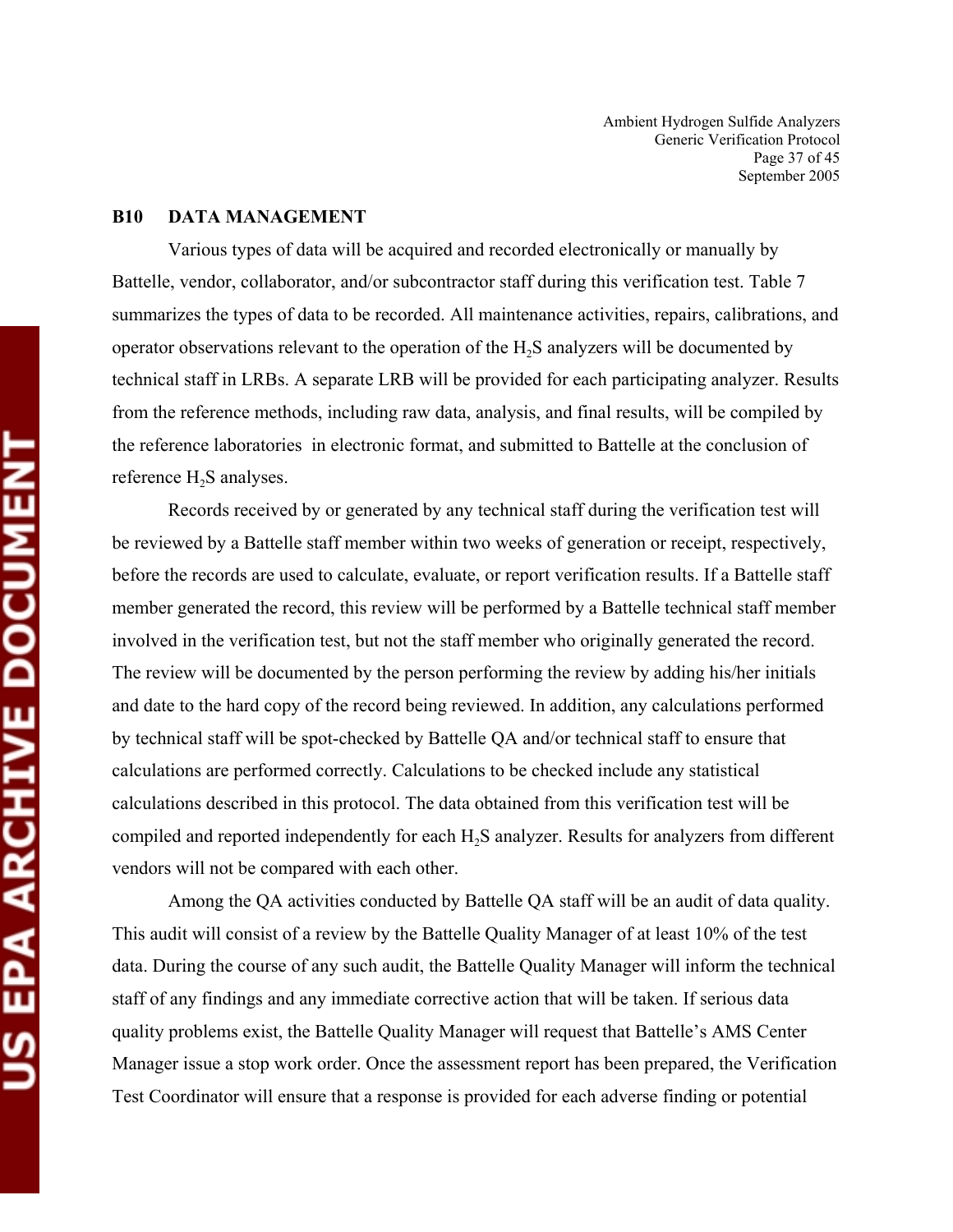problem, and will implement any necessary follow-up corrective action. The Battelle Quality Manager will ensure that follow-up corrective action has been taken.

| Data to Be<br><b>Recorded</b>                                                                                 | <b>Where Recorded</b>                                                                                   | <b>How Often</b><br><b>Recorded</b>                                                                             | <b>By Whom</b>                                                     | <b>Disposition of</b><br>Data                                                                                                   |
|---------------------------------------------------------------------------------------------------------------|---------------------------------------------------------------------------------------------------------|-----------------------------------------------------------------------------------------------------------------|--------------------------------------------------------------------|---------------------------------------------------------------------------------------------------------------------------------|
| Dates, times, and<br>details of test<br>events, analyzer<br>maintenance, down<br>time, etc.                   | ETV LRBs or data<br>recording forms                                                                     | Start/end of test<br>procedure, and at<br>each change of a<br>test parameter or<br>change of analyzer<br>status | Technical staff                                                    | Used to organize<br>and check test<br>results; manually<br>incorporated in data<br>spreadsheets as<br>necessary                 |
| Analyzer calibration<br>information                                                                           | ETV LRBs or<br>electronically                                                                           | At analyzer<br>calibration or<br>recalibration                                                                  | Electronic data by<br>Vendor; LRB<br>entries by technical<br>staff | Incorporated in<br>verification report<br>as necessary                                                                          |
| Analyzer H <sub>2</sub> S<br>readings                                                                         | Recorded<br>electronically by<br>each analyzer and<br>then downloaded to<br>computer at least<br>weekly | Recorded<br>continuously                                                                                        | Analyzer vendor,<br>for transfer to<br>technical staff             | Converted to<br>spreadsheet for<br>statistical analysis<br>and comparisons                                                      |
| Reference sample<br>collection<br>procedures,<br>reference method<br>procedures,<br>calibrations, QA,<br>etc. | LRBs, or data<br>recording forms                                                                        | Throughout<br>sampling and<br>analysis processes                                                                | Reference<br>laboratory                                            | Retained as<br>documentation of<br>reference method<br>performance                                                              |
| Reference method<br>$H2S$ analysis results                                                                    | Electronically from<br>H <sub>2</sub> S analytical<br>method                                            | Every sample<br>analysis                                                                                        | Reference<br>laboratory                                            | Converted to<br>spreadsheets for<br>calculation of<br>ambient $H_2S$<br>results, and<br>statistical analysis<br>and comparisons |

|  | <b>Table 7. Summary of Data Recording Process</b> |  |
|--|---------------------------------------------------|--|
|  |                                                   |  |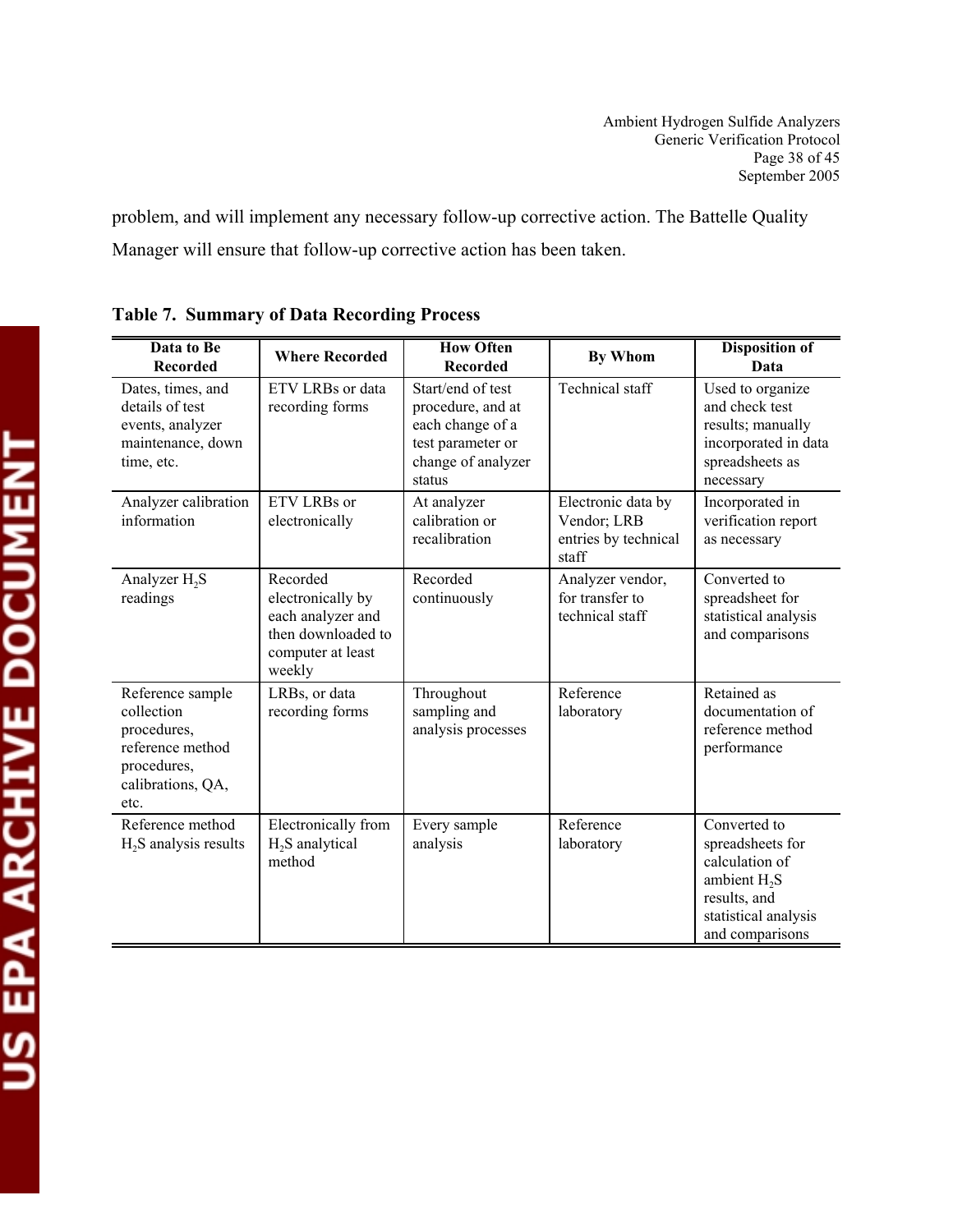# **SECTION C ASSESSMENT AND OVERSIGHT**

#### **C1 ASSESSMENTS AND RESPONSE ACTIONS**

Every effort will be made in this verification test to anticipate and resolve potential problems before the quality of performance is compromised. One of the major objectives of this protocol is to establish mechanisms necessary to ensure this. Internal QC measures described in this protocol, which is peer reviewed by a panel of outside experts, implemented by the technical staff and monitored by the Verification Test Coordinator, will give information on data quality on a day-to-day basis. The responsibility for interpreting the results of these checks and resolving any potential problems resides with the Verification Test Coordinator. Technical staff have the responsibility to identify problems that could affect data quality or the ability to use the data. Any problems that are identified will be reported to the Verification Test Coordinator, who will work with the Battelle Quality Manager to resolve any issues. Action will be taken to control the problem, identify a solution to the problem, and minimize losses and correct data, where possible. Independent of any EPA QA activities, Battelle will be responsible for ensuring that the following audits are conducted as part of this verification test.

#### **C1.1 Performance Evaluation Audits**

A Performance Evaluation (PE) audit will be conducted to assess the quality of the  $H_2S$ reference method measurements made in this verification test. In the PE audit, key aspects of the reference measurement will be checked by comparison with an independent instrument, or an independent NIST-traceable standard. The PE audit of the H<sub>2</sub>S reference methods will be performed by supplying to each reference method a blind, independent, NIST-traceable compressed gas or permeation tube H2S standard provided by Battelle. The PE samples will be analyzed in the same manner as for all other ambient air samples, and the analytical results for the PE samples will be compared to the nominal concentration. The target criterion for this PE audit is agreement of the analytical result within  $30\%$  of the nominal H<sub>2</sub>S concentration. If the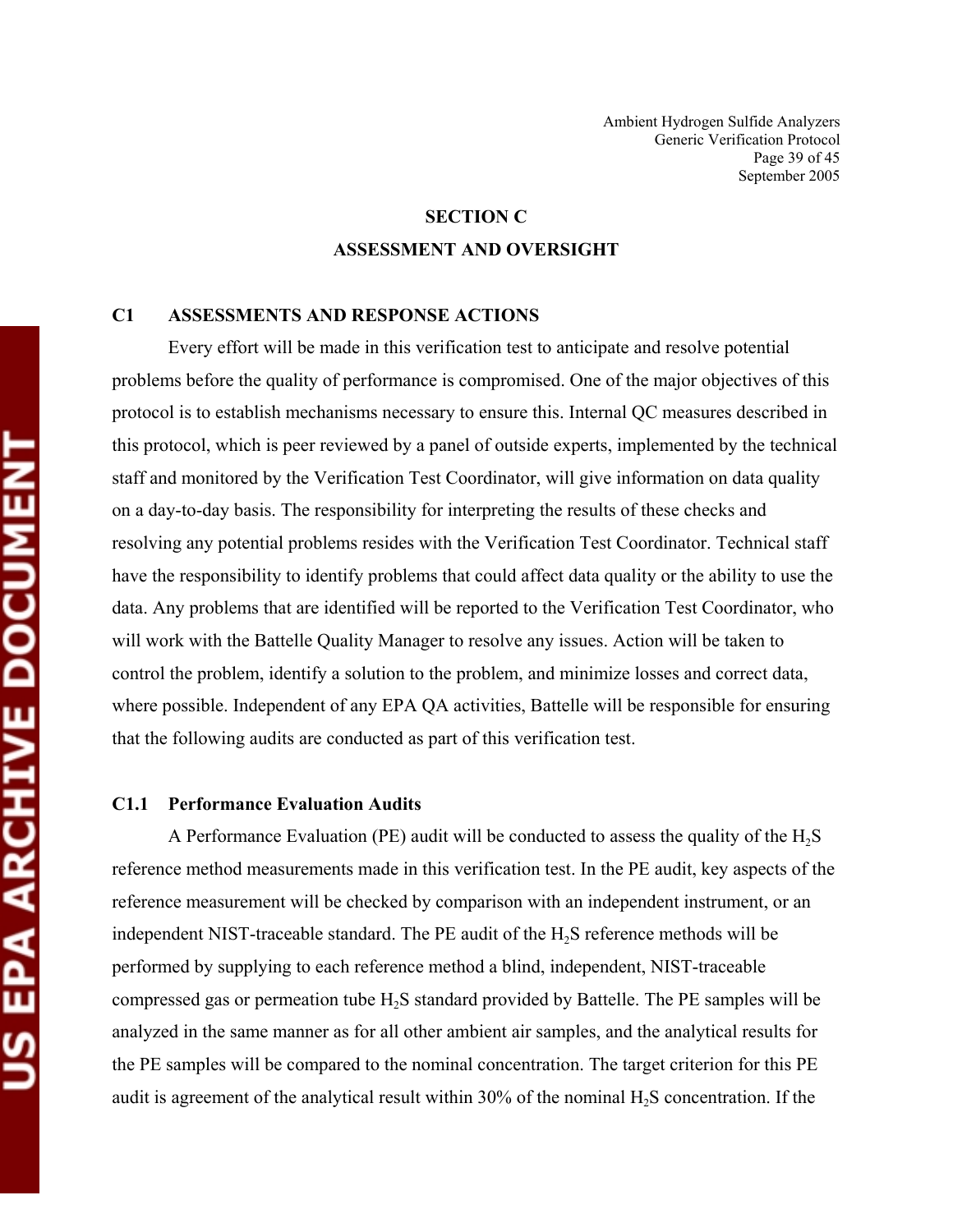Ambient Hydrogen Sulfide Analyzers Generic Verification Protocol Page 40 of 45 September 2005

PE audit results do not meet the tolerances required, they will be repeated. If the outlying results persist, a change in reference instrument and a repeat of the PE audit may be considered. This audit will be performed once prior to the start of the test and two times during the verification test, and will be the responsibility of the Verification Test Coordinator or designee. Since the PE audit samples will be sampled by the reference methods in the same way as reference samples, they will assess each component of the reference method, including inertness of metal sampling components, H2S stability in the sampling container (if applicable), and analytical accuracy of the GC-PFPD or GC-SCD systems.

A PE audit of the ambient air sample flow rate for the time-integrated reference method will be performed by comparing to an independent flow measurement device. The target criterion for this PE audit is agreement within the expected range, which will be defined prior to the PE audit. A PE audit of the flow rates produced by the dilution system will be performed by comparing to an independent flow measurement device. One mid-range flow rate will be audited for each flow controller [i.e., 0.03, 0.3, and 5 liters per minute (Lpm)] within the dilution system. The target criterion for this PE audit is agreement within 5% of the flow readings. An additional PE audit of the H<sub>2</sub>S concentration produced by the dilution system will be conducted by supplying the reference method(s) with each  $H_2S$  concentration used for testing the performance of the H2S analyzers (i.e., 10, 30, 50, and 100 ppb). The acceptance criterion for this PE audit is agreement within 30% of the nominal H2S concentration. If the PE audit results do not meet the tolerances required, they will be repeated. If the outlying results persist, the nominal concentrations used in the calculations (Section B1.2) may be corrected according to the reference method results. These audits will be performed once during the verification test, and will be the responsibility of the Verification Test Coordinator or designee.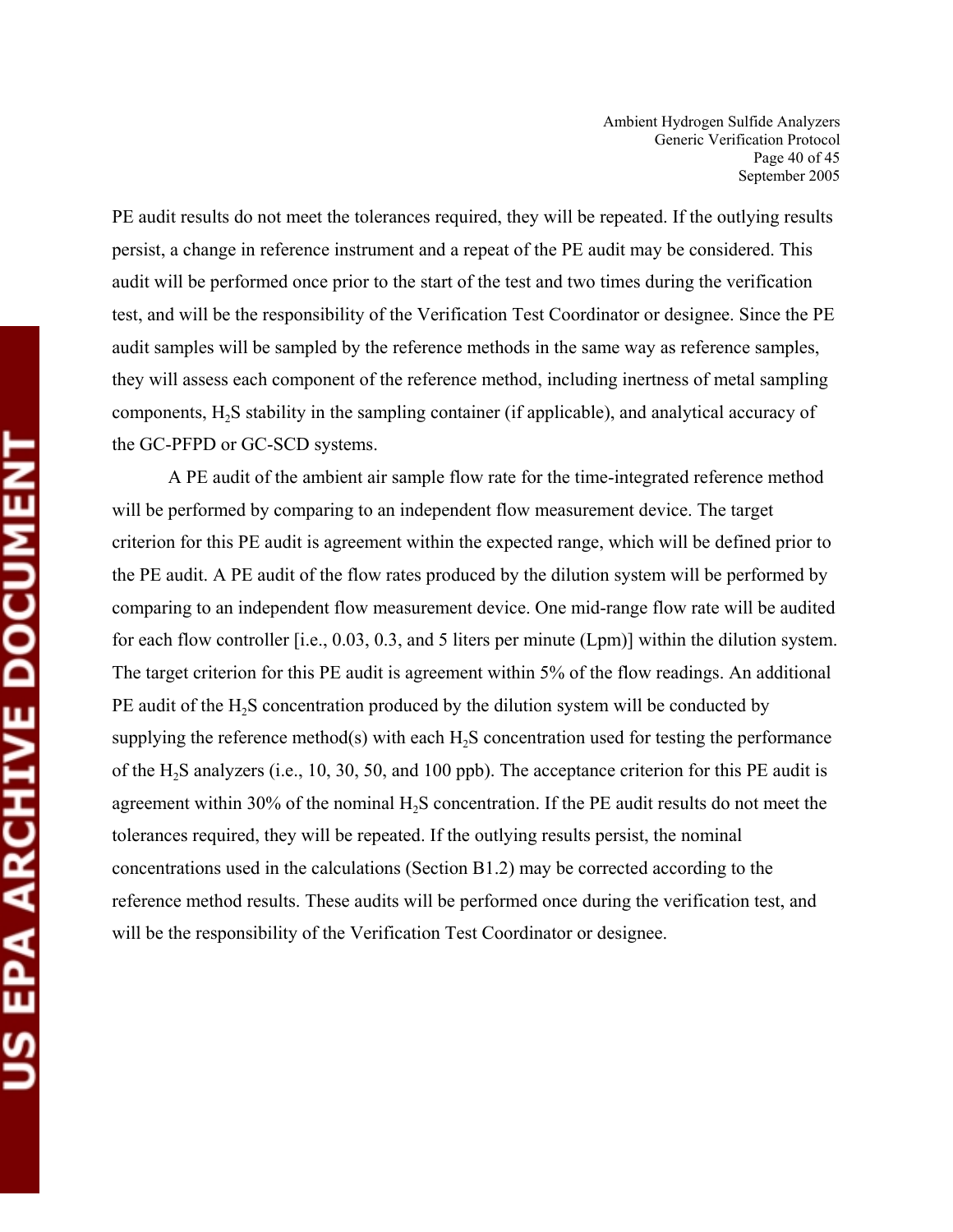#### **C1.2 Technical Systems Audits**

The Battelle Quality Manager will perform a technical systems audit (TSA) at least once during this verification test. The purpose of this audit is to ensure that the verification test is being performed in accordance with the AMS Center QMP,<sup>(2)</sup> this protocol, published reference methods, and any Standard Operating Procedures (SOPs) used by the reference methods. In the TSA, the Battelle Quality Manager, or a designee, may review the reference methods used, compare actual test procedures to those specified or referenced in this protocol, and review data acquisition and handling procedures. In the TSA, the Battelle Quality Manager will tour the test site, observe the H<sub>2</sub>S reference method sampling and sample recovery, inspect documentation of H2S sample COC; and review analyzer-specific record books. He or she will also check gas standard certifications and analyzer data acquisition procedures, and may confer with the analyzer vendors, reference laboratory, and technical staff. The Battelle Quality Manager may also visit the reference laboratories where the H<sub>2</sub>S reference method analysis is conducted, to review procedures and adherence to this plan and applicable SOP's. A TSA report will be prepared, including a statement of findings and the actions taken to address any adverse findings. The EPA AMS Center Quality Manager will receive a copy of Battelle's TSA report. At EPA's discretion, EPA QA staff may also conduct an independent on-site TSA during the verification test. The TSA findings will be communicated to technical staff at the time of the audit and documented in a TSA report.

#### **C1.3 Data Quality Audits**

The Battelle Quality Manager or designee will audit at least 10% of the verification data acquired in the verification test. The Battelle Quality Manager will trace the data from initial acquisition, through reduction and statistical comparisons, to final reporting. All calculations performed on the data undergoing the audit will be checked.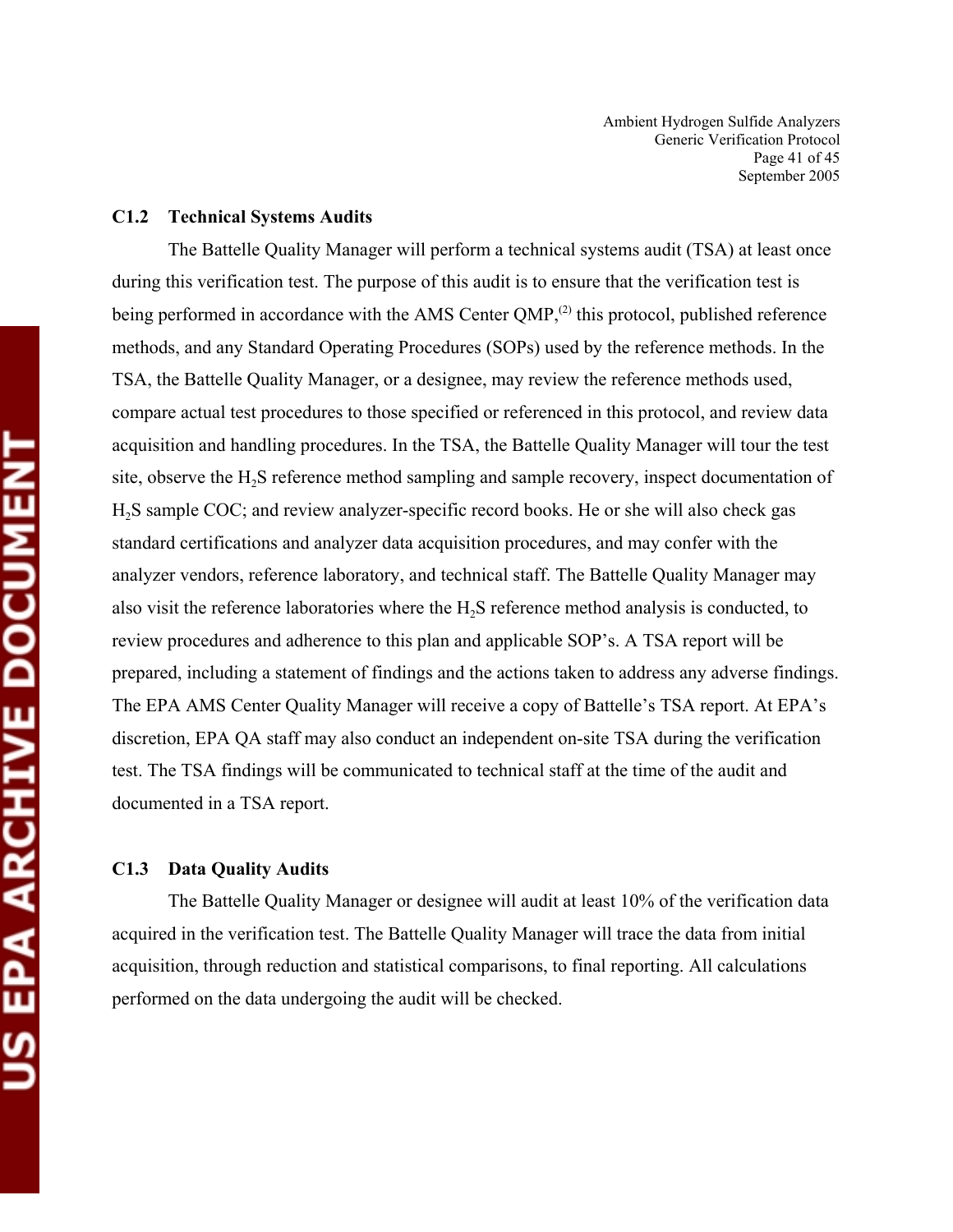#### **C1.4 QA/QC Reporting**

Each assessment and audit will be documented in accordance with Section 3.3.4 of the AMS Center QMP.<sup>(2)</sup> The results of the TSA will be submitted to EPA. Assessment reports will include the following:

- C Identification of any adverse findings or potential problems
- C Response to adverse findings or potential problems
- C Recommendations for resolving problems
- C Confirmation that solutions have been implemented and are effective
- C Citation of any noteworthy practices that may be of use to others.

#### **C2 REPORTS TO MANAGEMENT**

The Battelle Quality Manager, during the course of any assessment or audit, will identify to the technical staff performing experimental activities any immediate corrective action that should be taken. If serious quality problems exist, the Battelle Quality Manager is authorized to request that Battelle's AMS Center Manager issue a stop work order. Once the assessment report has been prepared, the Verification Test Coordinator will ensure that a response is provided for each adverse finding or potential problem and will implement any necessary follow-up corrective action. The Battelle Quality Manager will ensure that follow-up corrective action has been taken. This protocol and final reports will be reviewed by EPA AMS Center QA staff and EPA AMS Center program management staff. Upon final review and approval, both documents will be posted on the ETV website (www.epa.gov/etv).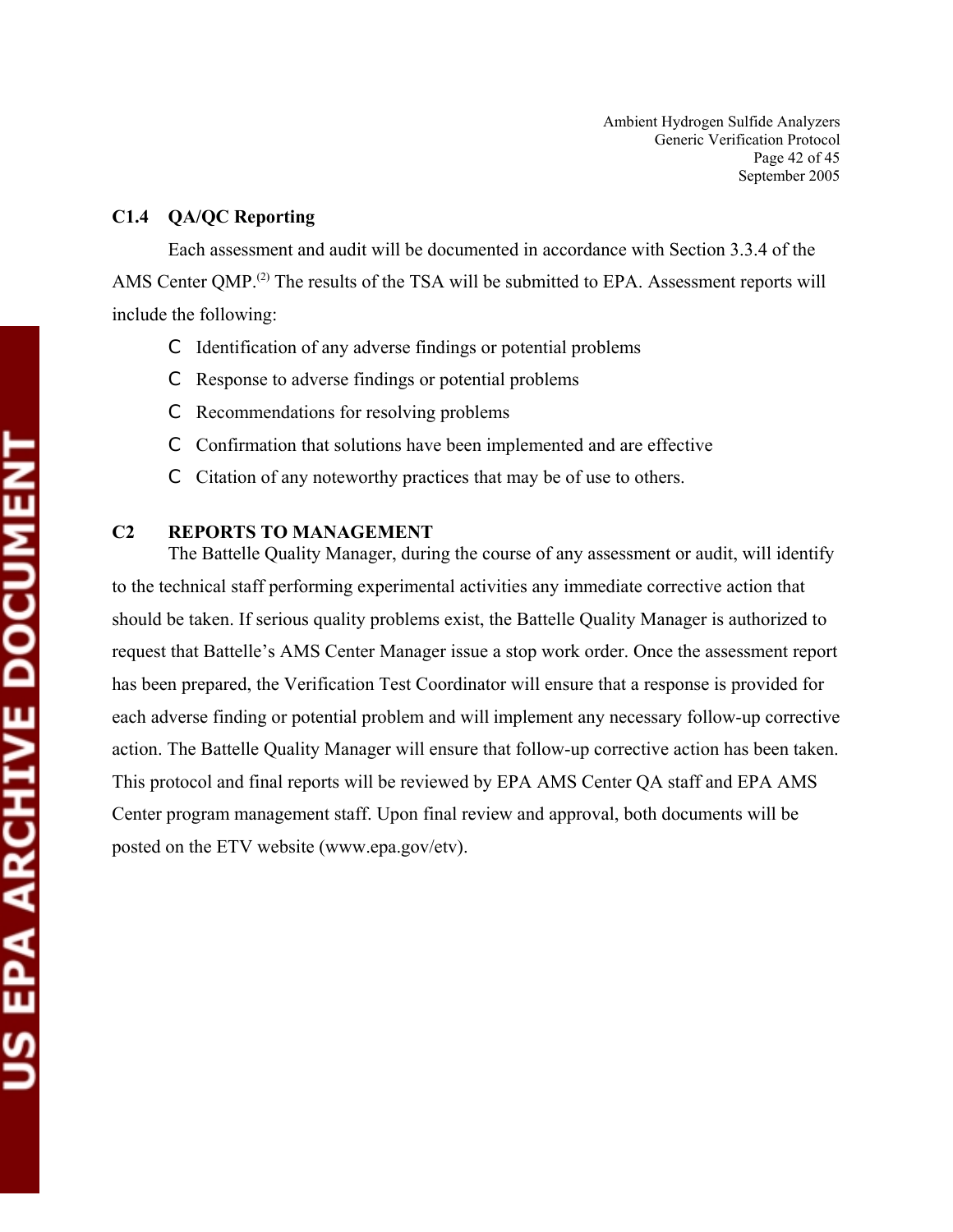#### **SECTION D**

#### **DATA VALIDATION AND USABILITY**

#### **D1 DATA REVIEW, VALIDATION, AND VERIFICATION REQUIREMENTS**

The key data review requirements for the verification test are the analysis of QC samples described in Section B5, a comparison of field data sheet comments against final data to flag any suspect data, and a review of final data to resolve any questions about apparent outliers. The QA audits described within Section C of this document, including the audit of data quality, are designed to assure the quality of the data.

#### **D2 VALIDATION AND VERIFICATION METHODS**

Data validation is conducted as part of the data review described in Section B10 and C1.2 of this protocol. This verification will include a visual inspection of handwritten data to ensure that all entries were properly recorded or transcribed, and that any erroneous entries were properly noted (i.e., single line through entry, with an error code, initials of the recorder, and date of the entry). Data manually incorporated into spreadsheets for use in calculations will be checked against handwritten data to ensure that transcription errors have not occurred. Calculations will be spot-checked to ensure the accuracy and appropriateness of the calculations. Calculations performed manually will be reviewed and repeated using a handheld calculator or commercial software (e.g., Microsoft Excel). Calculations performed using standard commercial software (e.g., Microsoft Excel) will be reviewed by inspection of the equations used and selected calculations will be verified by handheld calculator.

A number of data validation procedures will also be performed. Section C of this protocol provides a description of the validation safeguards employed for a verification test performed under this protocol. Data validation efforts include the completion of QC activities and the performance of TSA and PE audits as described in Section C. An audit of data quality will be conducted by the Battelle Quality Manager or designee to ensure that data review, verification, and validation procedures were completed, and to verify the overall quality of the data.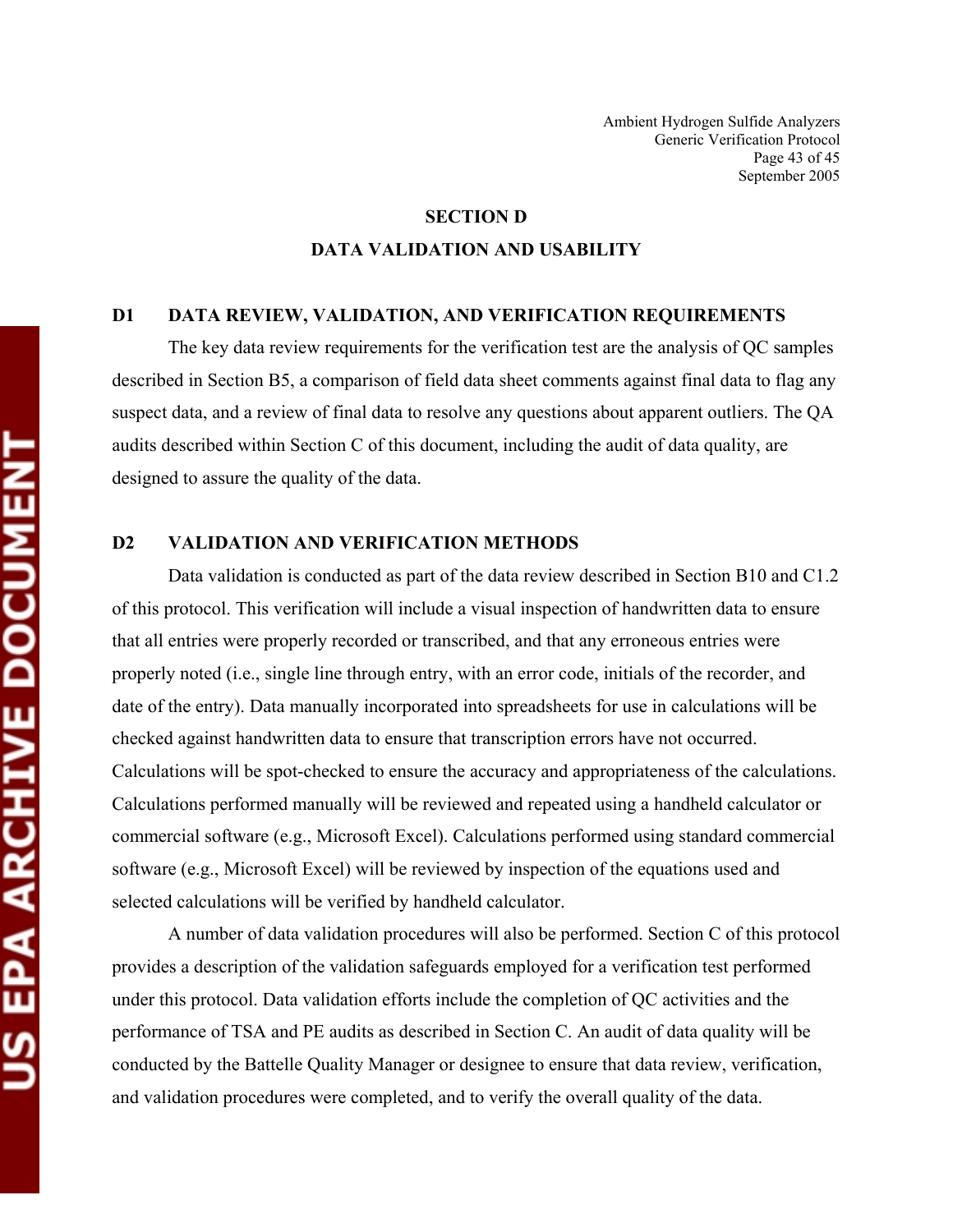#### **D3 RECONCILIATION WITH USER REQUIREMENTS**

The purpose of a verification test performed under this protocol is to evaluate the performance of ambient H<sub>2</sub>S analyzers. To meet the requirements of the user community, the data obtained in such a verification test should include thorough documentation of the performance of each analyzer during the verification test. The data review, verification, and validation procedures described in the previous sections will ensure that verification test data meet these requirements, are accurately presented in the verification reports generated from the test, and that data not meeting these requirements are appropriately flagged and discussed in the verification reports. The QC acceptance criteria described in Section B5 will be used to ensure that the reference methods provide accurate measurements of the ambient air and test samples.

This generic verification protocol is based upon a peer-reviewed specific test/QA plan entitled "Test/QA Plan for Verification of Ambient Hydrogen Sulfide Analyzers at a Swine Finishing Farm."<sup>(1)</sup> The test/QA plan was reviewed by H<sub>2</sub>S analyzer vendors, ETV AMS Center staff, EPA, test collaborators, and expert peer reviewers. The data from any verification test of H2S analyzers performed under this protocol will be compiled into an ETV verification report for each analyzer. The report will be subjected to review by the H<sub>2</sub>S analyzer vendors, test collaborators, EPA, and external expert peer reviewers. These reviews will assure that this protocol, verification test(s) of  $H_2S$  analyzers, and the resulting report(s) meet the needs of potential users of H<sub>2</sub>S analyzers. The final report(s) will be submitted to EPA in Microsoft Word or Corel WordPerfect and Adobe Portable Document Format (PDF) and subsequently posted on the ETV website.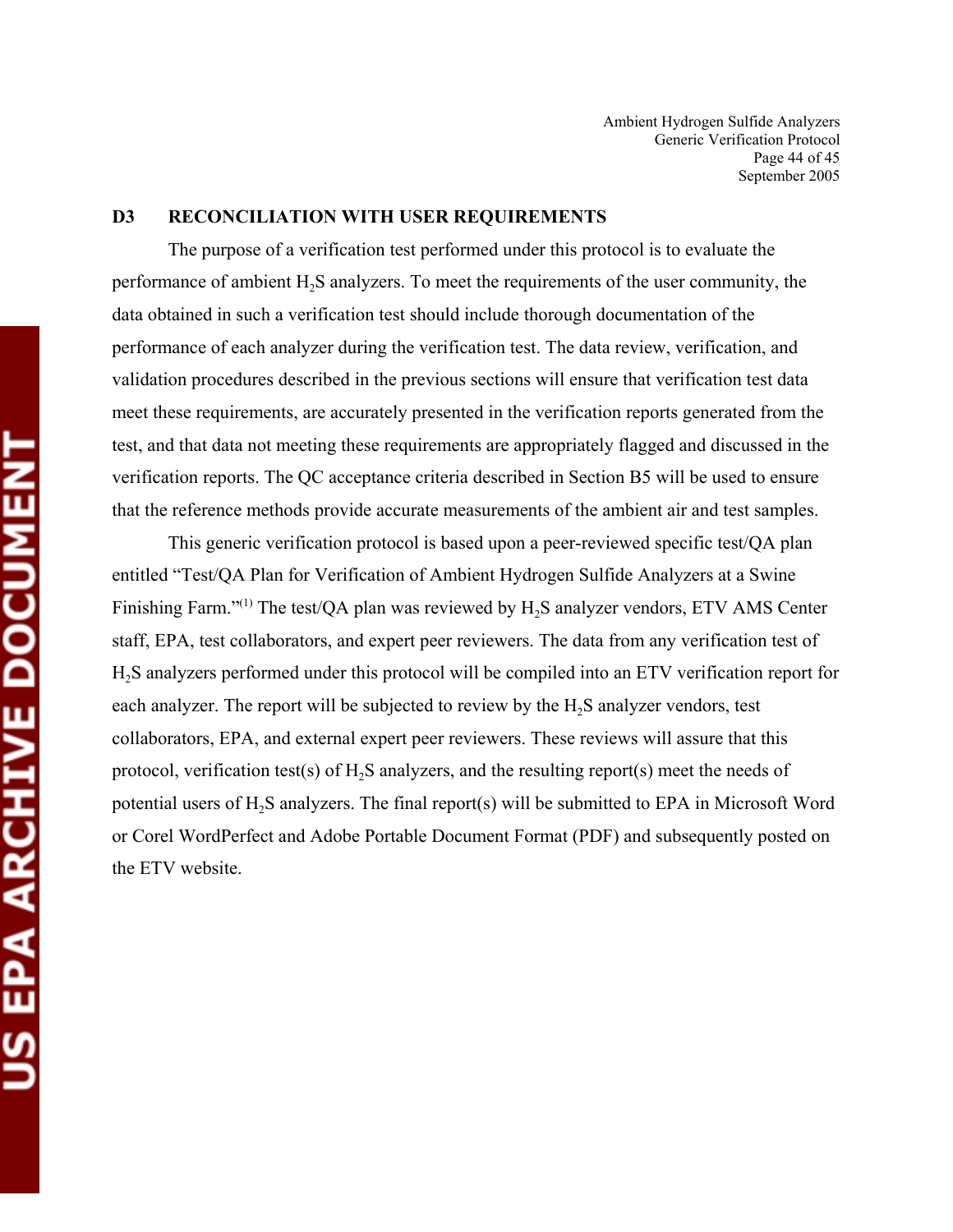Ambient Hydrogen Sulfide Analyzers Generic Verification Protocol Page 45 of 45 September 2005

#### **SECTION E**

#### **REFERENCES**

- 1. Test/QA Plan for Verification of Ambient Hydrogen Sulfide Analyzers at a Swine Finishing Farm, Version 1.0, U.S. EPA Environmental Technology Verification Program, Battelle, Columbus, Ohio, March 31, 2005.
- 2. Quality Management Plan for the ETV Advanced Monitoring Systems Center, Version 5.0, U.S. EPA Environmental Technology Verification Program, Battelle, Columbus, Ohio, March 2004.
- 3. Environmental Technology Verification Program Quality Management Plan, EPA/600/R-03/021, U.S. Environmental Protection Agency, Cincinnati, Ohio, December 2002.
- 4. Minnesota Pollution Control Agency. "Feedlot Air Quality Summary: Data Collection, Enforcement and Program Development." http://www.pca.state.mn.us/hot/pubs/feedlot-aq.pdf, March 1999.
- 5. Zahn, J. A., et al. "Correlation of Human Olfactory Responses to Airborne Concentrations of Malordorous Volatile Organic Compounds Emitted from Swine Effluent," J. Environ. Qual., 30, 624-634, 2001.
- 6. National Academy of Sciences. "Air Emissions from Animal Feeding Operations: Current Knowledge, Future Needs." National Research Council, 2003.
- 7. Animal Feeding Operations Consent Agreement and Final Order, Federal Register, Volume 70 (19), January 31, 2005.
- 8. ASTM International. Standard Test Method for Determination of Sulfur Compounds in Natural Gas and Gaseous Fuels by Gas Chromatography and Chemiluminescence. Designation: D5504-01, 2001.
- 9. Restek Corporation. "Stability of Low-level (1ppb 20 ppb) Reactive Surfurs in SilcoCan<sup>TM</sup> Canisters." Applications note #59347-INT, 2001.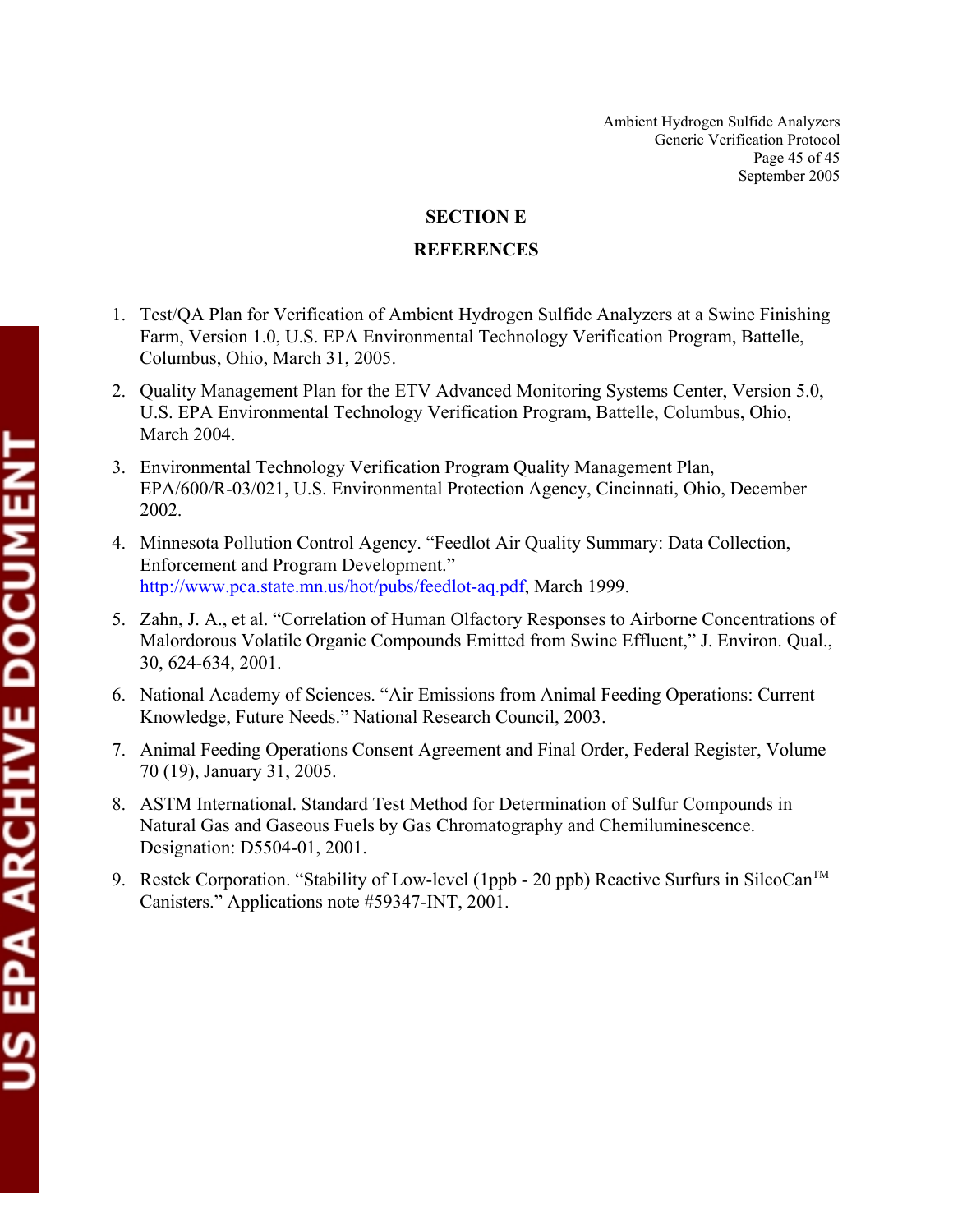**Appendix A Example Daily Checklist**